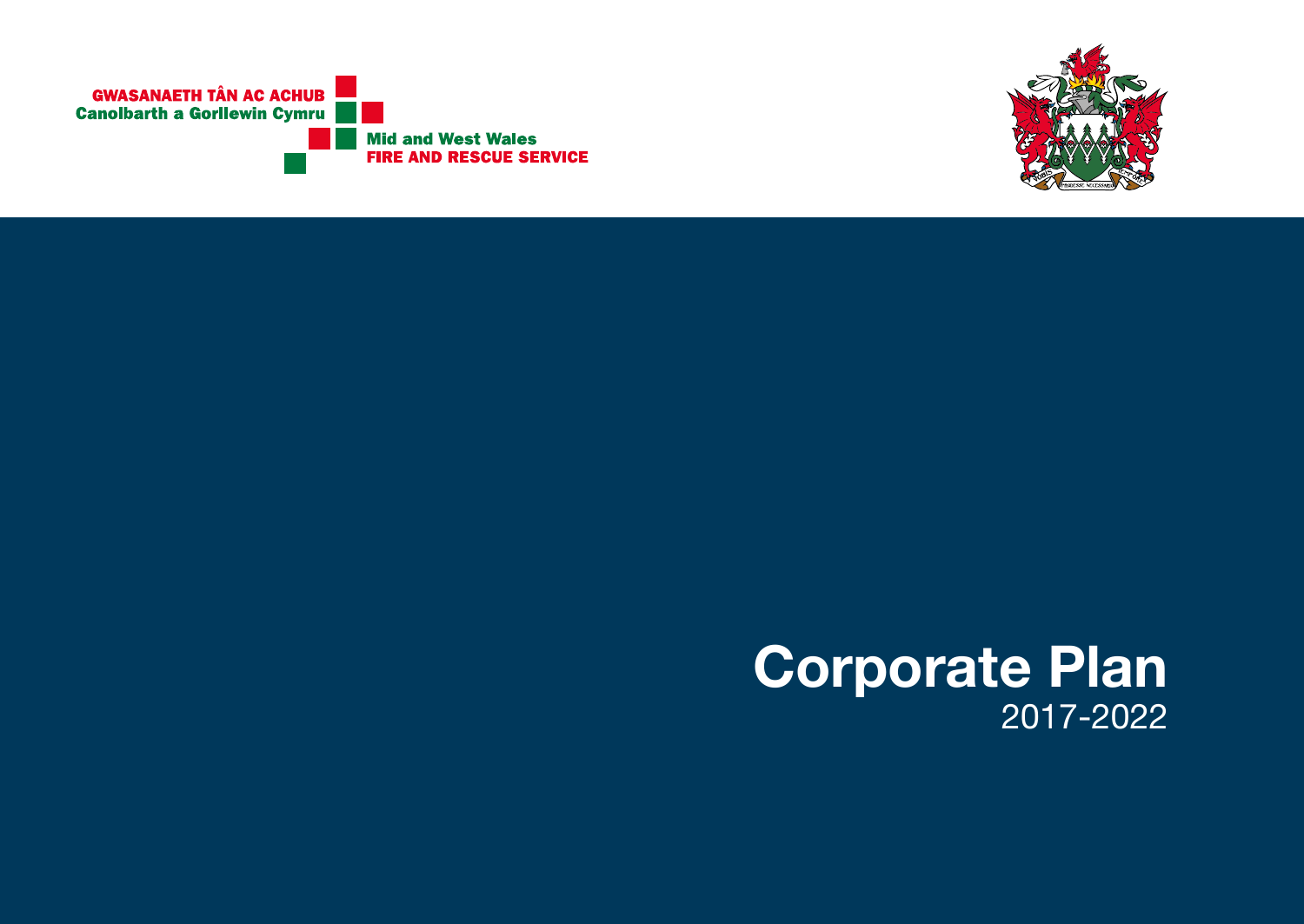# **Contents**

| <b>Introduction</b>                               | 4                 |
|---------------------------------------------------|-------------------|
| <b>Mid and West Wales Fire and Rescue Service</b> | 6                 |
| The Executive Board                               | 6                 |
| Mid and West Wales Fire and Rescue Authority      | 7                 |
| Our Vision, Mission, Values and Priorities        | 8                 |
| How are we performing?                            | 10                |
| - Performance Targets for 2017/2018               | 11                |
| The Pressures we are Facing                       | 12                |
| <b>Austerity and Growth</b>                       | $12 \overline{ }$ |
| Our Budget                                        | 13                |
| <b>Developing our Corporate Plan</b>              | 14                |
| <b>Well-being Statement</b>                       | 15                |
| <b>Our Strategic Priorities</b>                   | 16                |
| Our Improvement Objectives                        | 16                |
| Annual Performance Assessments                    | 16                |
| <b>Our Strategic Priorities</b>                   | 18                |
| Collaboration                                     | 18                |
| Innovation                                        | 19                |
| <b>Improving Service Delivery</b>                 | 19                |
| Making better use of our Assets and Resources     | 19                |

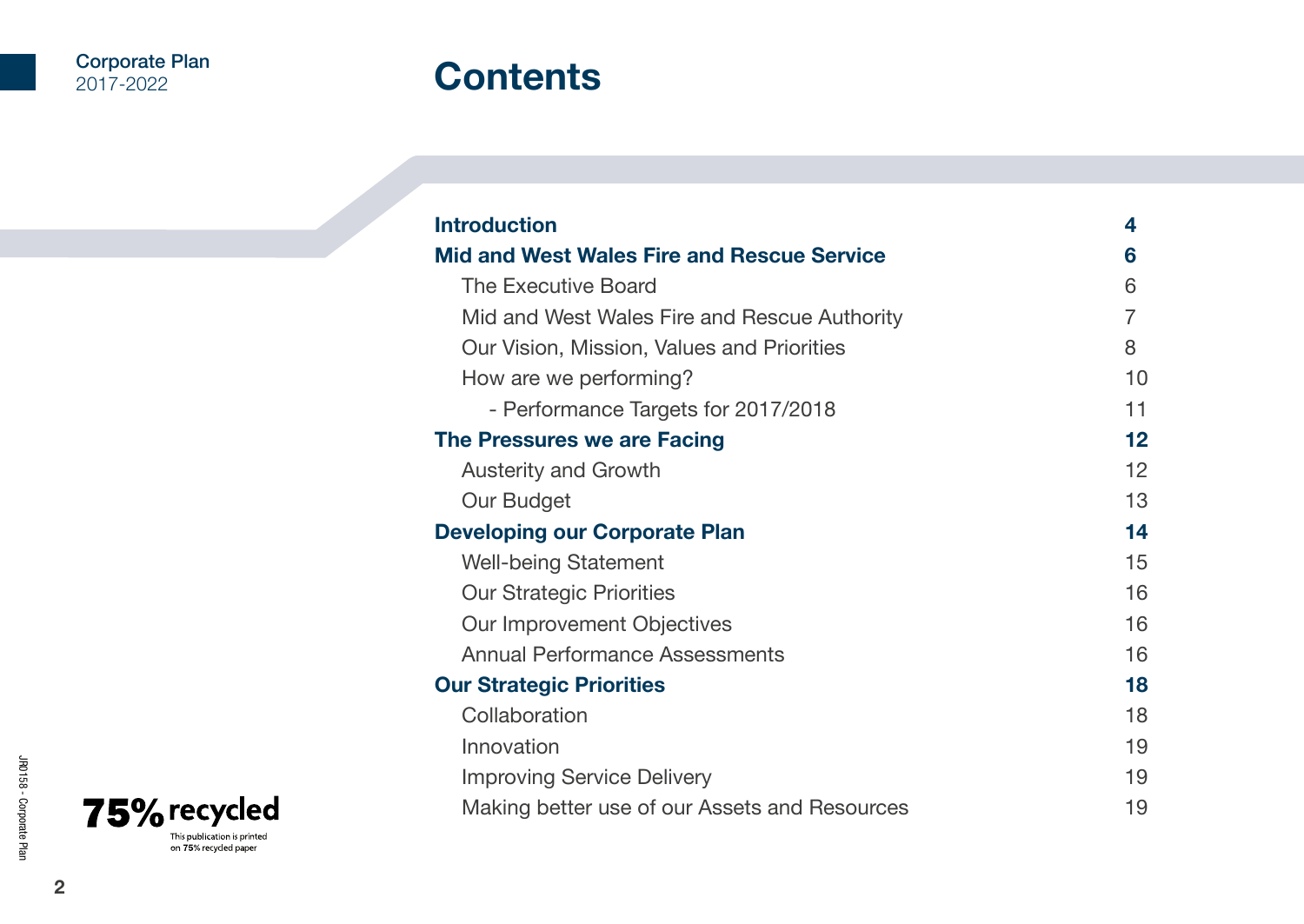

| Sustainability                    |                                                                                                                       | 20 |
|-----------------------------------|-----------------------------------------------------------------------------------------------------------------------|----|
| Communication and Engagement      |                                                                                                                       | 20 |
| <b>Empowering our Staff</b>       |                                                                                                                       | 21 |
| <b>Our Improvement Objectives</b> |                                                                                                                       | 22 |
| Objective One:                    | To deliver a holistic home safety intervention to those most at risk<br>within the communities of mid and west Wales. | 26 |
| Objective Two:                    | To reduce the incidence of arson across mid and west Wales.                                                           | 28 |
| Objective Three:                  | To deliver our part of the Welsh Government Road Safety Framework.                                                    | 30 |
| Objective Four:                   | The Well-being of Future Generations (Wales) Act 2015 and our role in<br>Public Service Boards.                       | 32 |
| Objective Five:                   | To contribute to and implement the new Emergency Services Network (ESN).                                              | 34 |
| Objective Six:                    | Further develop the findings of the Service's Risk Review and<br>Strategic Assesment.                                 | 36 |
| <b>Objective Seven:</b>           | Review and develop our response to flooding incidents.                                                                | 38 |
| Objective Eight:                  | To support economic sustainability within our business community.                                                     | 42 |
| <b>Objective Nine:</b>            | To invest in our people.                                                                                              | 44 |
| Objective Ten:                    | To make best use of our assets and resources.                                                                         | 46 |
| Objective Eleven:                 | Digitisation - To use technology to innovate, collaborate and empower.                                                | 48 |
| Objective Twelve:                 | To improve the way we resolve operational incidents through innovation<br>and the use of new technology.              | 50 |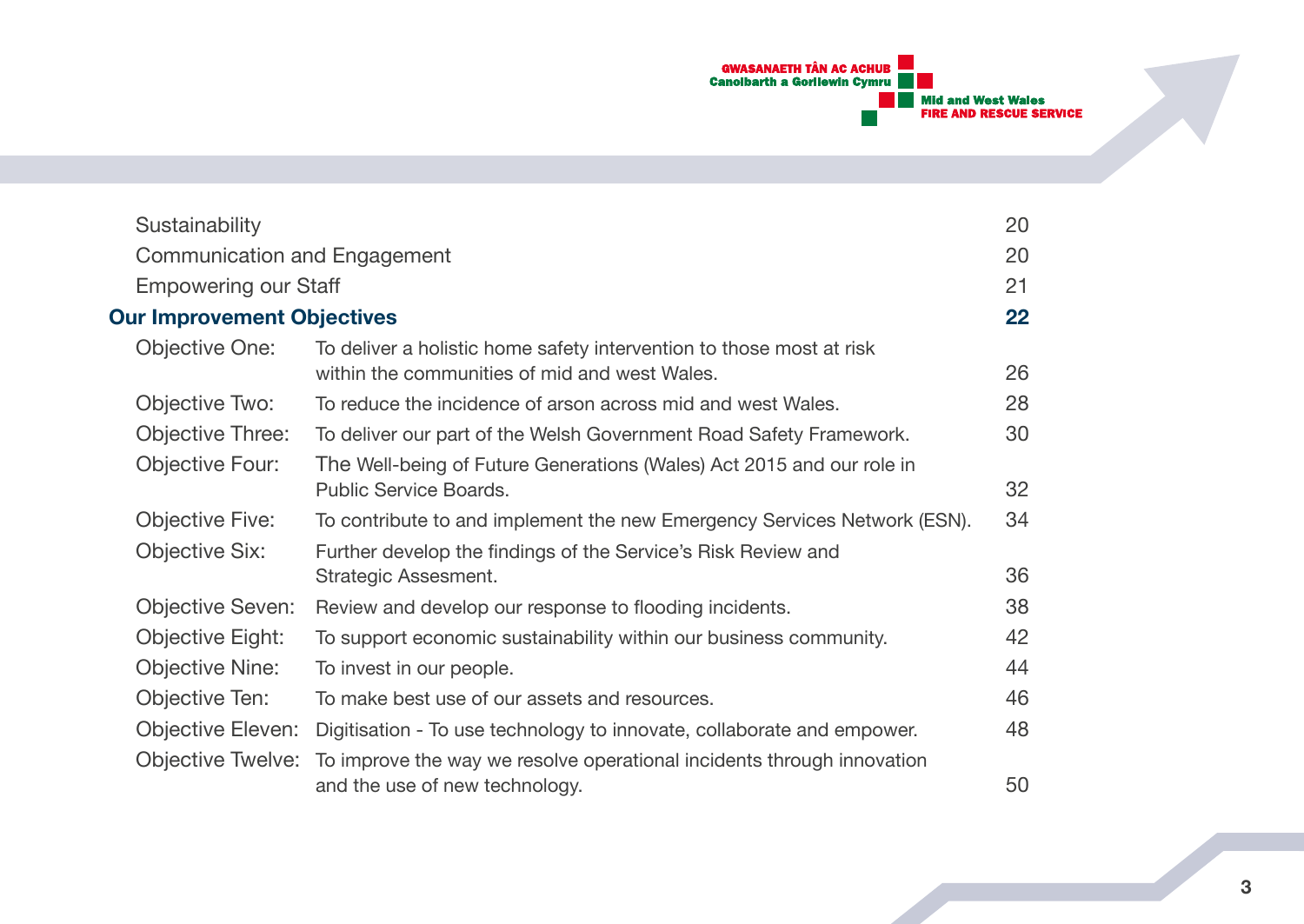# **Introduction**

We are delighted to introduce our Corporate Plan, which sets out our vision for the future…



We are very proud of the work we do. Over the last five years we have attended 2,995 house fires, 5,323 road traffic collisions and carried out 105,000 Home Fire Safety Checks. Our on-call firefighters have also responded to 8,927 medical emergency calls in co-responder vehicles, this is a 50% increase since 2006/2007.

We have achieved all this in addition to making savings of £9 million, which is approximately 20% of our overall budget (since 2006), without affecting service delivery. However, there is no avoiding the fact that the financial climate we are currently operating within, will continue to place additional pressures on the levels of service we provide as we stretch our resources even further. We are committed to adapting to these challenges in a positive way and our Corporate Plan sets out our Strategic Priorities for the next five years. We believe that collaborative working is the future of the emergency services, enabling us to improve the way we work, share our people and financial resources and ultimately save more lives. We are committed to finding innovative solutions to generating income and ensuring sustainability for the wellbeing of our communities.

Delivering an improved and successful Service is only possible by employing the right people. We want the best employees who are representative of our communities, trained in the best way to ensure their safety and provided with the best equipment so they can operate to the highest standards.

As part of our Corporate Plan 2017-2022, we have developed 12 Improvement Objectives for 2017/2018, which have been designed to help us deliver against our Strategic Priorities.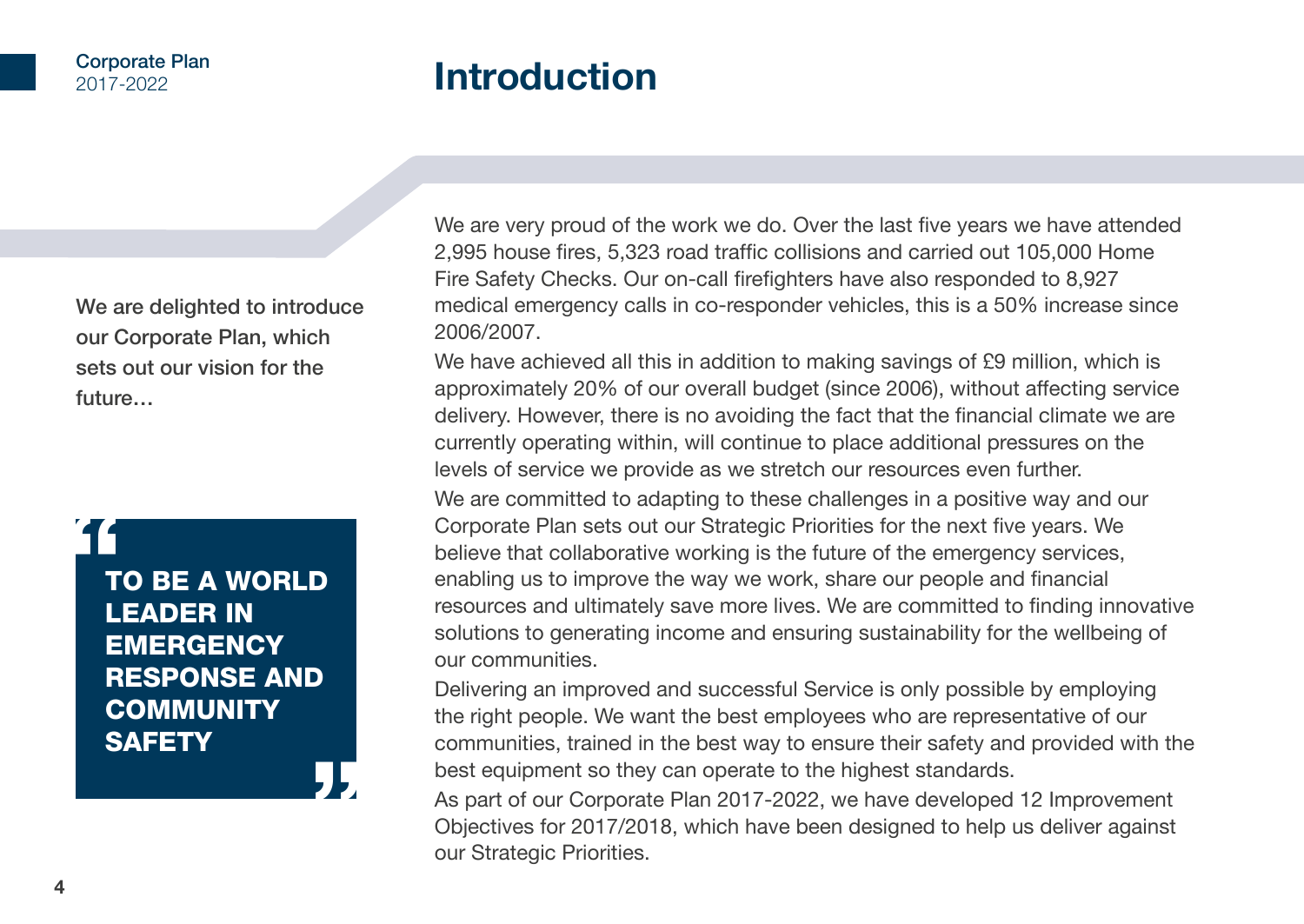

These Improvement Objectives have been set in the context of the significant challenges facing public services, but also reflect an appetite to embrace innovative ideas and new ways of working. We have also been keen to embrace the Well-being of Future Generations (Wales) Act 2015 and have revised our planning arrangements to reflect our new duties and commitments.

Furthermore, the Act puts in place a 'sustainable development principle' which tells organisations how to go about meeting their duty under the Act. When drafting this Plan, we have considered the five ways of working which demonstrate sustainable development. We will be embedding this into the ways we work more widely across the Service.

We are confident that the Improvement Objectives contained within this Corporate Plan set out a robust programme of activity for the next year, which will enable us to deliver on our Strategic Priorities and recognises the short, medium and longer term needs of the communities we serve. However, current uncertainties make planning for the long term extremely challenging and as such, we will review our Corporate Plan annually to allow us to produce meaningful Improvement Objectives against our Strategic Priorities on a year by year basis.

We recognise that listening to your views is crucial if the Service is to continue to deliver an effective, efficient and improved service to keep you and your families safe. We would urge you all to let us know what you think of our Strategic Priorities and the Improvement Objectives we are committed to for 2017/2018.



**Councillor Janice Dudley Chris Davies Area Chris Davies QFSM MBA** Chair, Mid and West Wales Fire Authority Chief Fire Officer

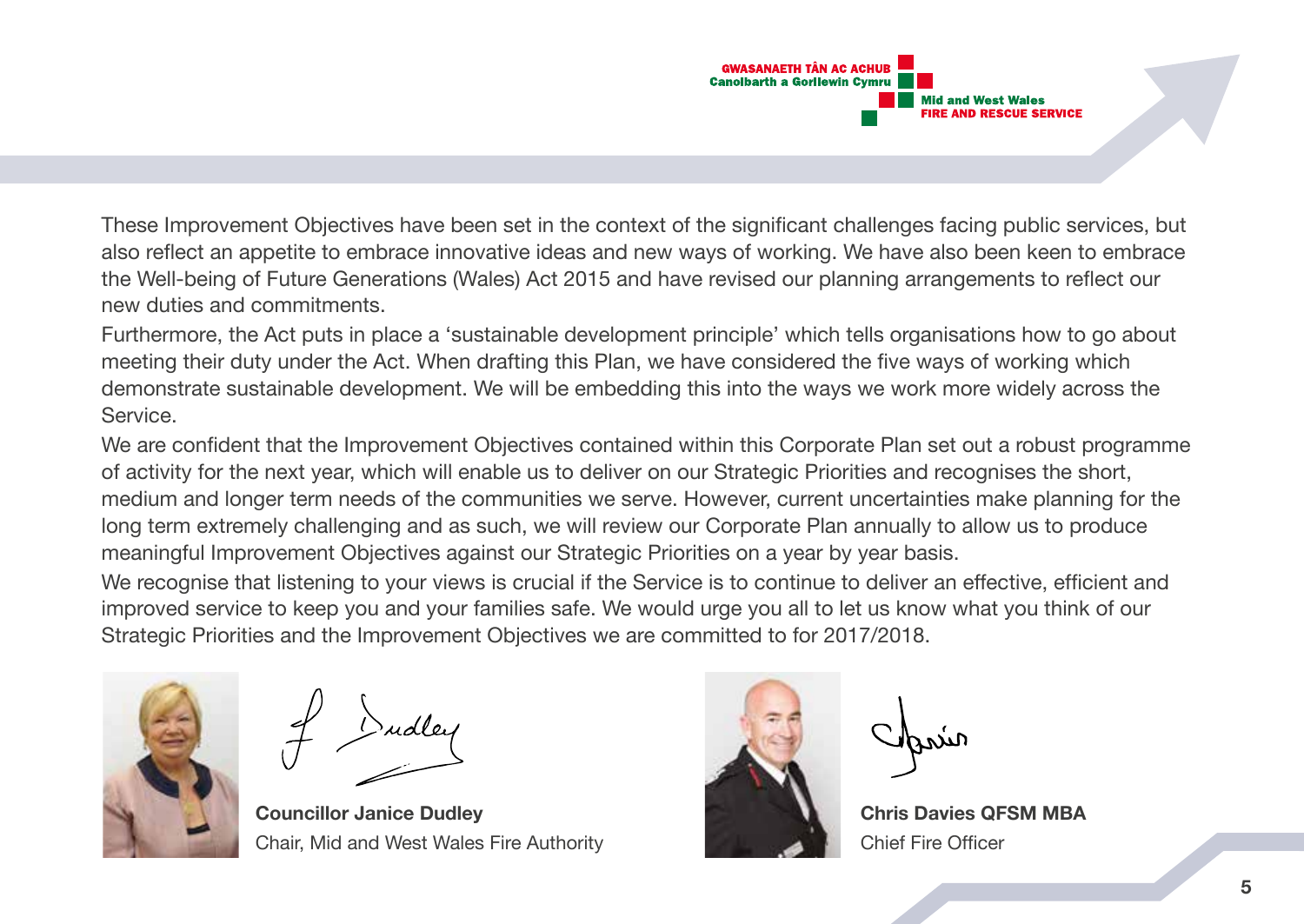#### Corporate Plan 2017-2022

# **Mid and West Wales Fire and Rescue Service**

The Service was created in 1996 by the Local Government (Wales) Act 1994, following the merger of Dyfed, Powys and West Glamorgan Fire Brigades.

Mid and West Wales Fire and Rescue Service covers:



The Service makes up almost two-thirds of Wales, covering a predominantly rural area of 4,500 square miles (11,700 km²), comprising 58 stations and employing 1,400 staff. It is the third largest in the United Kingdom, behind the Scottish and Northern Ireland Fire Services.

There are a variety of risks found within the Service area, ranging from the petrochemical industries in Milford Haven, to the risks associated with heavily populated areas such as Swansea and Neath Port Talbot. There is also a large farming community and many other light industries throughout the area.

These, together with an extensive coastline and inland waterways, form some of the specialised risks found within the Service.

# **The Executive Board**

The Executive Board is the Service's Senior Management Team, led by the Chief Fire Officer, supported by the Deputy Chief Fire Officer and two Assistant Chief Officers.



Chris Davies Chief Fire Officer *Head of Paid Service*



Mick Crennell Deputy Chief Fire Officer *Director of Delivery*



Kevin Jones Temporary Assistant Chief Officer *Director of Resources*



Rob Quin Assistant Chief Fire Officer *Director of Operational Support and Improvement*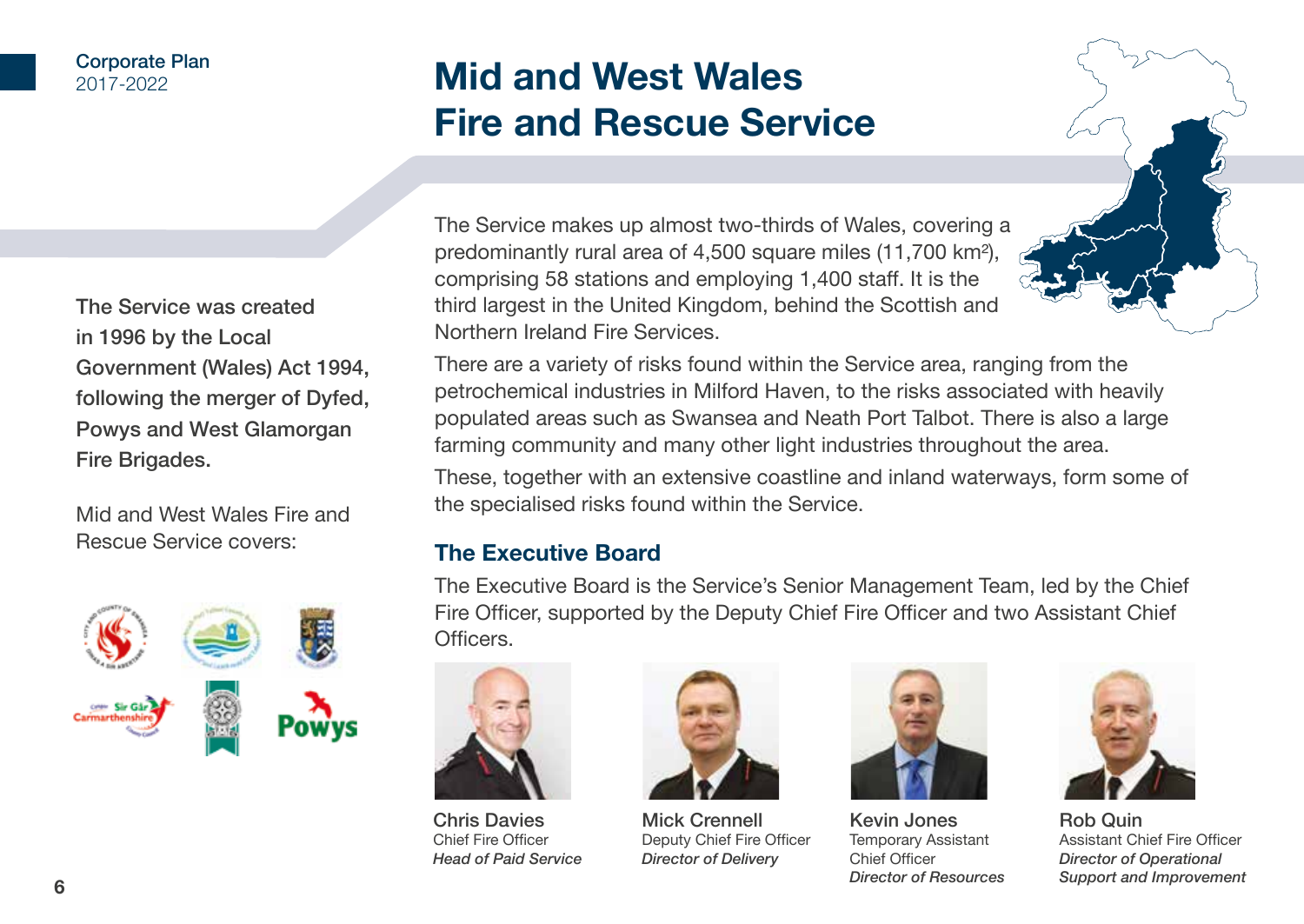

# **Mid and West Wales Fire and Rescue Authority**

Mid and West Wales Fire and Rescue Authority is made up of 25 elected members who represent the six Local Authorities within the mid and west Wales area (Carmarthenshire, Ceredigion, Neath Port Talbot, Pembrokeshire, Powys and Swansea).

They are publicly accountable and have a statutory responsibility to maintain a Fire and Rescue Service for our communities, in accordance with the following legislation and regulations:

- Local Government (Wales) Act 1994
- Mid & West Wales (Combination Scheme) Order 1995
- Fire and Rescue Services Act 2004
- Regulatory Reform (Fire Safety) Order 2005
- Combined Fire & Rescue Services Schemes (variation) Wales Order 2009
- Local Government (Wales) Measure 2009
- Fire and Rescue Services National Framework 2016

The Authority has a statutory obligation to maintain a Fire and Rescue Service capable of dealing effectively with calls for assistance in the case of fire and other emergencies.

You can find out more about the Service, the Fire Authority and the responsibilities of our Executive Board by visiting our website: **www.mawwfire.gov.uk**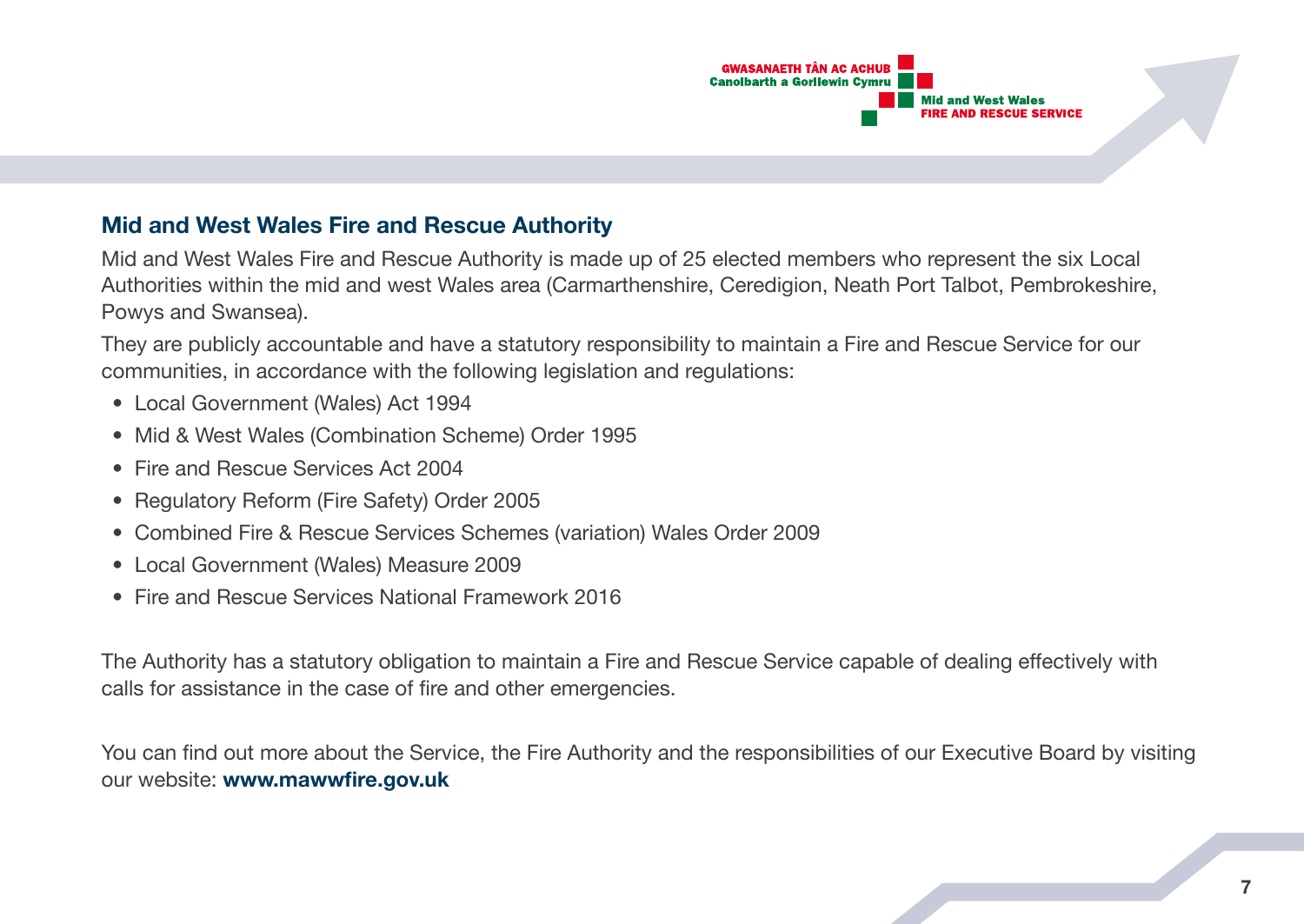# - Our Vision, Mission, Values and Priorities

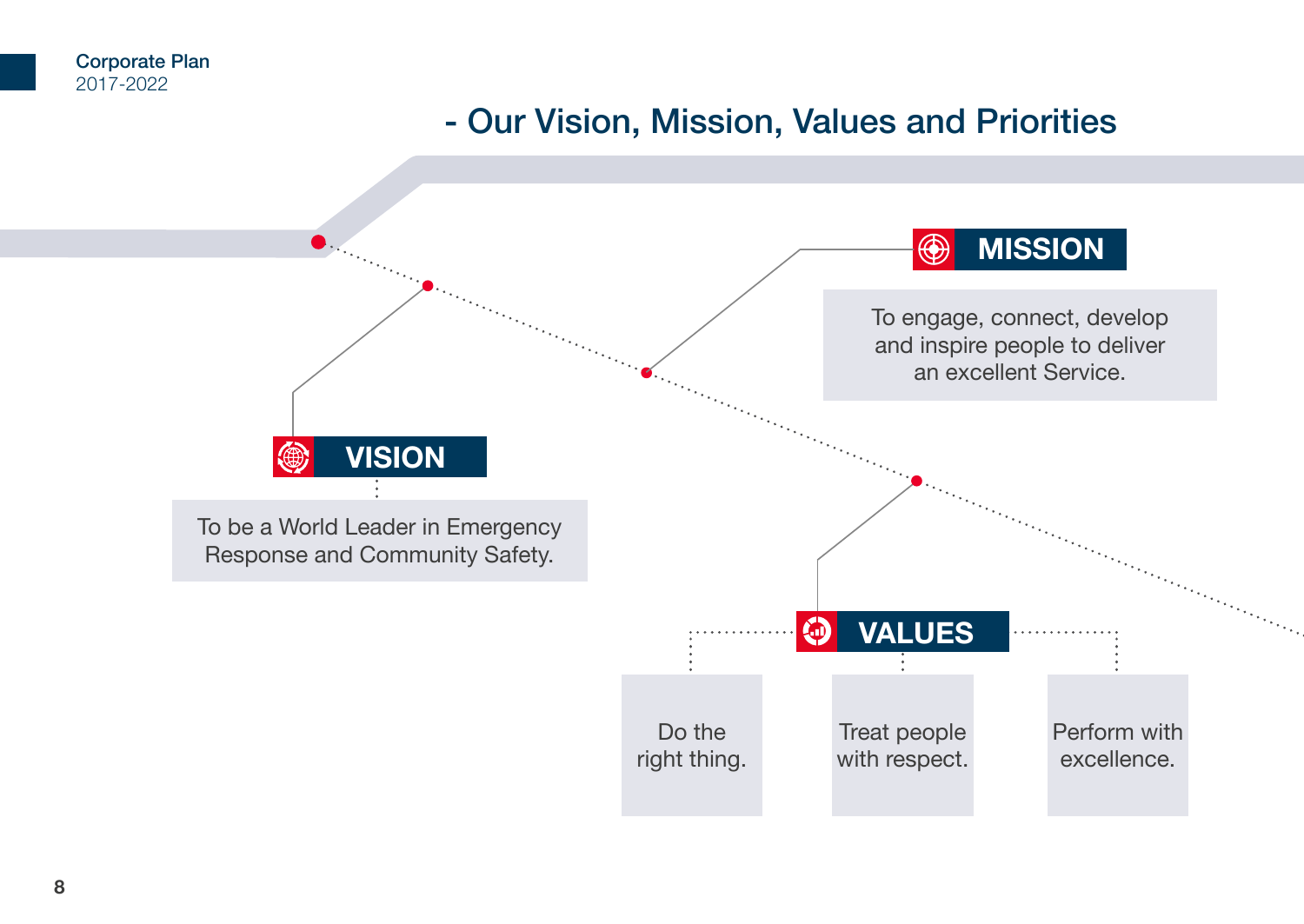

# **We will achieve this by**

Working towards 12 Improvement Objectives in 2017/2018.

# **PRIORITIES**

**British Company** 

| Collaboration.<br>$\cdots$ | Innovation. | Communication<br>and<br>$\bullet$ $\bullet$<br>Engagement. | $\bullet\bullet$ | Improving<br>our Assets<br>and use of<br>Resources. |  | Sustainability. |  | Empowering<br>our Staff. |  | Improving<br>our Service<br>Delivery. |
|----------------------------|-------------|------------------------------------------------------------|------------------|-----------------------------------------------------|--|-----------------|--|--------------------------|--|---------------------------------------|
|----------------------------|-------------|------------------------------------------------------------|------------------|-----------------------------------------------------|--|-----------------|--|--------------------------|--|---------------------------------------|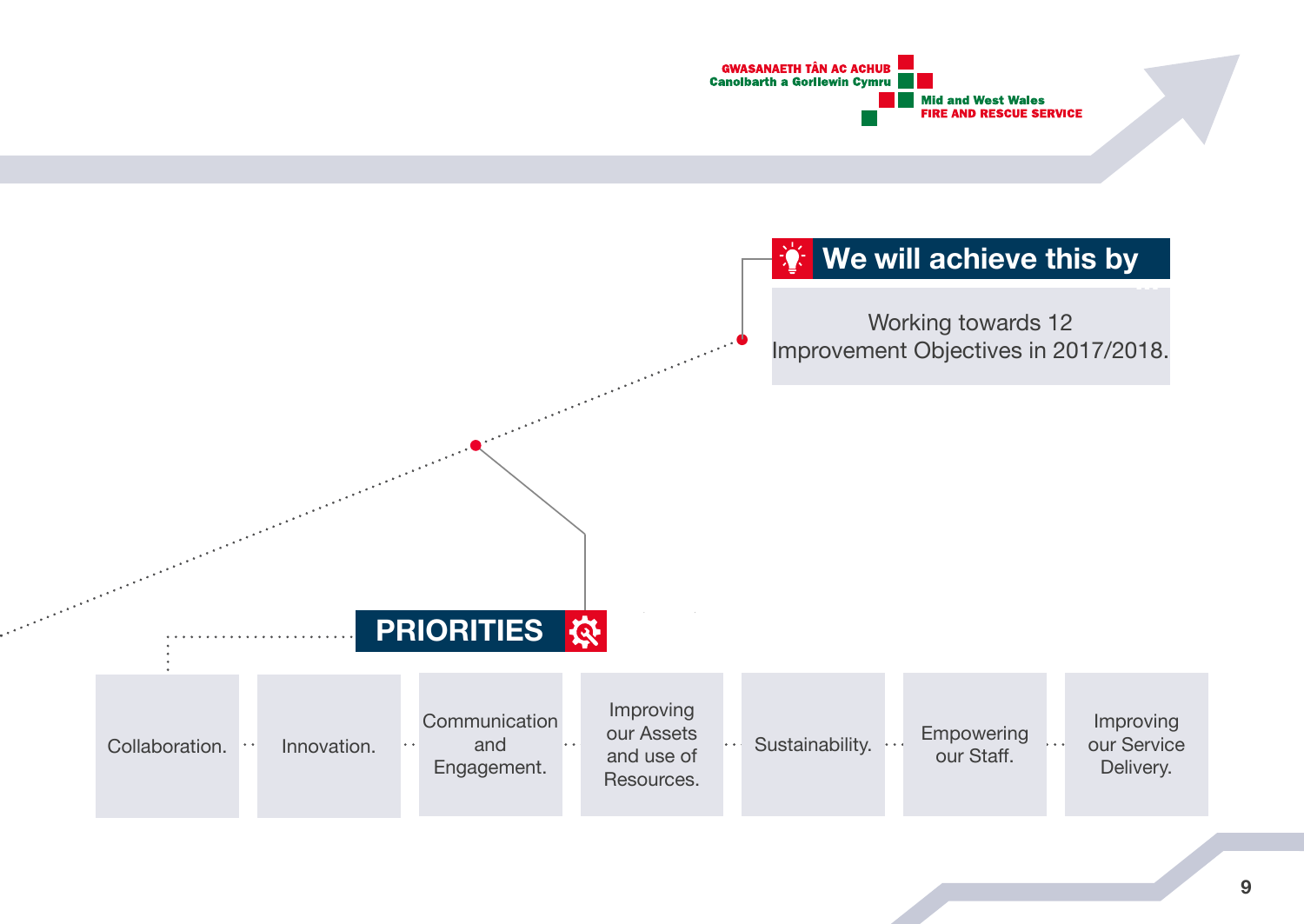# - How are we performing?

Over the past decade, through Improvement Planning and Risk Reduction, we have seen a significant reduction in the number of incidents we attend and better outcomes for those affected and the communities within which they occur.

The table shows the percentage reduction in the number of incidents, injuries and deaths over the last 10 years which provides a clear picture of our success.

We do recognise that our sickness levels are still not where we would like them to be and we have subsequently set challenging targets for this indicator over the next 5 years.

| <b>Performance</b><br><b>Indicator</b>                                                                                  | Average<br>2005/06 to<br>2009/10 | Average<br>2011/12 to<br>2015/16 | Average<br>Percentage<br>Reduction<br>2010/11 to<br>2015/16 | Average<br>2015/2016 to<br>2020/2021<br><b>Target</b> | 2020/2021<br><b>Target</b><br>Reduction (%) |
|-------------------------------------------------------------------------------------------------------------------------|----------------------------------|----------------------------------|-------------------------------------------------------------|-------------------------------------------------------|---------------------------------------------|
| <b>All Fires</b><br><b>FRS/RRC/S/001 (i)</b>                                                                            | 6184                             | 3713                             | $-10.7%$                                                    | 2970                                                  | $-20%$                                      |
| <b>All False Alarms</b><br>FRS/RRC/S/001 (ii)                                                                           | 5232                             | 4500                             | $-2.8%$                                                     | 4073                                                  | $-10%$                                      |
| <b>All Road Traffic Collisions</b><br>FRS/RRC/S/001 (iii)                                                               | 1349                             | 1065                             | 0.0%                                                        | 959                                                   | $-10%$                                      |
| <b>All Other Calls</b><br>FRS/RRC/S/001 (iv)                                                                            | 3709                             | 3796                             | 8.0%                                                        |                                                       | <b>No Target Set</b>                        |
| <b>Deaths And Serious Injuries</b><br><b>From All Fires</b><br><b>FRS/RRC/S/002 (i)</b>                                 | 115                              | 74                               | 5.7%                                                        | 67                                                    | $-10%$                                      |
| <b>Deaths And Injuries From All</b><br><b>Accidental Fires</b><br>FRS/RRC/S/002 (ii)                                    | 101                              | 69                               | 11.3%                                                       | 62                                                    | $-10%$                                      |
| <b>The Percentage Of Dwelling</b><br><b>Fires Which Were Contained</b><br>In The Room Of Origin<br><b>FRS/EFR/S/003</b> |                                  | 87.6%                            | 0.1%                                                        |                                                       | Maintain a<br>target of 87%<br>if possible  |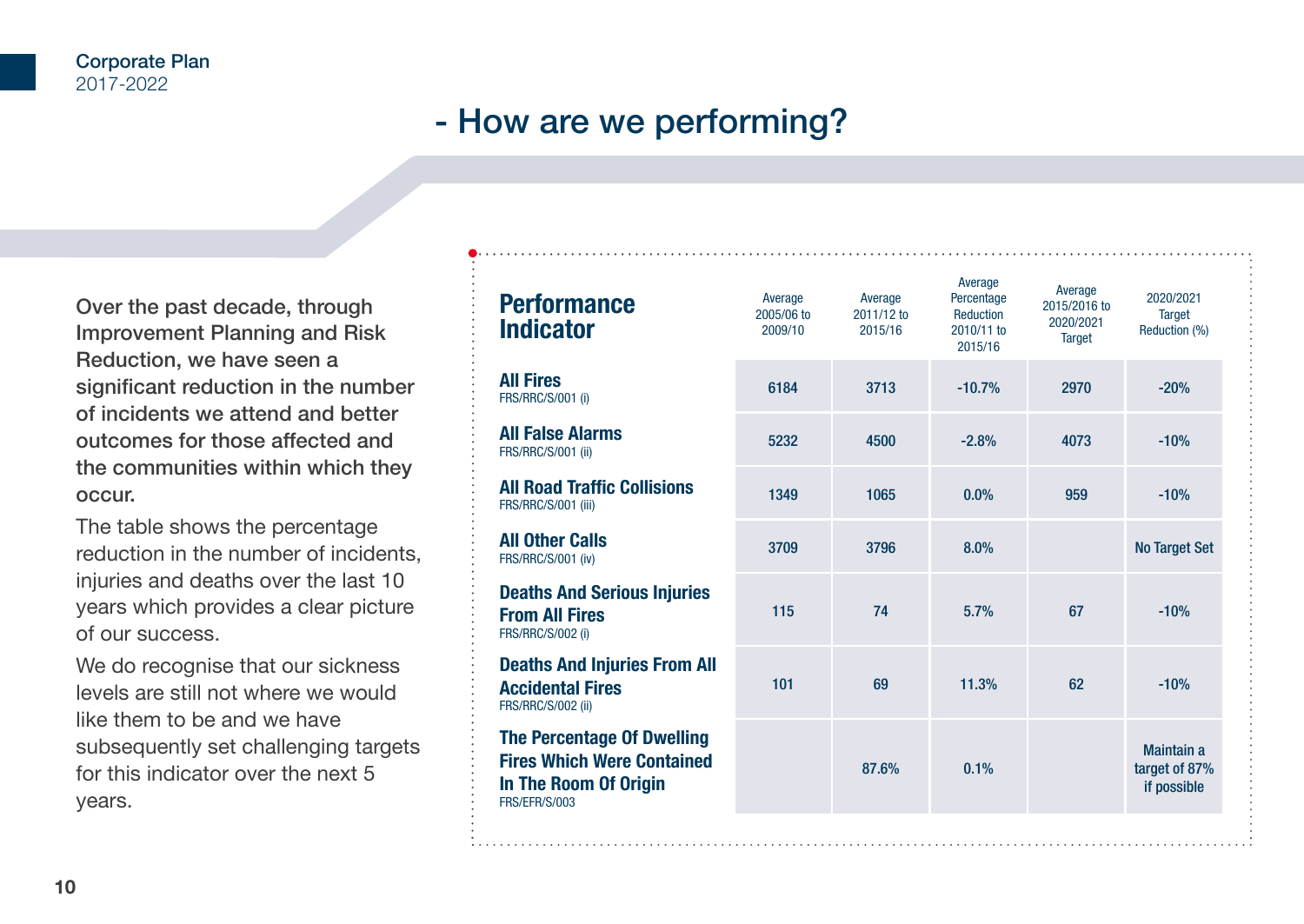

# - Performance Targets for 2017/2018

We have set challenging yet realistic targets for 2017/2018 onwards by producing a calculation which allows for variations in year on year activity.

We believe the best way to measure performance is by considering longer term trends and not only by yearly performance. As such, we set a reduction target based on an average over a five-year period which allows for 'spikes' in activity, which could be caused by the following:

- An extremely dry spring and summer which leads to an increase in grass and woodland fires;
- An extremely wet spring and summer which leads to an abnormally low number of grass or woodland fires;
- The introduction of new legislation or community safety activities which impacts upon Injuries, Fire Deaths and False Alarms.

The long term targets are set by identifying the average number of incidents attended over a five-year period from 2010/2011 to 2015/2016, and then setting a reduction target based on this average figure to be achieved by 2021/2022.

We will monitor progress against these targets on a quarterly basis and formally review and revise these as required in September 2018 to ensure they remain realistic and challenging.

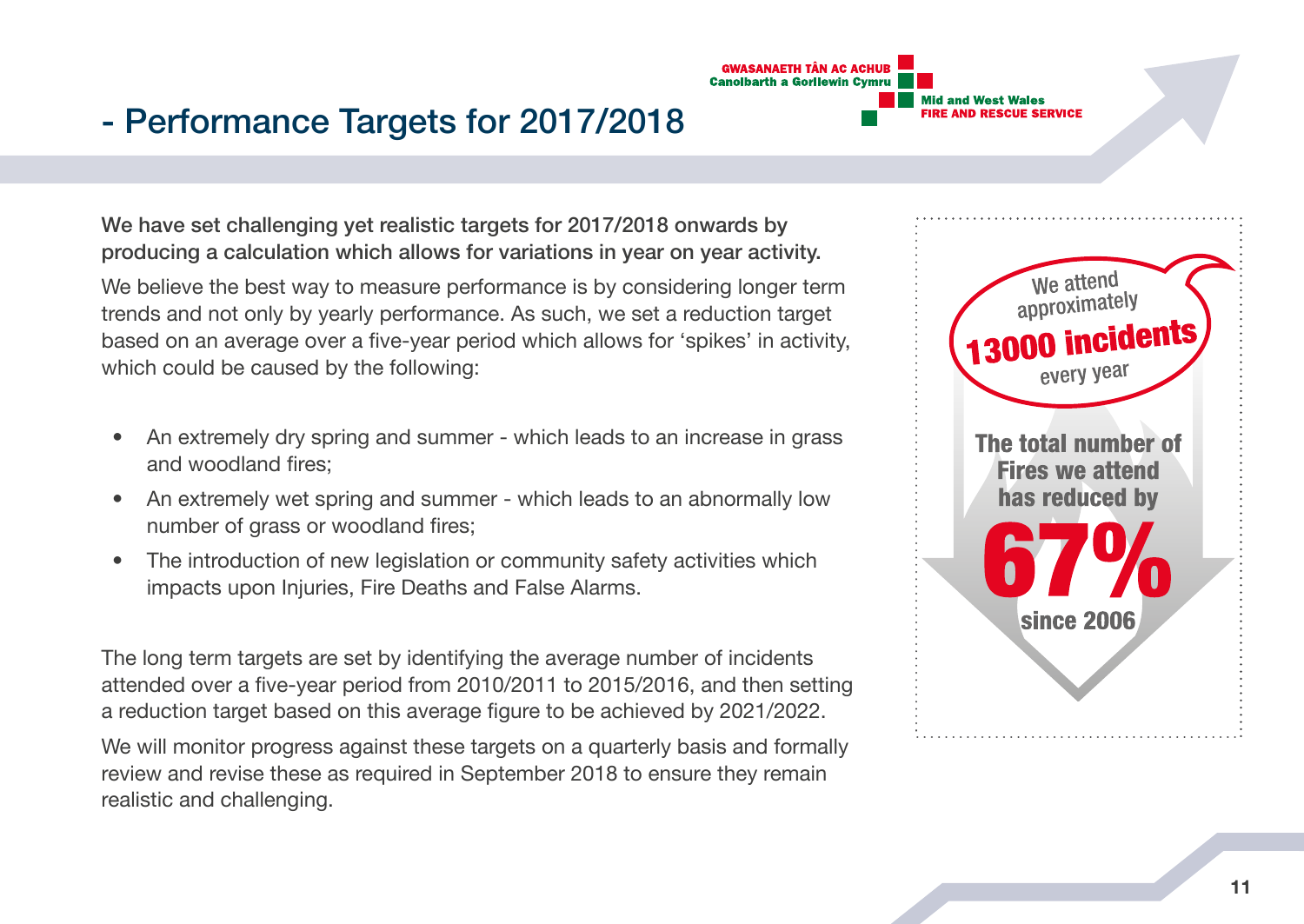# **The Pressures We Are Facing**

# **Since 2006 we have reduced our budget**  by 20% **that's £9 million**

**We have achieved this by reducing our expenditure on:**

> Station based crewing by **£3,630,000**

> > Staffing by **£1,971,000**

Improving our business processes which saved **£3,416,000**

# **Austerity and Growth**

Our vision will need to be delivered against a backdrop of pronounced financial pressures and increasing demand for public services.

Less money will mean that providing the support and services people need will become more difficult. These pressures are faced by other public and third sector organisations throughout mid and west Wales and we are very conscious that we do not unintentionally push costs and pressures onto other organisations or providers.

# **Our Budget**

Mid and West Wales Fire and Rescue Service covers the largest geographical area in England and Wales - 12000 square kilometres, which includes almost half the coastline in Wales - approximately 650 kilometres of coast. The sparse rural area impacts on the costs of running an efficient and effective Service and this, together with the extent of coastline, means that the cost per head of population will be more than other Services that are compact and inland.

Despite the challenging geographical area, we have the 4th lowest 'cost per station' and are the 2nd cheapest 'cost per square kilometre' in England and Wales. Over the last 10 years we have saved £9 million, which equates to a 20% reduction in our overall budget. These savings have been made by changing the way some of our stations are crewed, making central department savings and refining some of our business processes.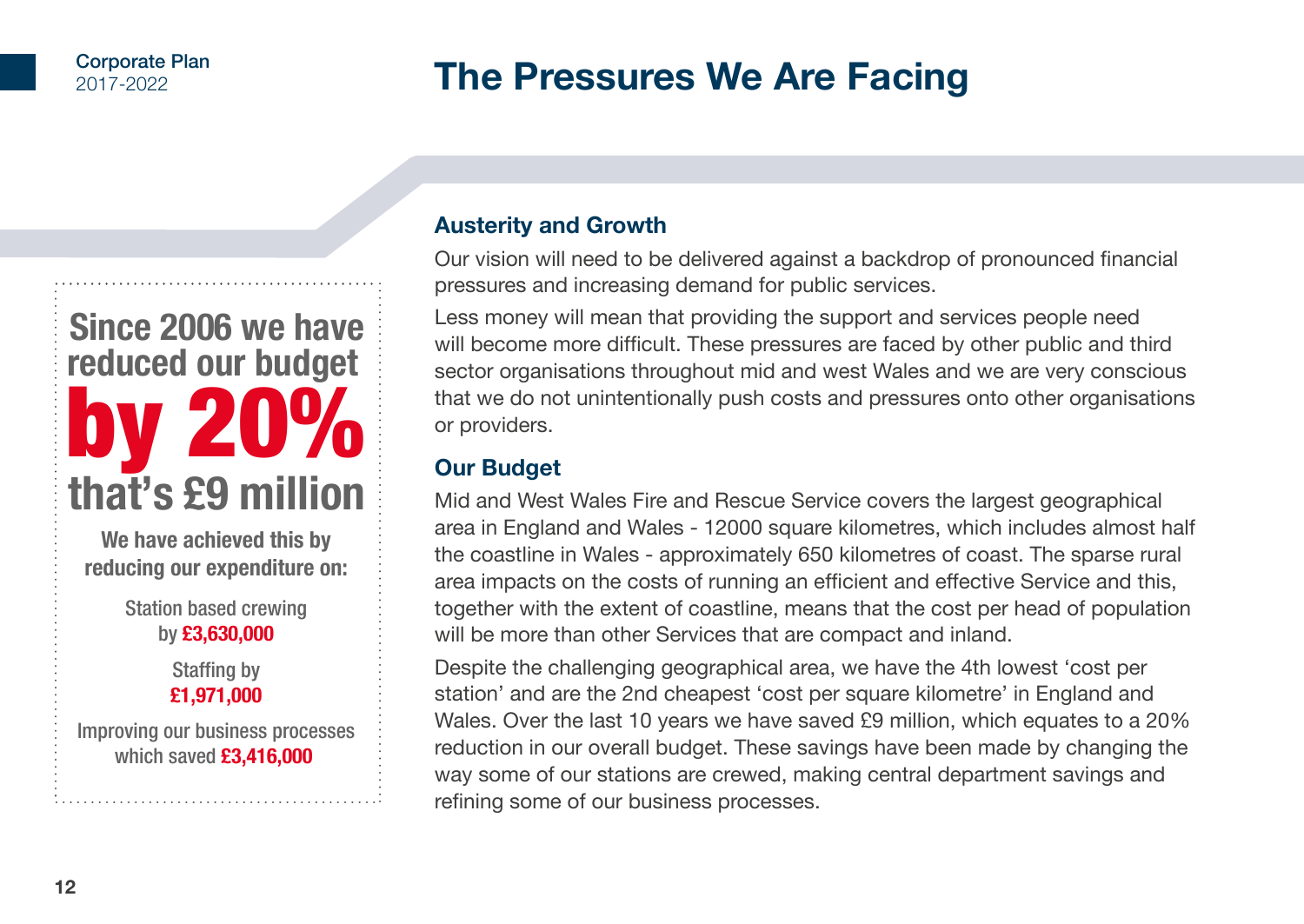

Since 2006 a total of 102 station based posts (27%) have been removed from the establishment (without redundancies). This has been achieved through changes in the crewing systems at various fire stations with efficiencies to date totalling £3,630,000. Further efficiencies have been achieved through central staff reductions, a total saving of £1,971,000, which have resulted in reducing senior and middle manager posts by 34%, and changes in businesses processes and procedures which equate to £3,416,000.

These have been achieved through three major exercises - a comprehensive review of each budget line took place in 2008, with full Fire Authority Member involvement, seeking out efficiencies; following this, from 2009-2011, a fundamental and robust review of all departments' structures and policies, through a Service Review Programme (SRP) took place; and currently a complete evidence based Service Review is being undertaken, looking at areas and patterns of risk, how external influences are impacting on the service and the provision of best value in all departments.

This Fire and Rescue Service currently costs £4 per person per month, or just 13p per day.

We think this is tremendous value for money and from a survey recently undertaken, it seems the public do too. However, there is no avoiding the fact that we are entering an even more challenging financial future and we know that as a public sector service we are going to have to play our part by making further efficiencies.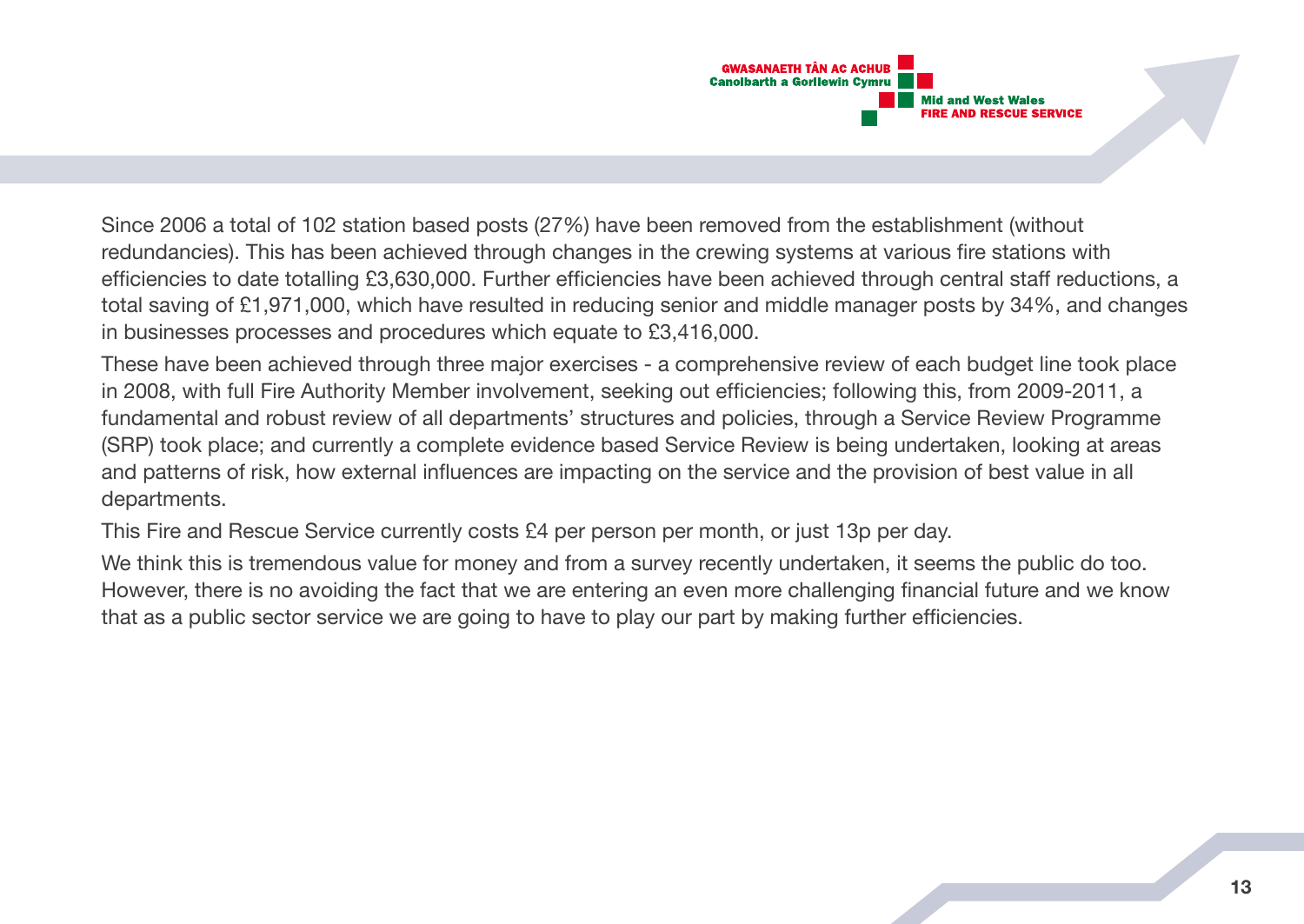#### Corporate Plan 2017-2022

# **Developing our Corporate Plan**



In previous years we have produced a five-year Strategic Plan and an accompanying Annual Improvement Plan. With the introduction of the Well-being and Future Generations (Wales) Act 2015, we have taken the opportunity to review our planning process and produce a single integrated Corporate Plan for 2017-2022.

This Plan outlines our five-year Strategic Priorities (2017-2022) and our Improvement Objectives for 2017/2018.

In developing our Corporate Plan for 2017-2022 we have considered:

- The improvements we have made in delivering previous Strategic and Annual Improvement Plans.
- What our communities are telling us.
- What our staff are telling us.
- Our available resources.
- The views of our partners and the importance of working collaboratively.
- The requirements of the Well-being of Future Generations (Wales) Act 2015.
- Our legislative requirements, including:
	- *Local Government (Wales) Measure 2009.*
	- *Fire and Rescue Service National Framework 2016.*
	- *National Issues Committee.*
	- *National Resilience.*
	- *All Wales Equality and Diversity.*
	- *Welsh Language Standards.*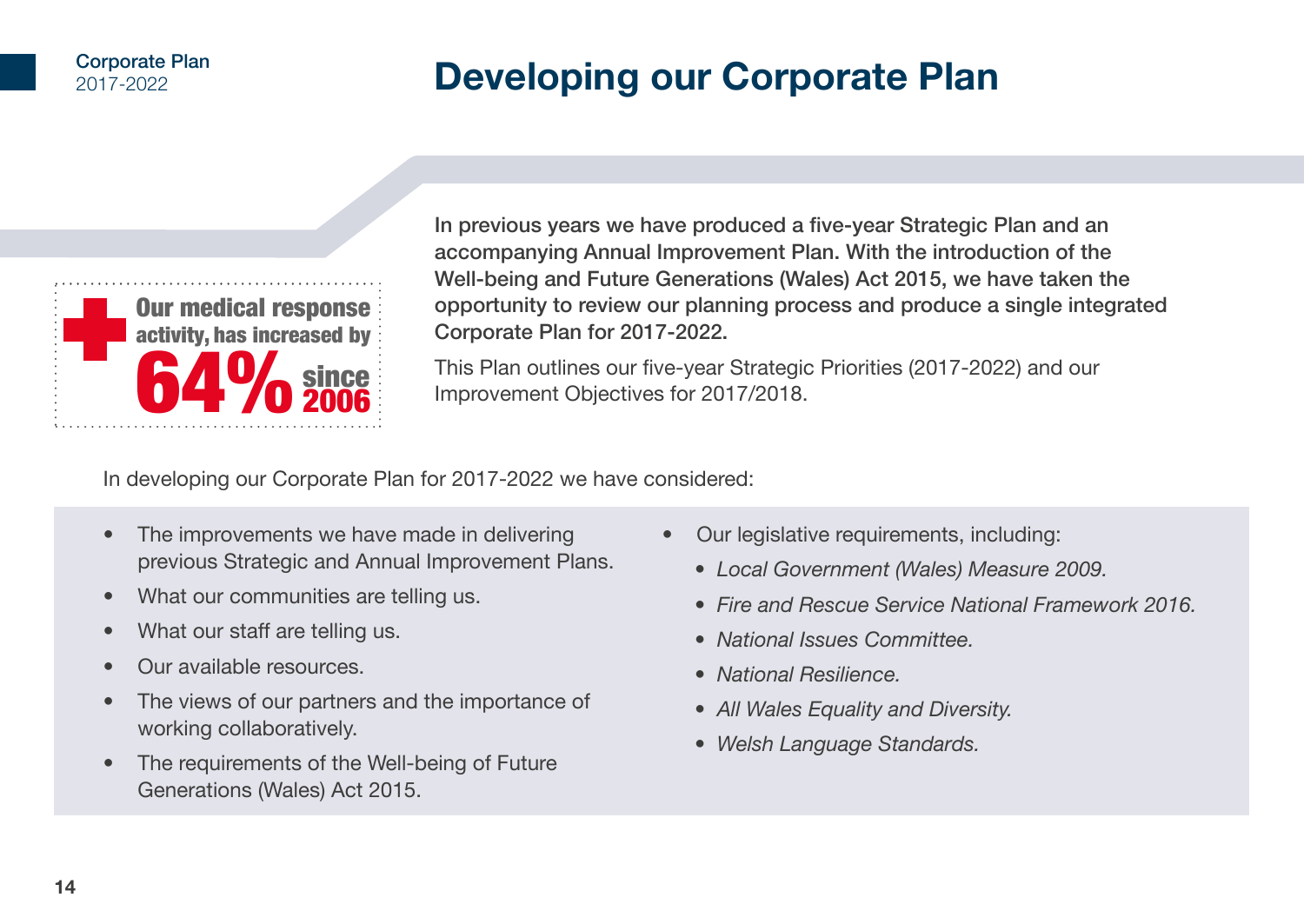

## **Well-being Statement**

We welcome our duties under the Well-being of Future Generations (Wales) Act 2015 and in developing this Corporate Plan, we have considered how we will meet these responsibilities. In adopting the duties set out within the Act, we have challenged ourselves to develop new ways of working, without compromising the service we provide.

Our Corporate Plan 2017-2022 outlines our seven Strategic Priorities and 12 Improvement Objectives. These Strategic Priorities and Improvement Objectives have been developed through a series of workshops with staff, Elected Members and Representative Bodies. Furthermore, the Improvement Objectives have been considered by Council Scrutiny Committees and as part of a wider period of consultation with our communities. Through this process, we are confident that our Strategic Priorities and Improvement Objectives help us contribute to the seven well-being goals outlined within the Act.

As part of the Act we are a statutory partner of six Public Service Boards. Many of our proposed activities are interrelated and will be delivered in partnership. As we take forward our Strategic Priorities and Improvement Objectives, we will continue to involve and listen to our partners to inform future service delivery.

Throughout this Plan we will highlight how our Improvement Objectives contribute to the Well-being Goals.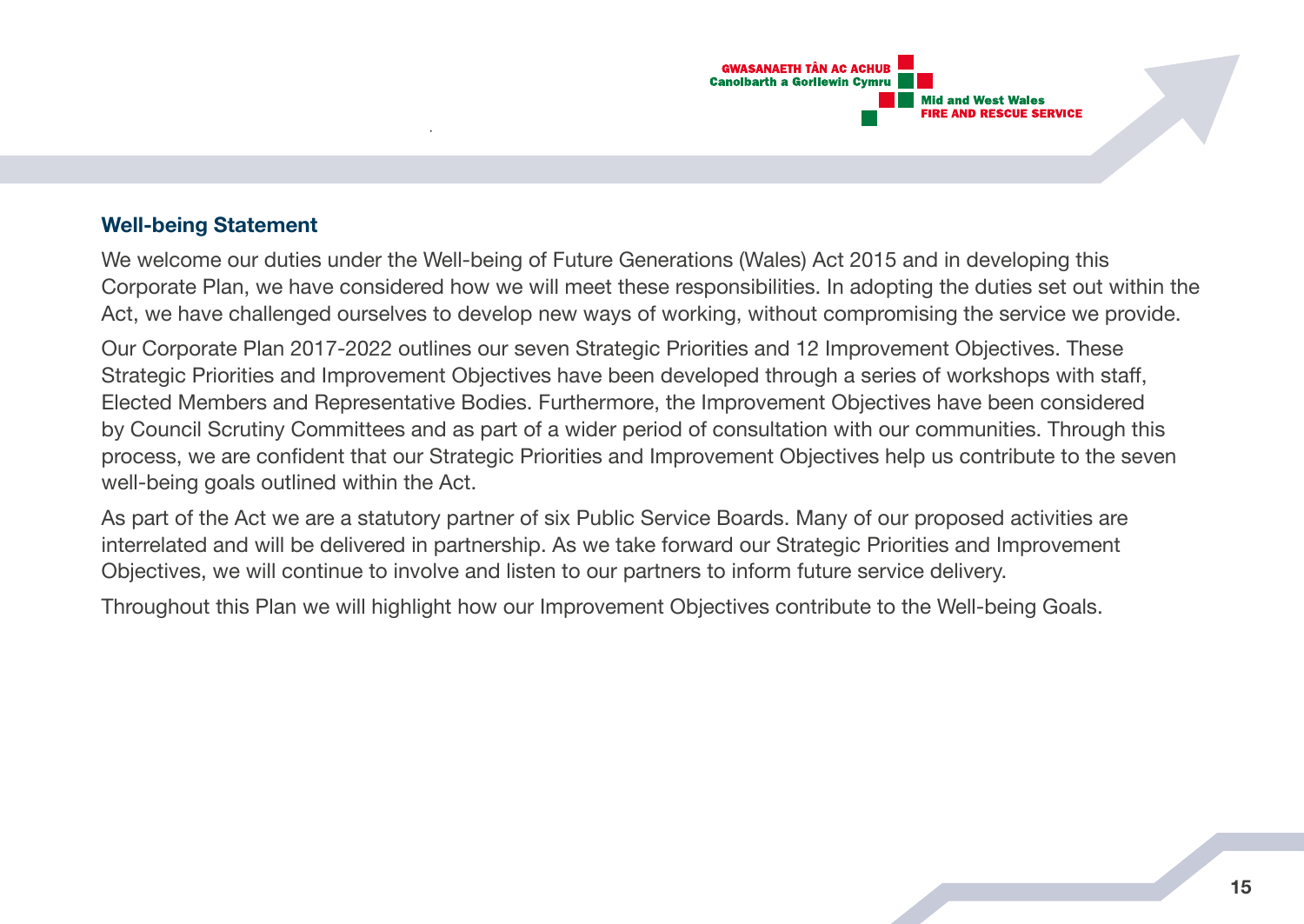# **Developing our Corporate Plan**



# **Our Strategic Priorities**

Our Strategic Priorities (2017-2022) set our direction of travel for the next five years. Our Service plays a vital role in the community and our priorities have been developed in consultation with staff, trade union representative, senior officers and members of our Authority and take in to consideration the requirements of the Well-being and Future Generations (Wales) Act 2015.

# **Our Improvement Objectives**

Each year, as part of our planning process, we develop Improvement Objectives which have been designed to help us deliver against our Strategic Priorities. Our Improvement Objectives tell our staff, communities and stakeholders what benefits will be delivered to them over the coming year.

## **Annual Performance Assessments**

By the end of October each year, we publish our Annual Performance Assessment. Our Annual Performance Assessment tells our staff, communities and stakeholders what outcomes and benefits have been delivered against the previous year's Improvement Objectives. Our Annual Performance Assessment also identifies how we have contributed to the Well-being goals, set out within the Well-being of Future Generations (Wales) Act 2015.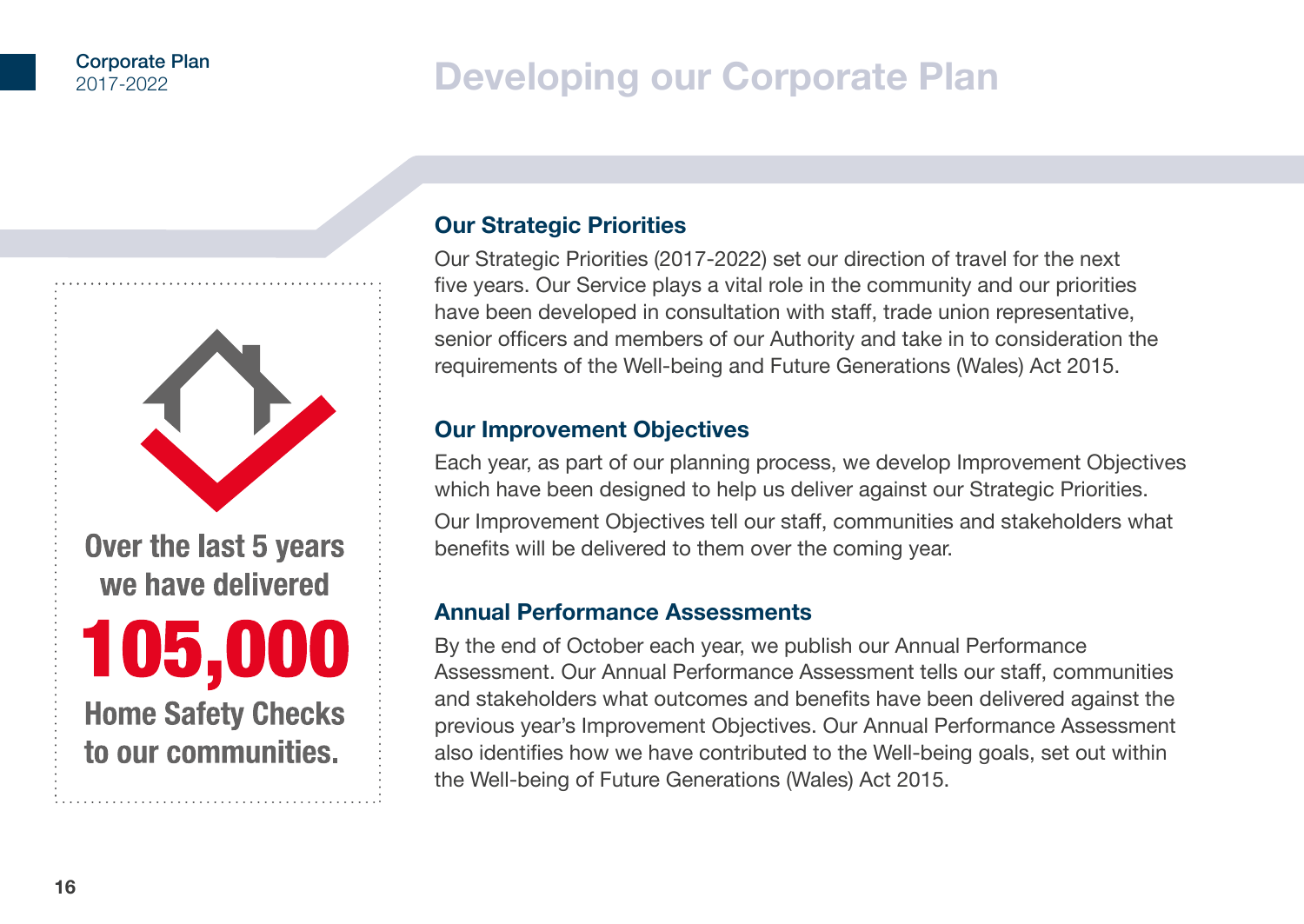

Individual Development Reviews.

Peer Assessment.

Scrutiny Reports.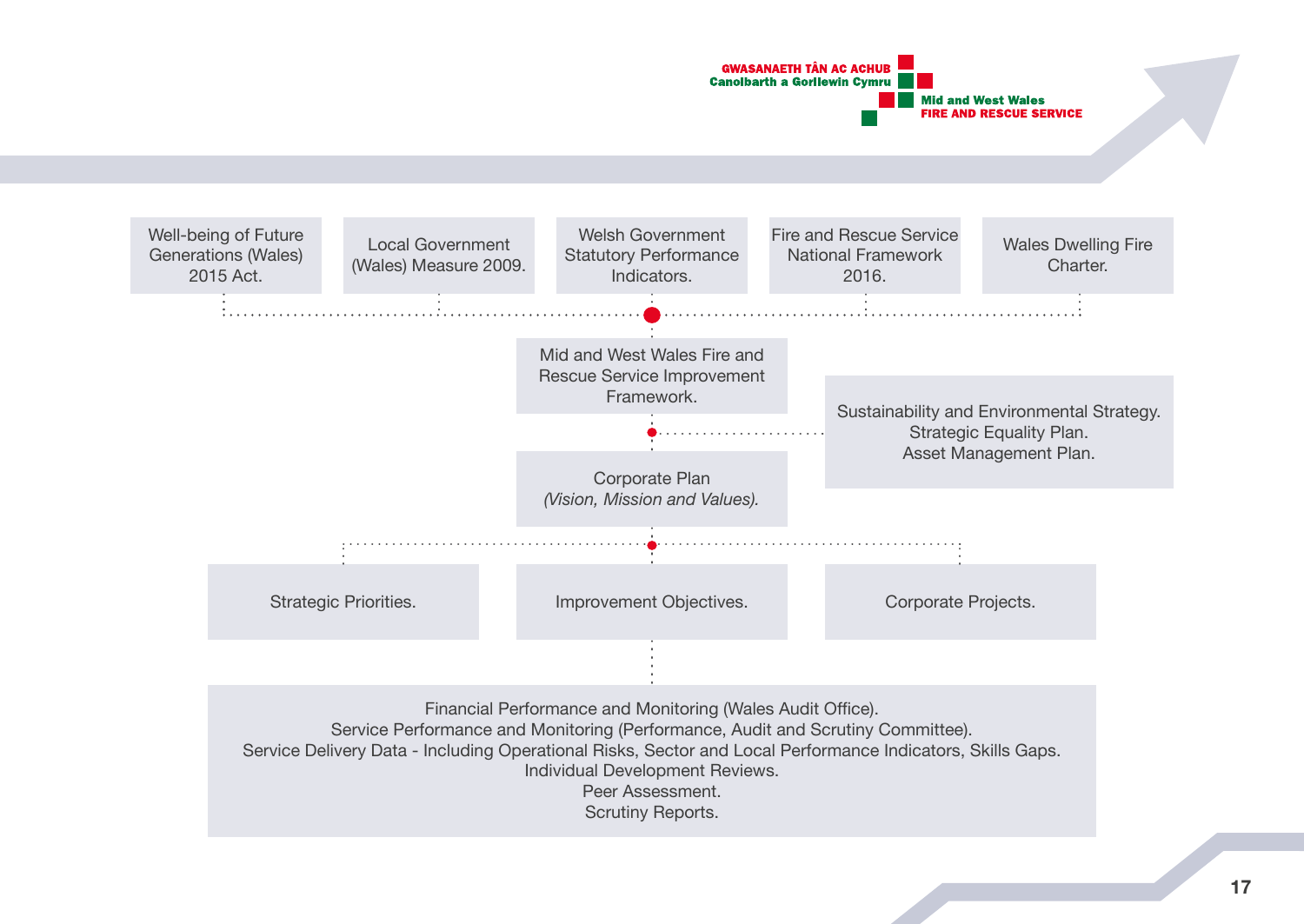#### Corporate Plan 2017-2022

# **Our Strategic Priorities**



Our Strategic Priorities for 2017- 2022 ensure we will continue to deliver the best possible services to our communities.

Our seven Strategic Priorities, as outlined, detail our commitment to delivering against challenging targets within an ever changing societal, political and financial environment.

# **Collaboration**

Our future success is directly linked to how we work with others. We recognise the importance of meaningful and effective collaboration and the need to develop and maintain collaborative initiatives with key partners.

Collaboration will also support the delivery of better outcomes for our communities and assist in delivering our services in a better, more cost effective and efficient way.

Over the next five years we aspire to be recognised as a key enabling partner within the wider public and private sector.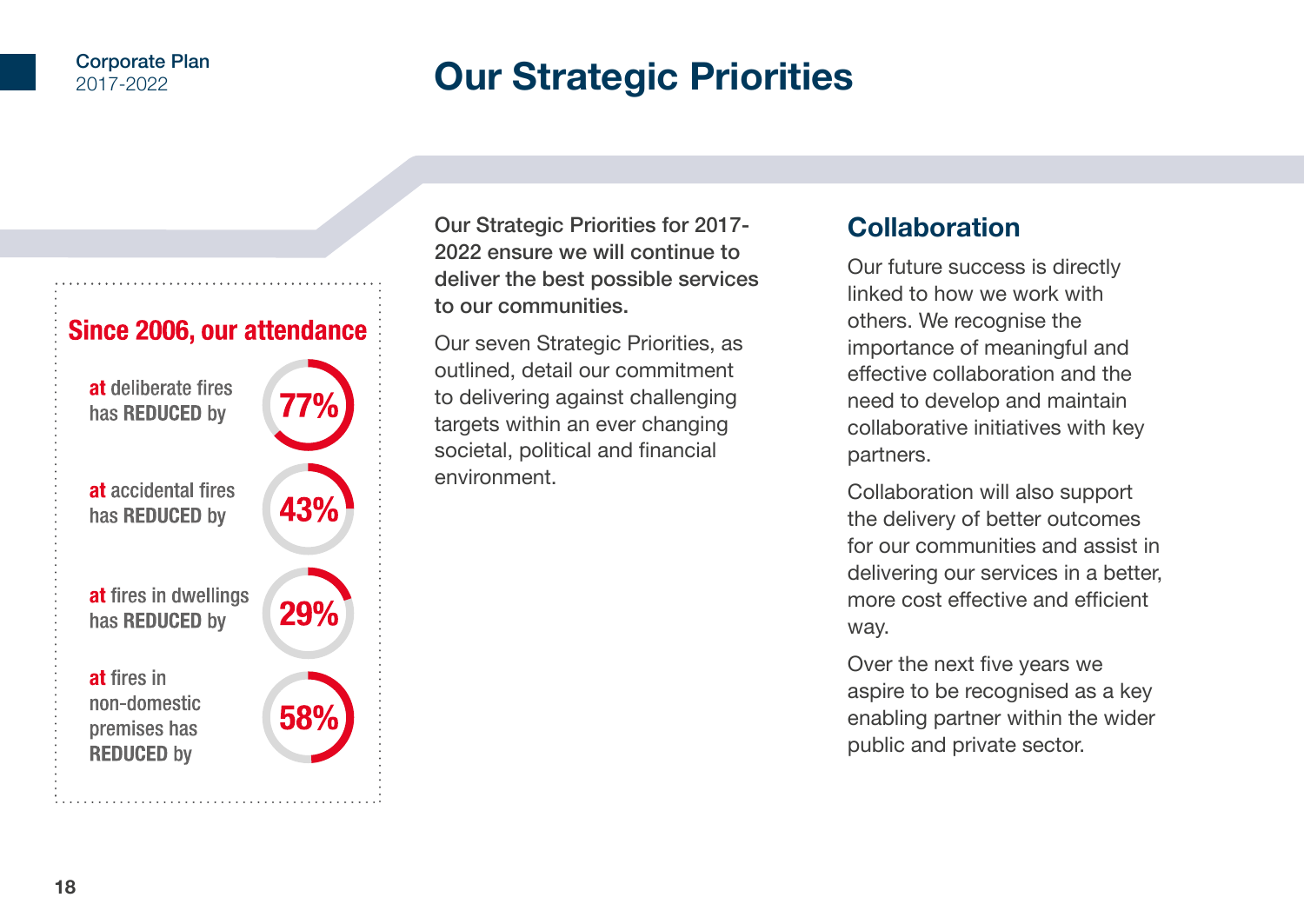

# **Innovation**

Innovation is crucial in enabling us to develop and maintain a Service which meets the present and future needs of our communities.

Innovative solutions will be pivotal in providing an infrastructure which will assist us in developing and improving our Service. The unprecedented financial challenges we are facing will require us to be innovative and adopt new ways of thinking so we can be at the forefront of emergency response.

We are committed to identifying innovative ways of working to ensure our communities, partners and stakeholders receive the best possible service from their Fire and Rescue Service.

# **Improving our Service Delivery**

We will continue to adapt our services to meet the continuing financial challenges we face.

We will work to identify and meet new requirements to ensure we continue to provide a Service which remains at the forefront of service delivery development.

We will continue to diversify the range of activities and initiatives we undertake to reflect the risks of our communities, rural and urban landscapes and natural resources.

# **Making better use of our Assets and Resources**

We recognise that our staff are our most valuable asset, however, for our staff to be effective they need to have the best facilities and resources available to them.

We believe that our physical assets need to be efficient and effective to support and respond to the delivery of our services across mid and west Wales. We will use our physical assets to work with partners wherever practical to ensure they are used in the most effective, sustainable and environmentally friendly way.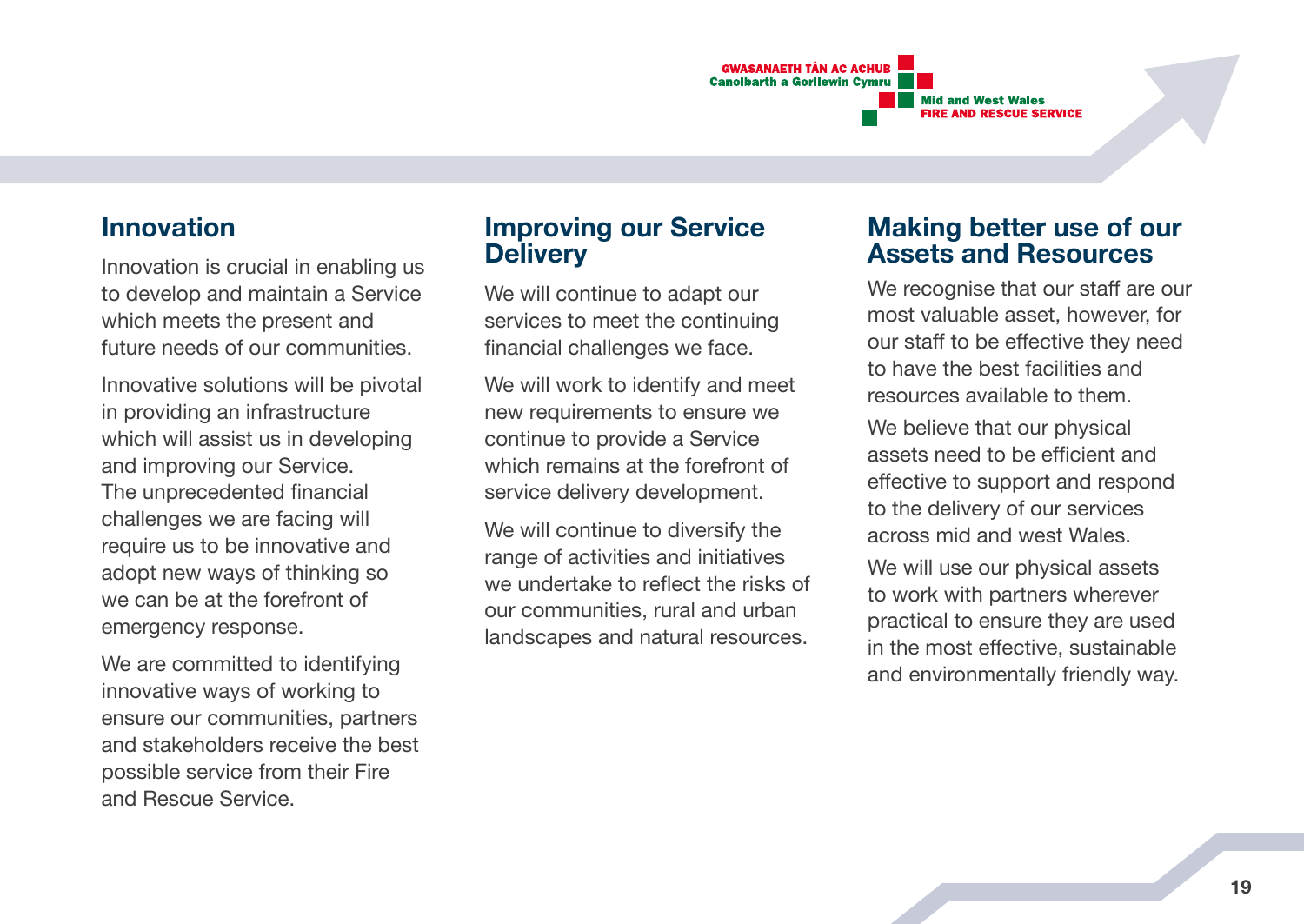# **Our Strategic Priorities**



# **Sustainability**

We know that our operations have an effect on the global and local environment and are committed to minimising any adverse impacts wherever finances, operations and resources allow.

We commit to embracing renewable energies to support the sustainability and environmental agenda.

Our Sustainability and Environmental Strategy sets out the main principles, proposals and required actions, to reduce the environmental impacts of the Service's activities and operations.

# **Communication and Engagement**

We will improve the way we communicate and engage with our staff, stakeholders and partners by taking a positive approach to communication; being open, honest, accessible and accountable with all audiences and displaying the highest levels of professional integrity at all times.

We will develop a more effective workforce that feels valued, involved, informed and motivated through developing internal communication channels which effectively communicate our Corporate Plan.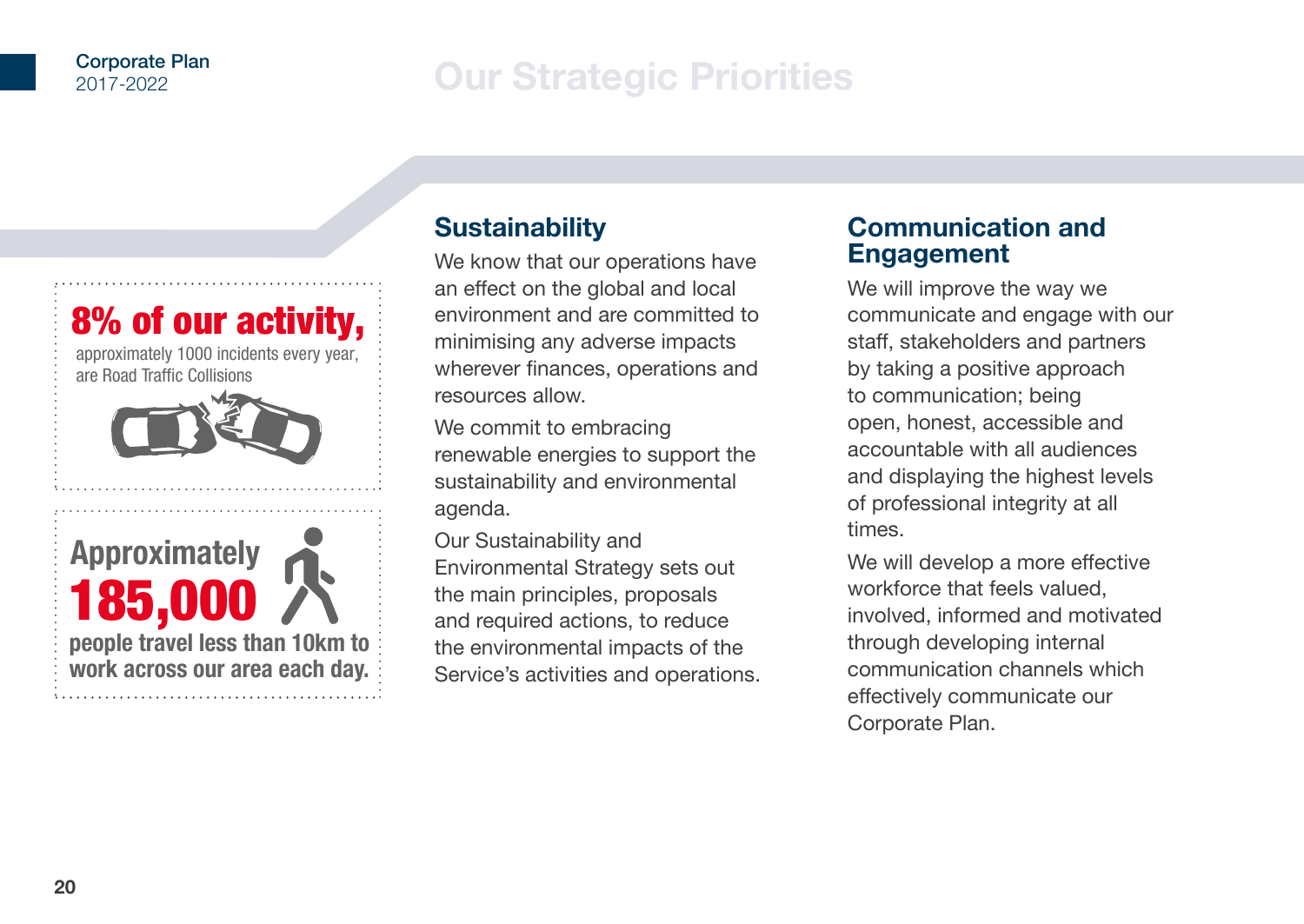

# **Empowering our Staff**

Equality and diversity is at the heart of our Service culture. We will ensure our staff are trained to the highest standards and are able to maintain their competence through continued professional learning.

We will provide clear pathways for career progression and the best possible working environment for their professional wellbeing. We will continue to ensure the structure of the organisation reflects the needs of our Service and our communities by implementing flexible working practices which support healthy lifestyle and work life balance.

Communication is a key priority in ensuring our staff, stakeholders, communities and partners are aware of the work we undertake, the challenges we face and the success we achieve.

We believe that we can effectively deliver our key messages through ensuring a continued focus on education, engagement and communication.

**Over the last 5 years we have engaged with over**

160,000

**young people through a variety of education and prevention programmes.**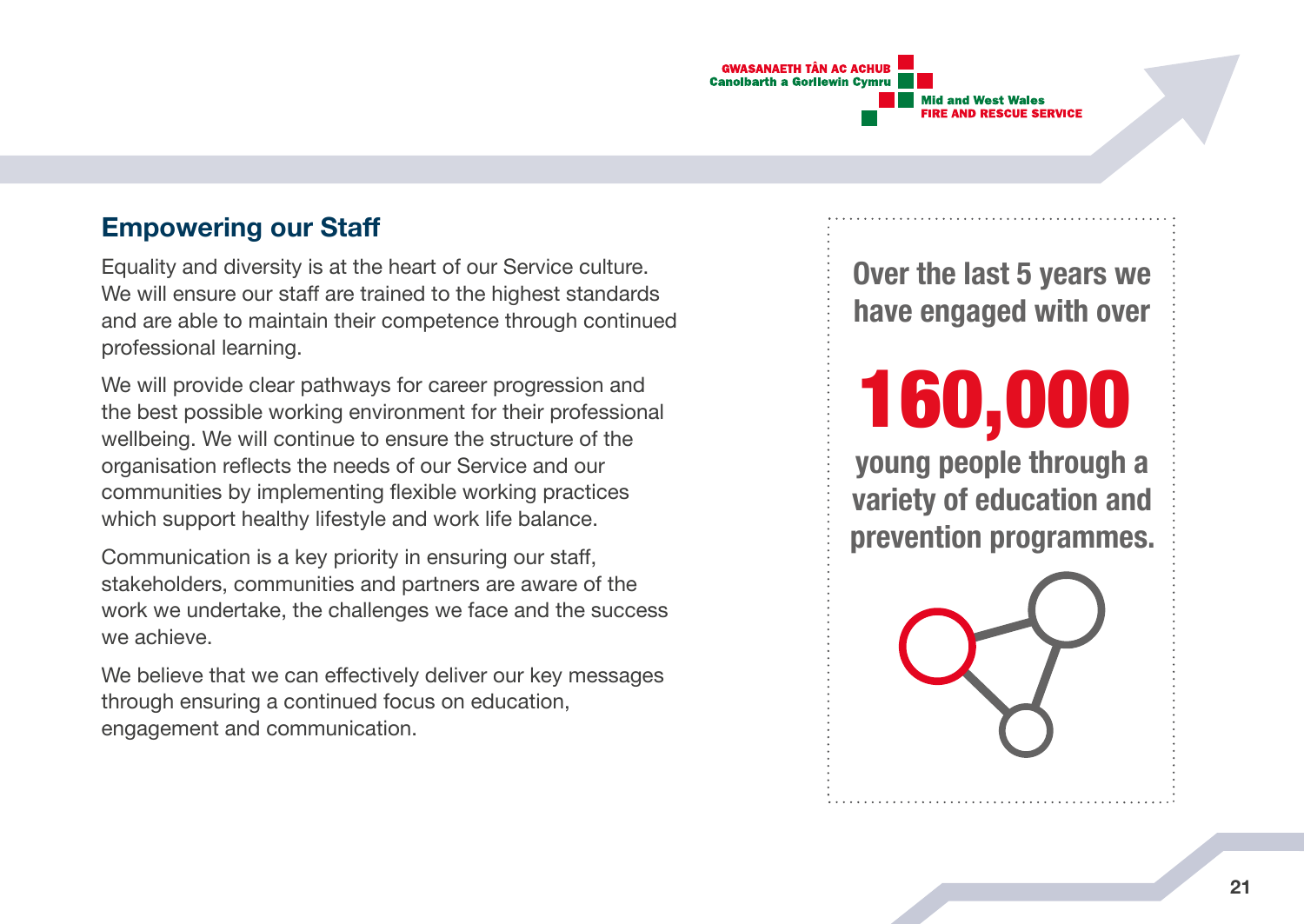# **Our Improvement Objectives**

During 2017/2018 we will deliver the following 12 key Improvement Objectives, which we believe will reduce risk and improve the safety of our communities, whilst delivering excellent services which meet the risks and needs of our communities.



# **One**

To deliver a holistic home safety intervention to those most at risk within the communities of mid and west Wales.

# **Two**

To reduce the incidence of arson across mid and west Wales.

# **Twelve**

To improve the way we resolve operational incidents through innovation and the use of new technology.

# **Eleven**

Digitisation – to use technology to innovate, collaborate and empower.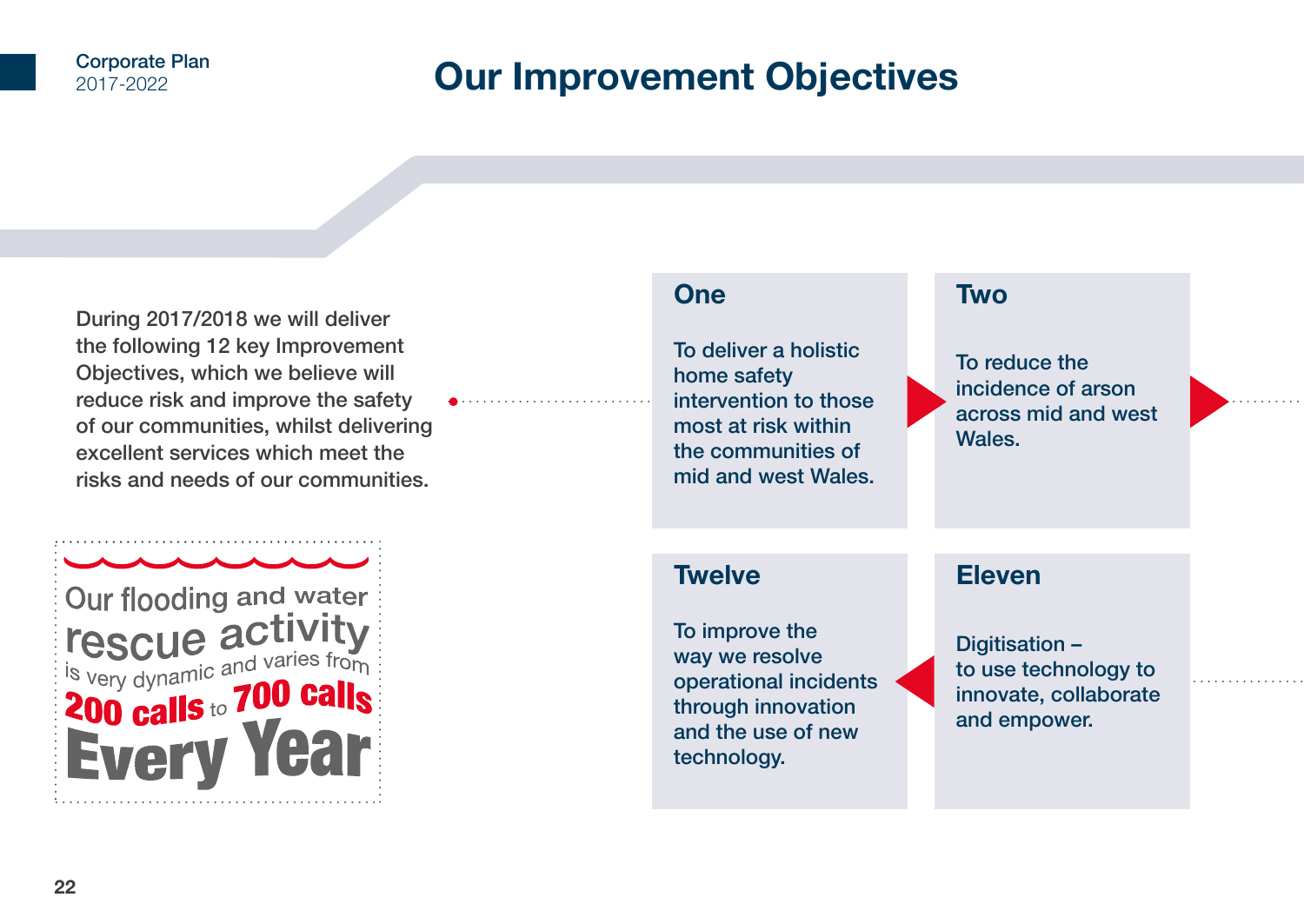

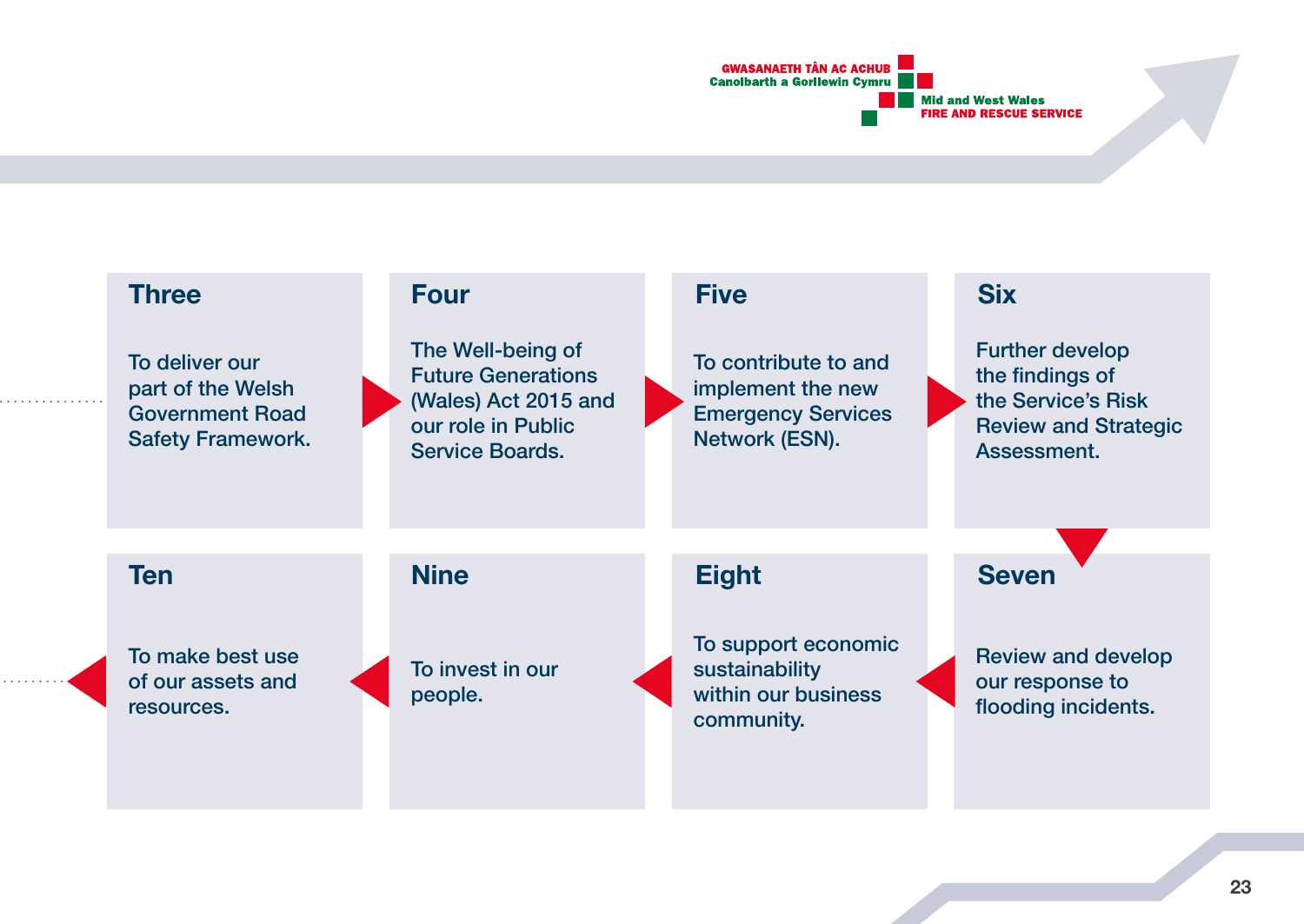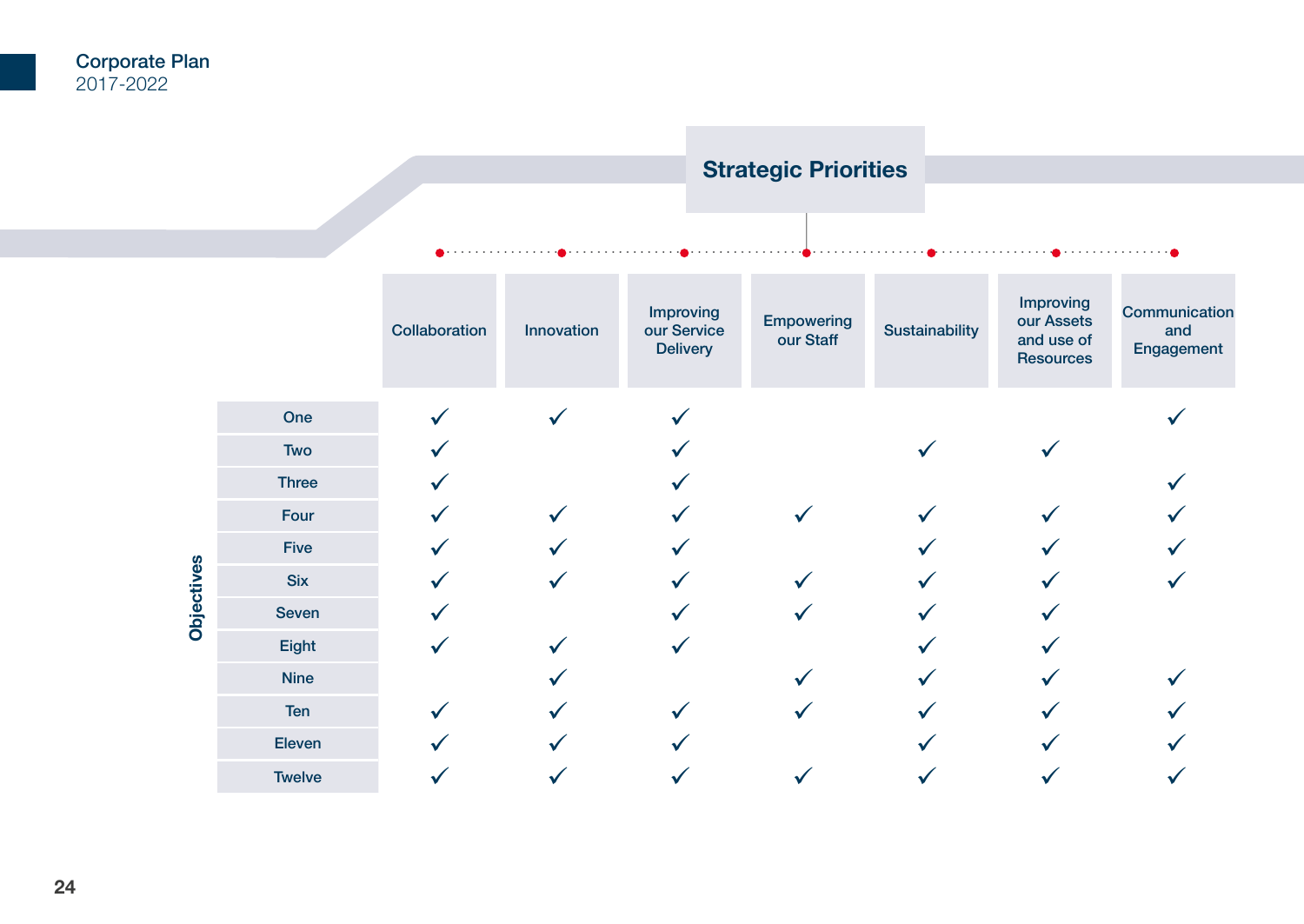

# **Well Being of Future Generations (Wales) Act 2015**

|            |               | A Prosperous<br>Wales | A Resilient<br>Wales | A Healthier<br>Wales | A more Equal<br>Wales | A Wales of<br>Cohesive<br><b>Communities</b> | A Wales of<br><b>Vibrant Culture</b><br>and Thriving<br>Welsh<br>Language | A Globally<br>Responsible<br>Wales |
|------------|---------------|-----------------------|----------------------|----------------------|-----------------------|----------------------------------------------|---------------------------------------------------------------------------|------------------------------------|
|            | One           |                       |                      |                      |                       |                                              |                                                                           |                                    |
|            | Two           |                       |                      |                      |                       |                                              |                                                                           |                                    |
|            | Three         |                       |                      |                      |                       |                                              |                                                                           |                                    |
|            | Four          |                       |                      |                      |                       |                                              |                                                                           |                                    |
|            | Five          |                       |                      |                      |                       |                                              |                                                                           |                                    |
|            | <b>Six</b>    |                       |                      |                      |                       |                                              |                                                                           |                                    |
| Objectives | Seven         |                       |                      |                      |                       |                                              |                                                                           |                                    |
|            | Eight         |                       |                      |                      |                       |                                              |                                                                           |                                    |
|            | <b>Nine</b>   |                       |                      | ✓                    |                       |                                              |                                                                           |                                    |
|            | Ten           |                       |                      |                      |                       |                                              |                                                                           |                                    |
|            | Eleven        |                       |                      |                      |                       |                                              |                                                                           |                                    |
|            | <b>Twelve</b> |                       |                      |                      |                       |                                              |                                                                           |                                    |

**25**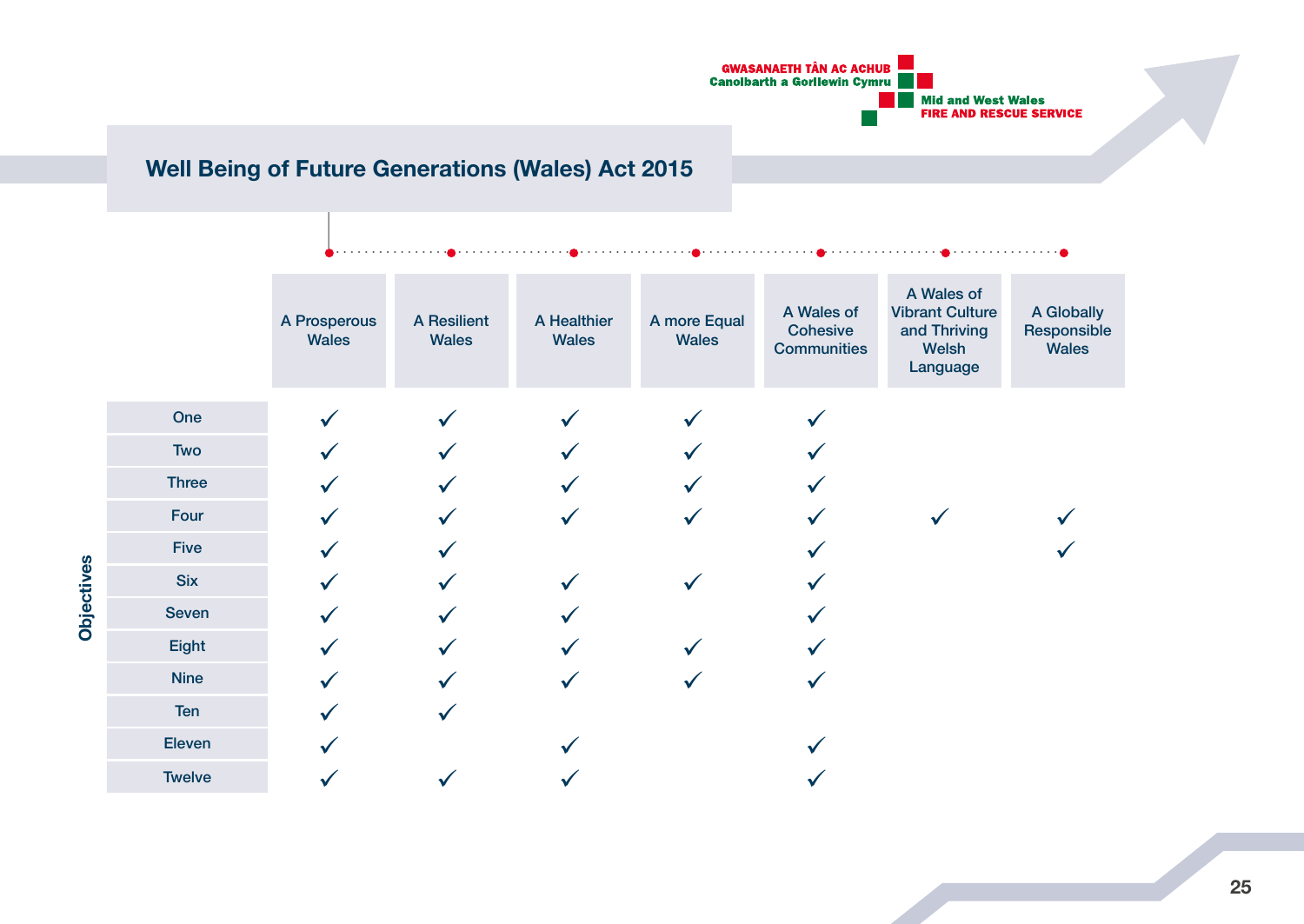# **Objective One**

To deliver a holistic home safety intervention to those most at risk within the communities of mid and west Wales.



#### **Where are we now?**

For a number of years, we have developed our activities specifically to improve fire safety in the home. This has been achieved primarily through carrying out free Home Fire Safety Checks (HFSCs) with particular emphasis on vulnerable and high risk people.

We work collaboratively with a wide range of partner agencies who have links to vulnerable people. This allows us to reach households that we may not otherwise have access to or knowledge of. This is a very important element of our shared agenda for safer communities and one that we want to expand even further.

Last year we started to widen our role in promoting health and safety messages on behalf of our partners as part of our home safety visit. This has been trailed in some areas of our Service and has been well received by partners, staff and the community.

## **What are we planning to do and why?**

Our data shows us that there is a subsequent long term reduction in Accidental Dwelling Fires which demonstrates that providing advice, education and equipment can make a positive difference to the people we engage with. We are privileged in being a trusted and valued Service with a long tradition of providing professional advice and assistance. We intend to use this reputation and our links to vulnerable households to maximise our impact.

We will build upon the collaborative work already undertaken to expand the delivery of advice and interventions that our partners want to promote in order to improve the safety and health of our communities. We want the advice and intervention we deliver to vulnerable people to reflect a holistic approach to community safety.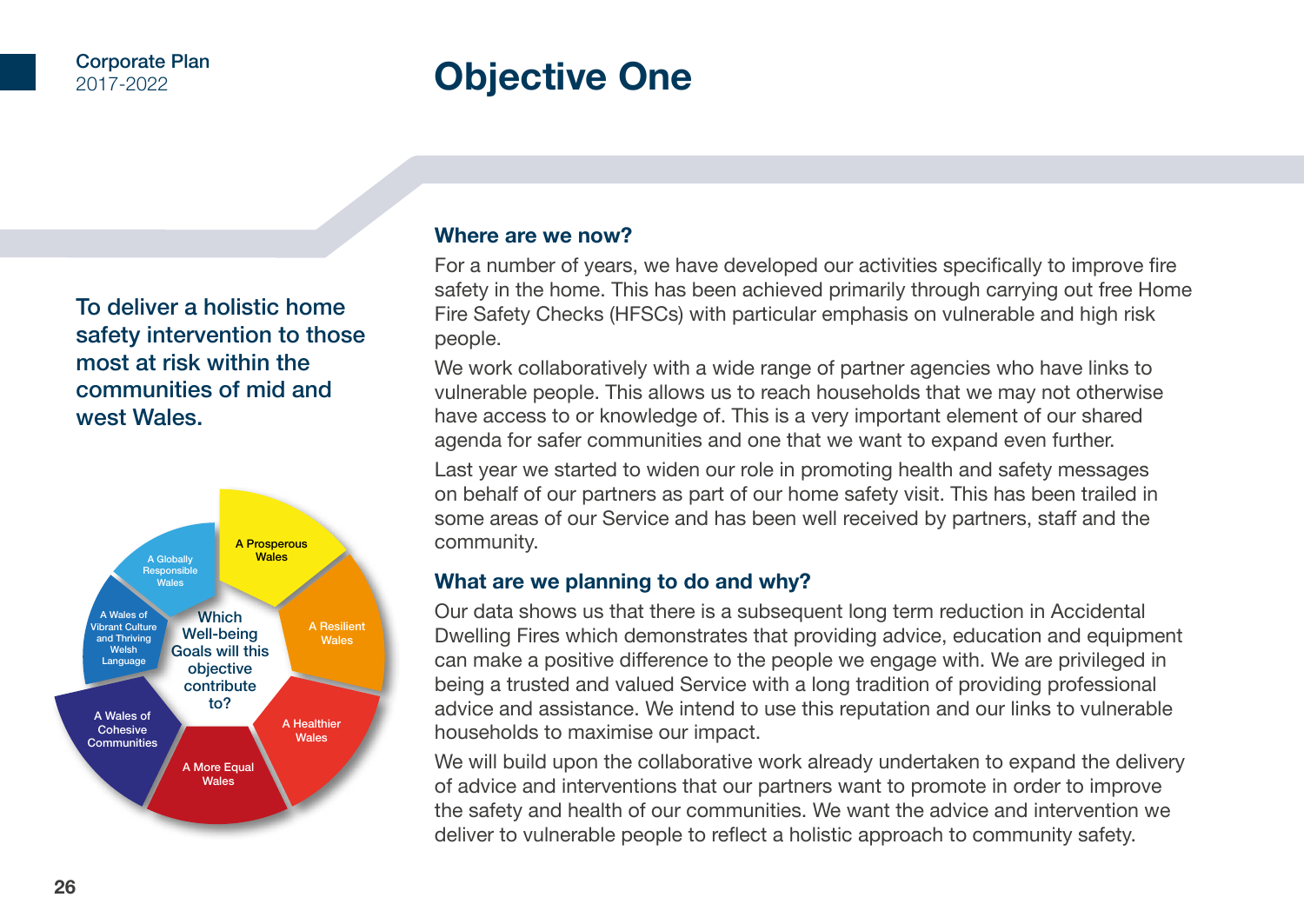

We will focus precious resources on those persons most in need and deliver interventions that promote health, well-being and improve the safety of all those we engage with. This concept of 'Making Every Contact Count' is intended to improve lifestyles and reduce health inequalities.

## **How and when are we going to deliver this?**

This development is already in place but will be dynamic and evolve to reflect our own and partner priorities:

- An innovative, more holistic home safety intervention will continue to be rolled out across the Service to replace the traditional Home Fire Safety Check.
- We will review and evaluate the improvement in our community intervention with our staff, our external partners and the communities we serve.
- We will expand the role of Community Safety Volunteers to provide ongoing local support to those persons who have benefited from our interventions.
- We will expand the training provided to our partner agencies to support our community safety interventions.

#### **How will we measure success?**

- Evaluate the quality of the interventions we deliver to the most vulnerable members of our community.
- Monitor the feedback we received from partners, staff and the community on the benefit of our interventions and how they reduce risk.
- Use our own data on Accidental Dwelling Fires but also partner data and national data to measure the long term impact of our new approach.

# **What will this mean to you?**

Communities will be safer and healthier as a result of our advice and intervention.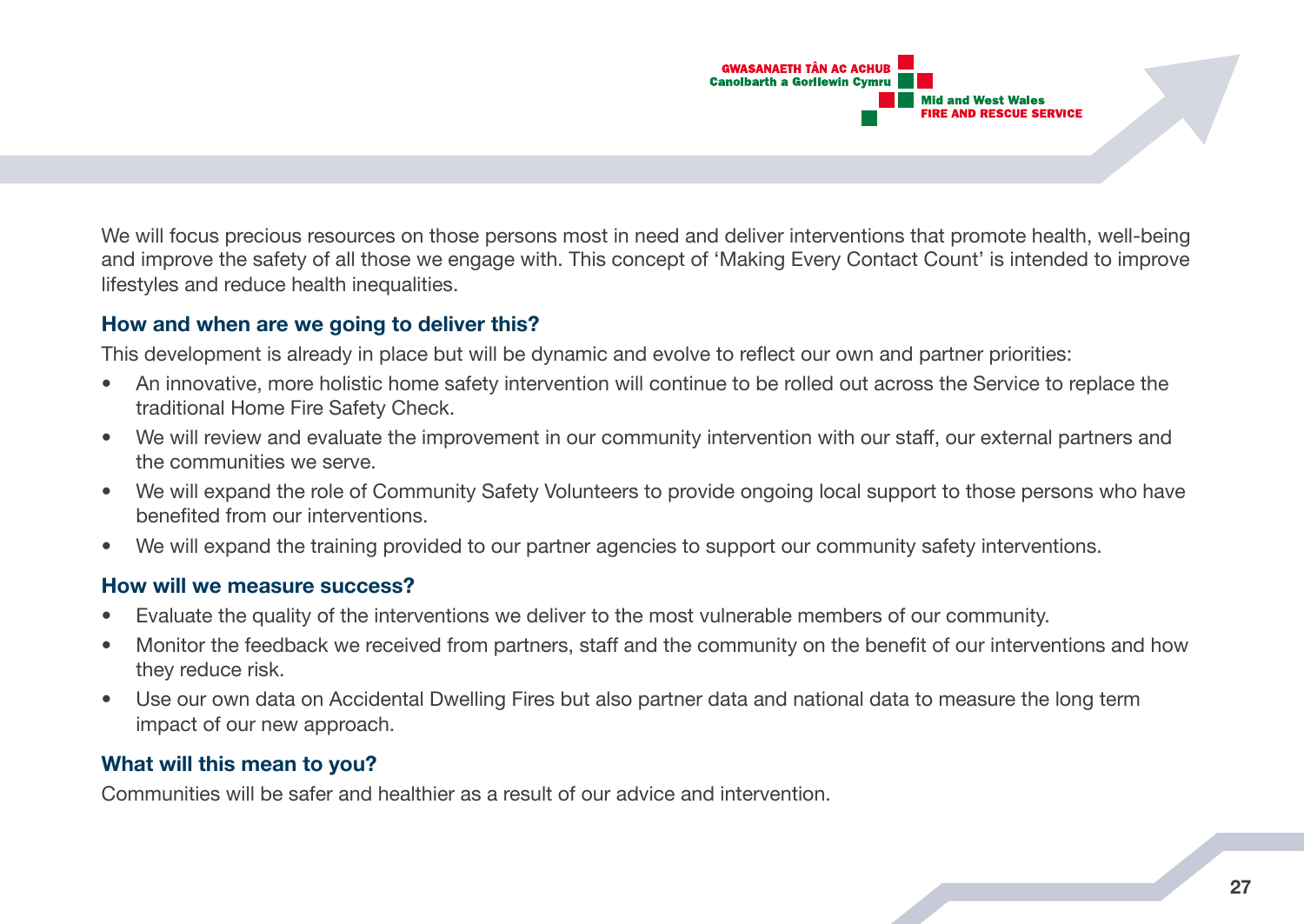# **Objective Two**

# To reduce the incidence of arson across mid and west Wales.



## **Where are we now?**

The Arson Reduction Team co-ordinates the Service's wide range of interventions to reduce the risk of deliberately set fires. This work is driven by the Strategic Arson Reduction Board, which comprised representatives from the three Fire and Rescue Services in Wales, Police, Local Authorities, Natural Resources Wales, Welsh Government and other partners.

Over recent years we have had significant success in reducing the number of deliberate fires and where there have been specific challenges, we have seen the benefits of a co-ordinated approach. To further build on this success, the Wales Arson Reduction Strategy III, produced by the Strategic Arson Reduction Board, coordinates a delivery plan to further reduce the risk of arson across a number of focus areas.

The 'Dawns Glaw' initiative, one of the deliverables of the delivery plan, delivered a multi-agency targeted response aimed at reducing deliberate grassland fires between February and April. This saw great success in 2016, particularly for larger fires that destroy significant areas of grassland and forestry.

Operation Be A Nice Guy (BANG) is targeted at the issues around unofficial public bonfires and Anti-Social Behaviour (ASB) over the Halloween and Bonfire periods. This operation has adopted a multi-agency approach which has seen some significant success in reducing calls relating to Bonfires and ASB to the Fire and Police Services, as well as encouraging a positive image of both Emergency Services within traditionally unreceptive communities.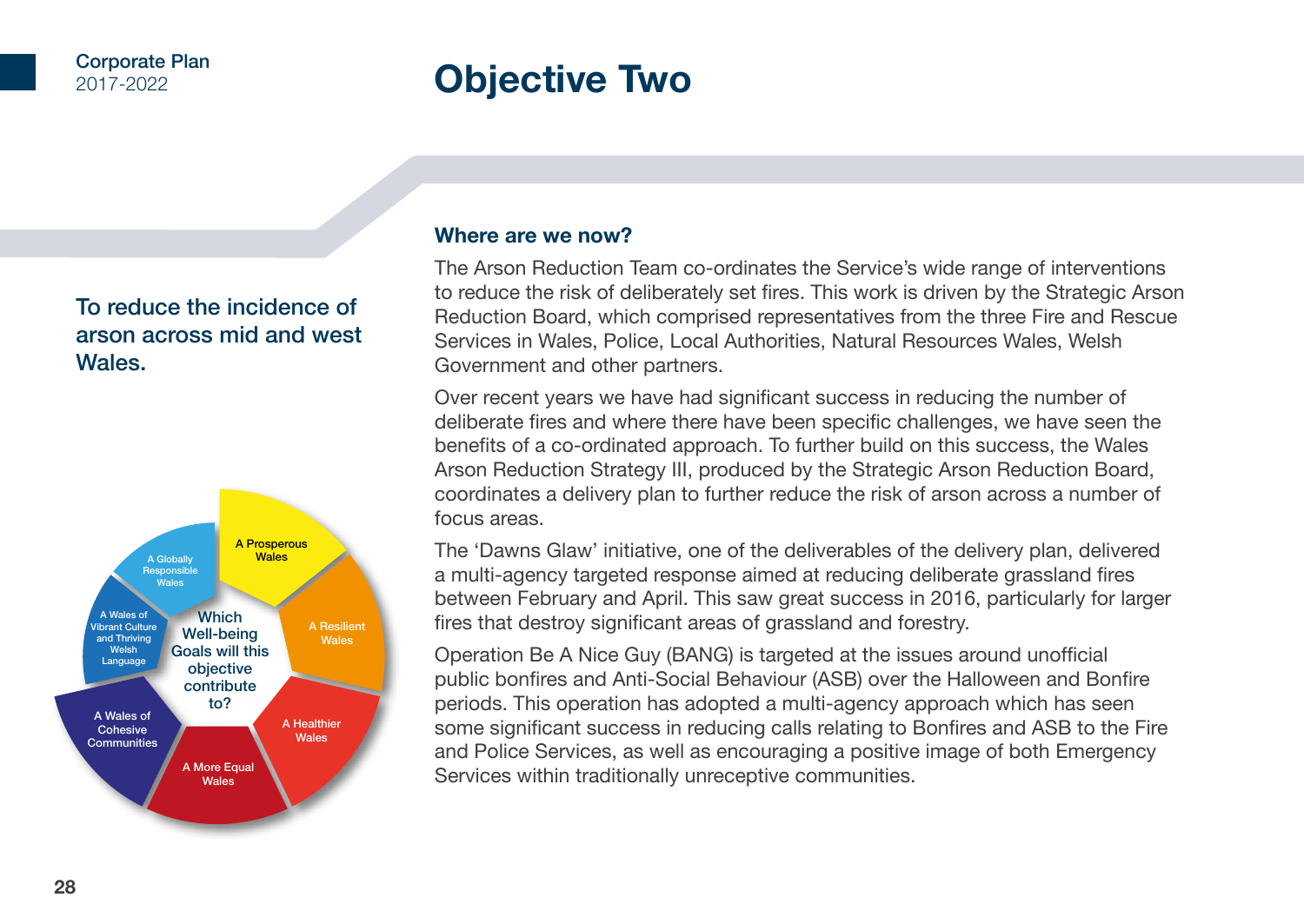

# **What are we planning to do and why?**

The success of the Dawns Glaw initiative in 2016/2017 has informed future strategy on intervention for deliberate grassland fires.

- We will continue to maintain the excellent partnership work and education and intervention programmes that have been put in place to reduce the risk as arson continues to impact upon society, our heritage and our environment.
- Youth intervention in areas of high risk will continue as education and diversionary activities have been found to be beneficial with target groups.
- Supporting Land Management arrangements will also be a focus for 2017/2018 as we build upon the links established through Dawns Glaw and influence Land Management strategies in order to reduce the risk of uncontrolled burning. We will also actively engage with partners and community volunteer groups to promote arson awareness.

## **How and when are we going to deliver this?**

Throughout 2017/2018 we will:

- Continue to deliver the objectives of the Wales Arson Reduction Strategy III.
- Improve the information we hold about the scale and scope of arson across mid and west Wales.
- Reduce the risk of deliberate fires in buildings.
- Manage down risk due to deliberate fire setting associated with anti-social behaviour.
- Reduce the risk of arson and hate crime against people and property.
- Expand our network of community groups that are informed and active in reducing arson.

## **How will we measure success?**

Targets for reduction are linked to the Wales Arson Reduction Strategy III.

# **What will this mean to you?**

Our communities will be safer from the risk of arson and the societal and economic impact of this activity will be reduced. There will also be increased community involvement through collaboration with our partners.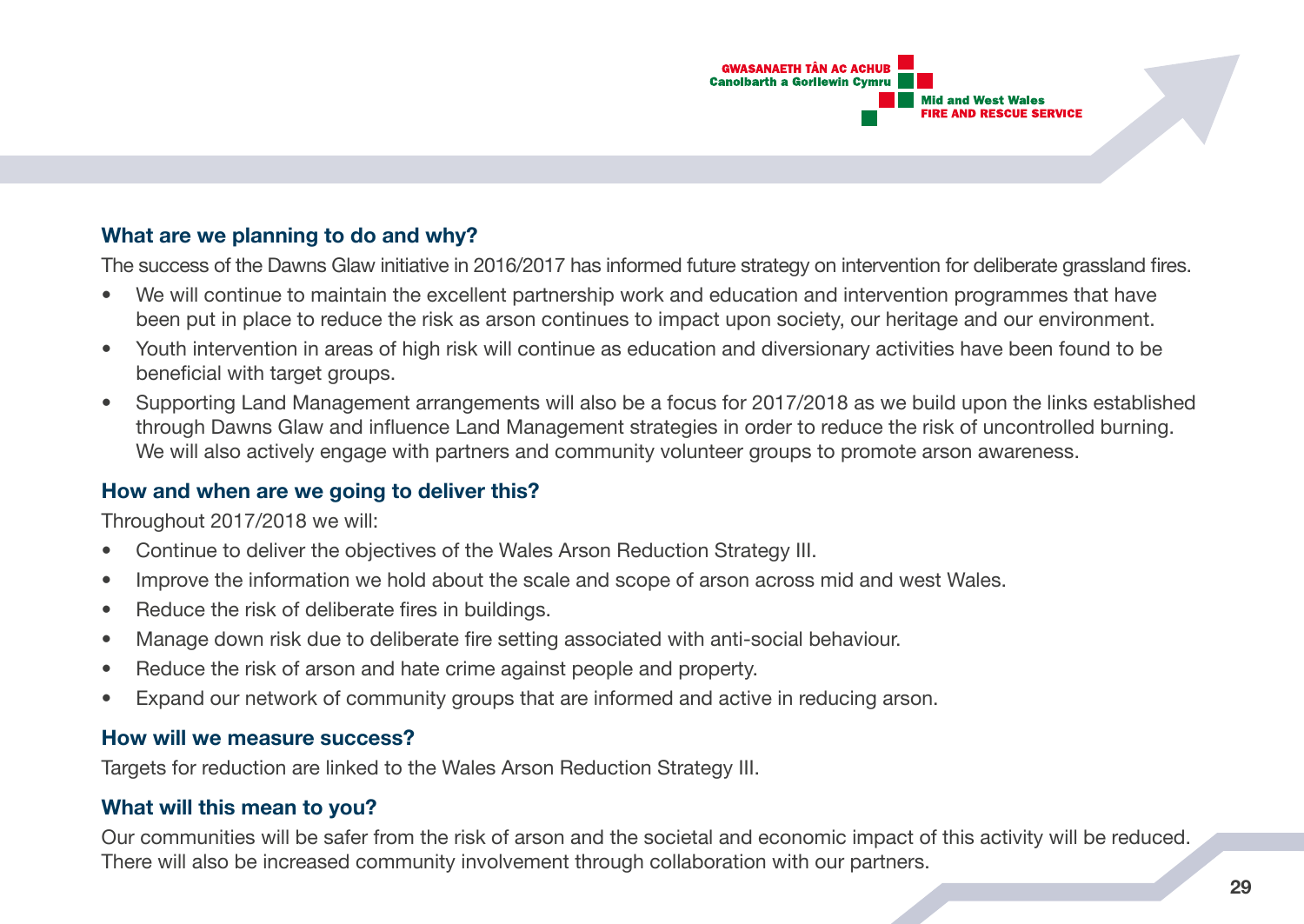# **Objective Three**

# To deliver our part of the Welsh Government Road Safety Framework.



## **Where are we now?**

We deal with the consequences of Road Traffic Collisions (RTC) and the impact they have on human life and our communities on a daily basis, as we rescue significantly more injured people from RTCs than from fires.

Education and intervention is key to reducing the number of RTCs on our roads and the Service has a shared role in delivering this along with other road safety partners.

Even though road safety has improved considerably in recent years, in 2014, there were a total of 8,208 reported casualties as a result of RTCs - 103 people were killed and 1,160 people were seriously injured in Wales.

# **What are we planning to do and why?**

The Welsh Government's Road Safety Framework sets out road safety targets up to 2020. As a Service, we are a key partner in enabling the Welsh Government achieve their target by delivering effective road safety interventions and targeting the right areas, in the right way, to reduce deaths and serious injuries.

The three Fire and Rescue Services in Wales have developed a Road Safety Strategy for 2015 - 2020 to support the aims of Welsh Government's Road Safety Framework for Wales.

We have identified what we can do to support our partners and we will focus our interventions on Motorcyclists, Young People and Older Drivers.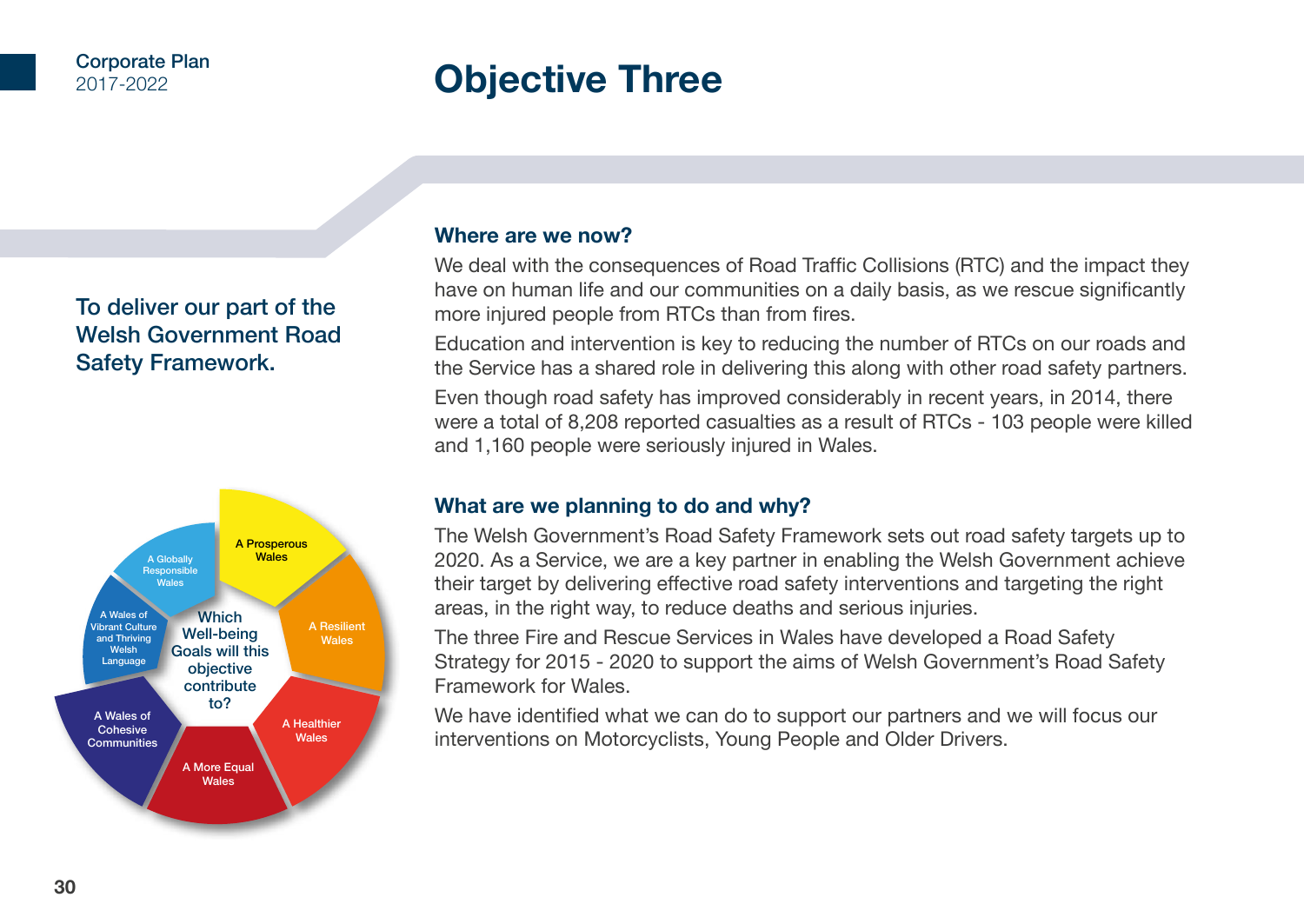

## **How and when are we going to deliver this?**

Throughout 2017/2018 we will:

- Deliver activities to improve the safety of motorcyclists on our roads through encouraging participation on Motorcycle Safety Courses.
- Develop a Multi-Agency Road Safety Youth Intervention Course that will target those young people who have been identified as being of high risk due to their behaviour on the roads.
- Target road safety education activities and intervention at older drivers.

## **How will we measure success?**

Throughout 2017/2018 we will:

- Use national data on Road Traffic Collisions and Injuries to monitor the outcomes of all road safety interventions.
- Develop our interventions through post intervention evaluation.
- Use the targets contained within the Welsh Government Road Safety Framework for Wales:
	- A 40% reduction in the total number of people killed and seriously injured on Welsh roads by 2020.
	- A 25% reduction in the number of motorcyclists killed and seriously injured on Welsh roads by 2020.
	- A 40% reduction in the number of young people (aged 16-24) killed and seriously injured on Welsh roads by 2020.

# **What will this mean to you?**

Safer roads within mid and west Wales and beyond.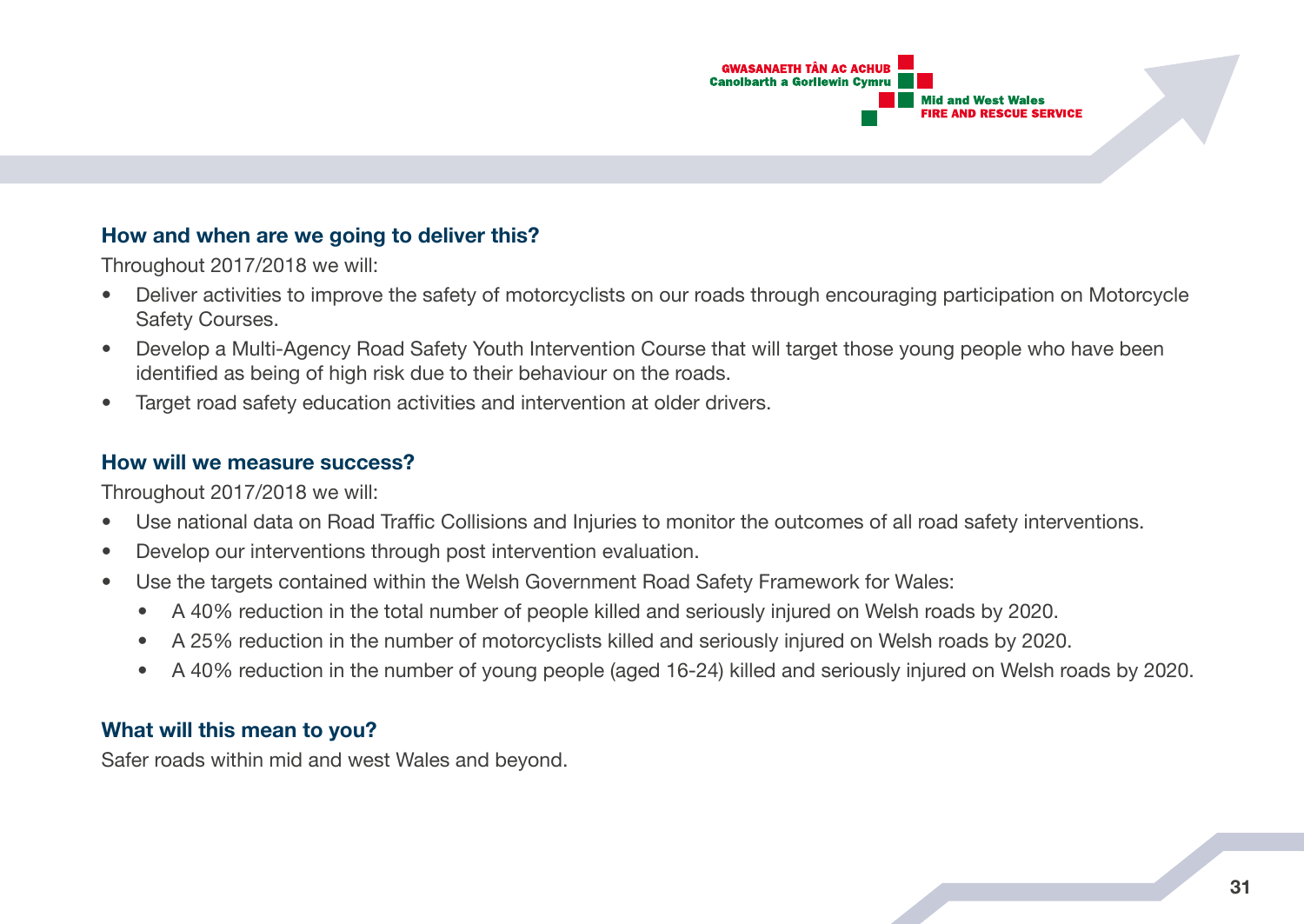# **Objective Four**

# The Well-being of Future Generations (Wales) Act 2015 and our role in Public Service Boards.



## **Where are we now?**

We welcome the introduction of the innovative and visionary Well Being of Future Generations (Wales) 2015 Act. We are fully committed to the legislation and what it is designed to achieve. We support the creation of Public Service Boards (PSBs) and take our role as a statutory partner very seriously. Indeed, we see this as an opportunity for partners to achieve common purpose through true collaboration for the benefit of our communities.

The legislation requires the statutory partners and invited participants to conduct a Well-being Assessment of its area and to produce a Well-being Plan for delivery, which supports the overarching Well-being Goals identified within the Act. This should be achieved utilsing the principle of 'Sustainable Development'.

## **What are we planning to do and why?**

Currently, public bodies deliver their respective service to the public relatively independently. Whilst a fair degree of collaboration takes place for the benefit of our communities (some excellent examples of initiatives exist that are positively making a difference), the current model doesn't always provide an efficient, effective and coherent service.

Also, decisions are taken which don't necessarily consider the longer term and the impact that today's decisions may have on future generations. The legislation sets out to achieve a much more forward thinking approach to service delivery which we fully support.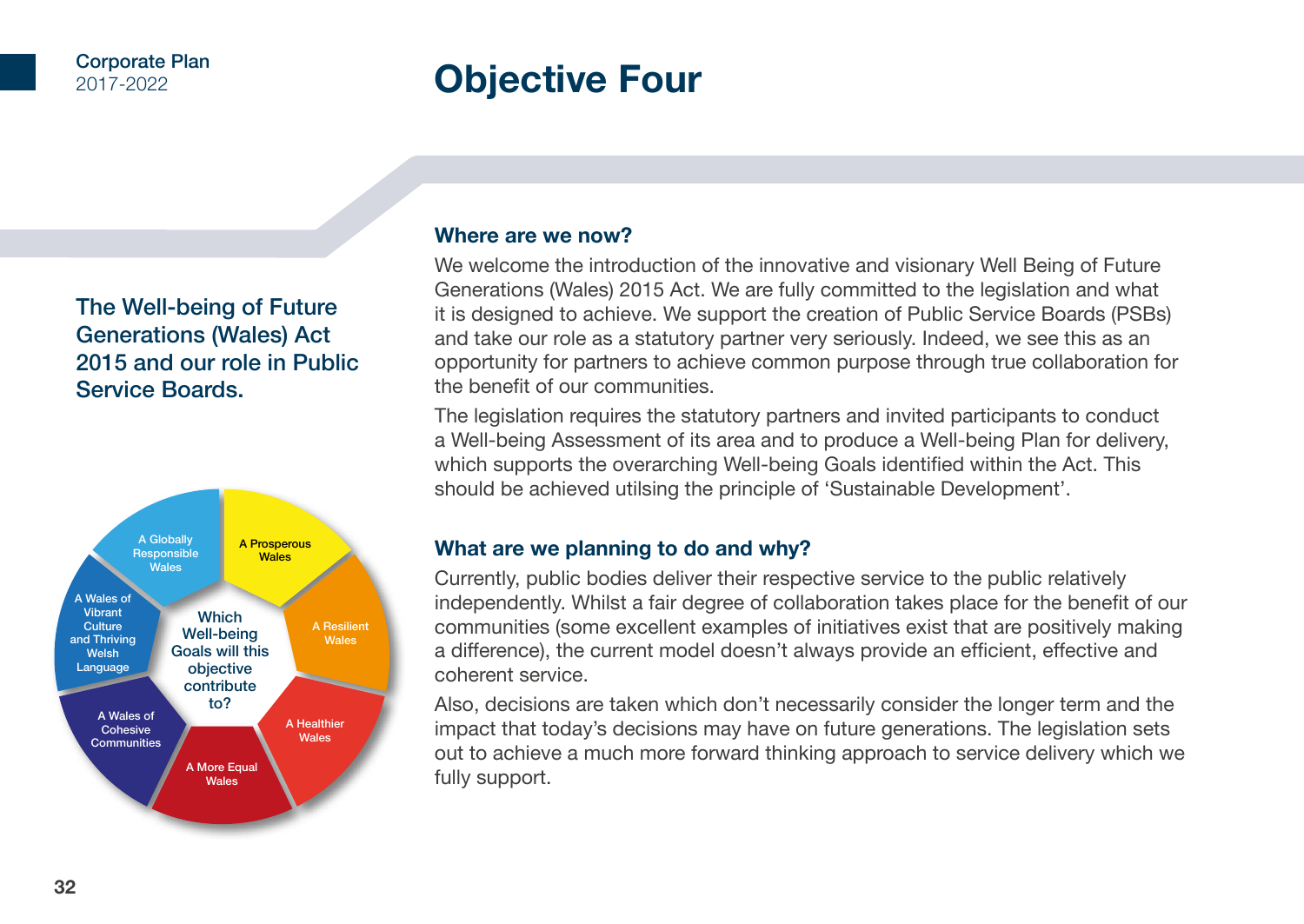

Public Service Boards have now been formed and their structures established. They have developed their terms of reference and have produced short-term interim objectives whilst the new Well-being Assessment is being conducted and the longer-term Well-being Plan developed. We are fully committed to this process and we have Director level representation at each PSB and we take a fully pro-active part. We are also ensuring that we provide the appropriate representaiton and resource requirements to the sub-groups that exist to support the PSBs.

#### **How and when are we going to deliver this?**

The Well-being Assessment and Plans will be produced within the first year (2017/2018) and common objectives will be agreed for PSB partners to commit to. Each statutory partner must ensure that the PSB objectives are incorporated within the ethos of the services they provide in order to develop and improve the health and well-being of the communities they serve.

## **How will we measure success?**

A partnership plan which will benefit the local community will be developed. For the Fire and Rescue Services this should reduce duplication across the six Unitary Authorities and enable us to support and contribute to the seven Well-being goals. Success factors and indicators will be performance measured via the scrutiny arrangements in place via the Local Authorities and our own Fire Authority. This will ensure that the success factors and Well-being outcomes identified have been delivered for the benefit of the public.

## **What will this mean to you?**

This will enable us to focus our prevention, protection and response arrangements to those communities and individuals in most need. We have therefore incorporated the seven Well-being goals into our Corporate plan.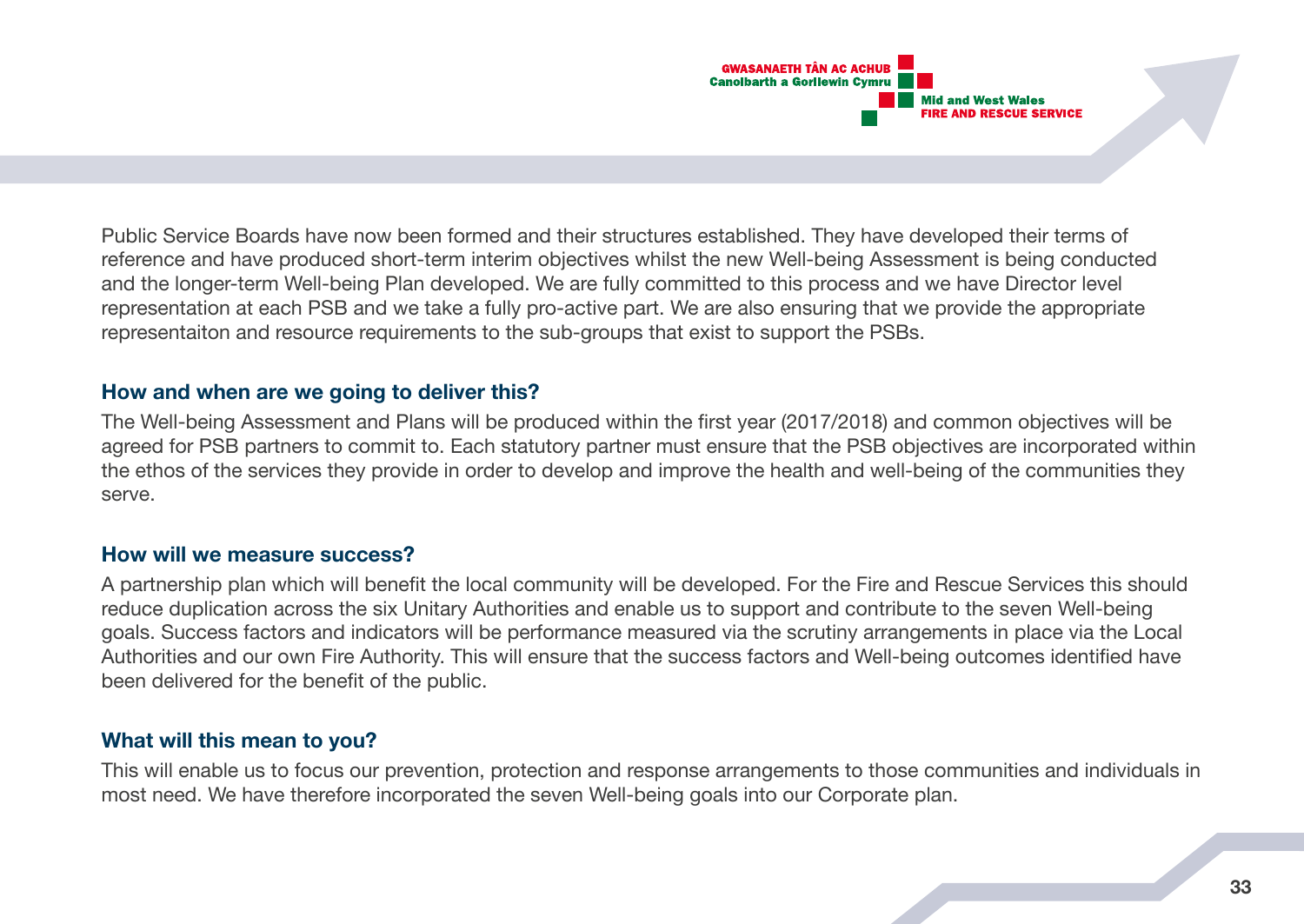# **Objective Five**

# To contribute to and implement the new Emergency Services Network (ESN).



## **Where are we now?**

Our current network is a very reliable and effective means of communication. However, it is expensive and is only really suitable for voice communications and limited data transmission.

The technology and standards required to deliver a fully functional replacement, that can meet current and future data transmission requirements, does not yet exist.

As such the U.K. Home Office, in line with the Governments digitisation agenda, has embarked on the Emergency Services Mobile Communication Programme (ESMCP).

## **What are we planning to do and why?**

The ESMCP will provide the next generation communication system, including integrated critical voice and broadband data services, for the three emergency services (Police, Fire and Rescue and Ambulance) and other public safety users.

This system will be called the Emergency Services Network (ESN). ESN will be a mobile communications network with extensive coverage, high resilience, appropriate security and public safety functionality.

This will allow the three emergency services to communicate even under the most challenging circumstances.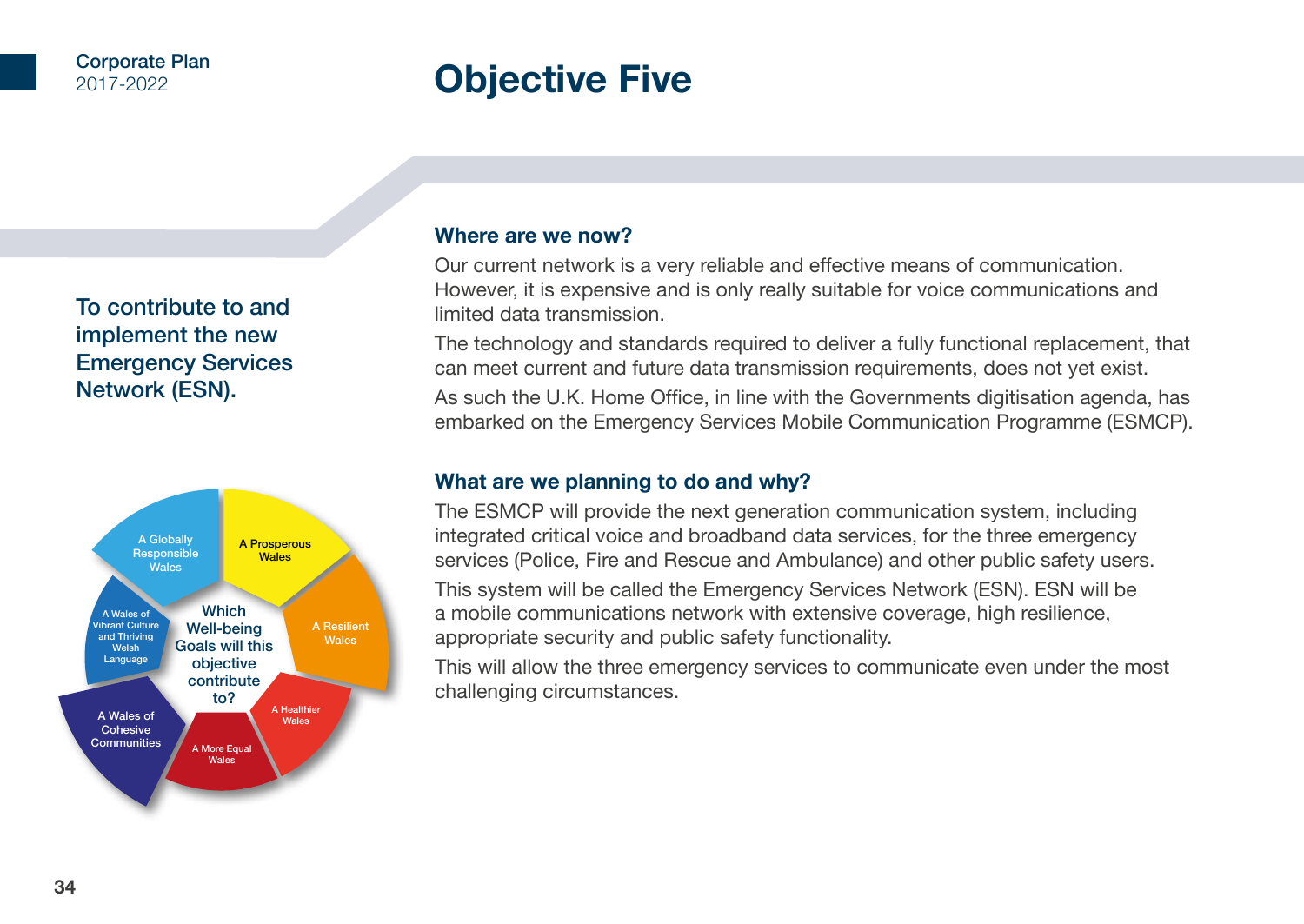

## **How and when are we going to deliver this?**

The main contracts for the implementation of the ESN were awarded in December 2015.

We began the preparation work to allow us to access the ESN from February 2016. This will include the procurement of the required hardware and software; preparation of the relevant networks; as well as staff training and awareness sessions.

Once this preparatory work is complete, we will begin our transition on to the ESN, via a phased approach, in November 2018. It is anticipated that the transition will take up to 12 months with a proposed completion date of around November 2019.

#### **How will we measure success?**

A fully operational connection to the ESN.

#### **What will this mean to you?**

Along with other emergency services, we will have a network and system that will enable an integrated response to incidents. This collaboration with our partners will ensure a more efficient and cost effective Service and will improve the service we provide to our communities.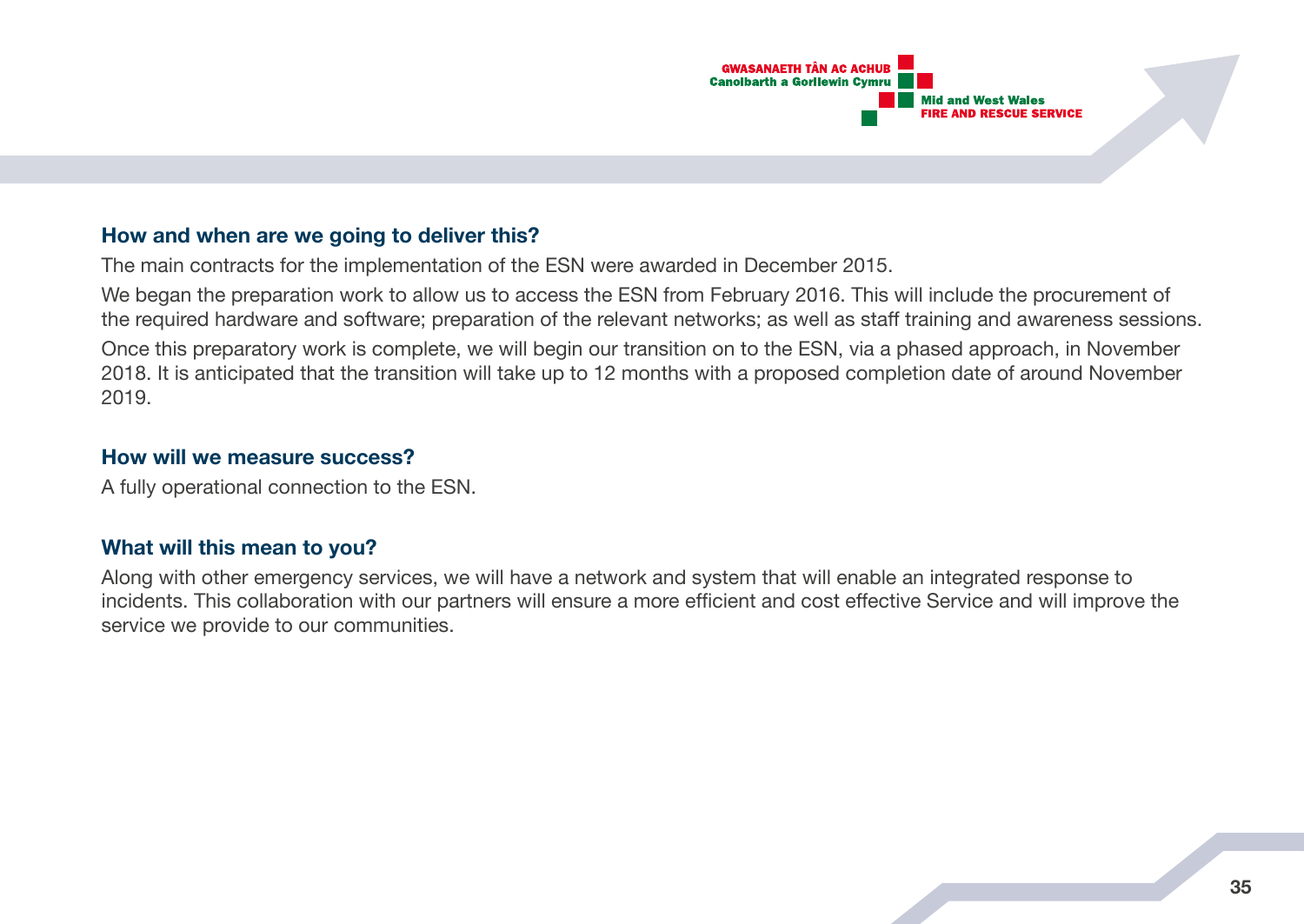# **Objective Six**

Further develop the findings of the Services Risk Review and Strategic Assessment.



#### **Where are we now?**

Within last year's Annual Improvment Plan (2016/2017) we achieved two significant reviews:

- A Strategic Assessment of external factors that have the potential to impact on our Service in the future - this includes focus areas such as the economy, demographic shifts, the ageing population, spatial development plans and risk profiling etc.
- A Service Review of our core functions which involved a 'root and branch' examination of our Service to identify key areas for improvement incorporating a strategic Risk Review.

Both pieces of research work will now enable us to make risk-based and evidenceled future decisions, thus identifying key improvement areas across our organisation.

It is considered that there are four logical phases to the Risk Review process:

- Phase 1 Data collection, analysis and intelligence gathering completed in 2016/2017.
- Phase 2 Options development 2017/2018.
- Phase 3 Implementation from 2018 onwards.
- Phase 4 Continuous Improvement and Evaluation.

## **What are we planning to do and why?**

We are now planning to undertake Phase 2 of this work and begin to develop scenarios and significant options based on the evidence we collected and analysed within Phase 1. It is important that we apply professional judgement to this information in order to ensure true intelligence development.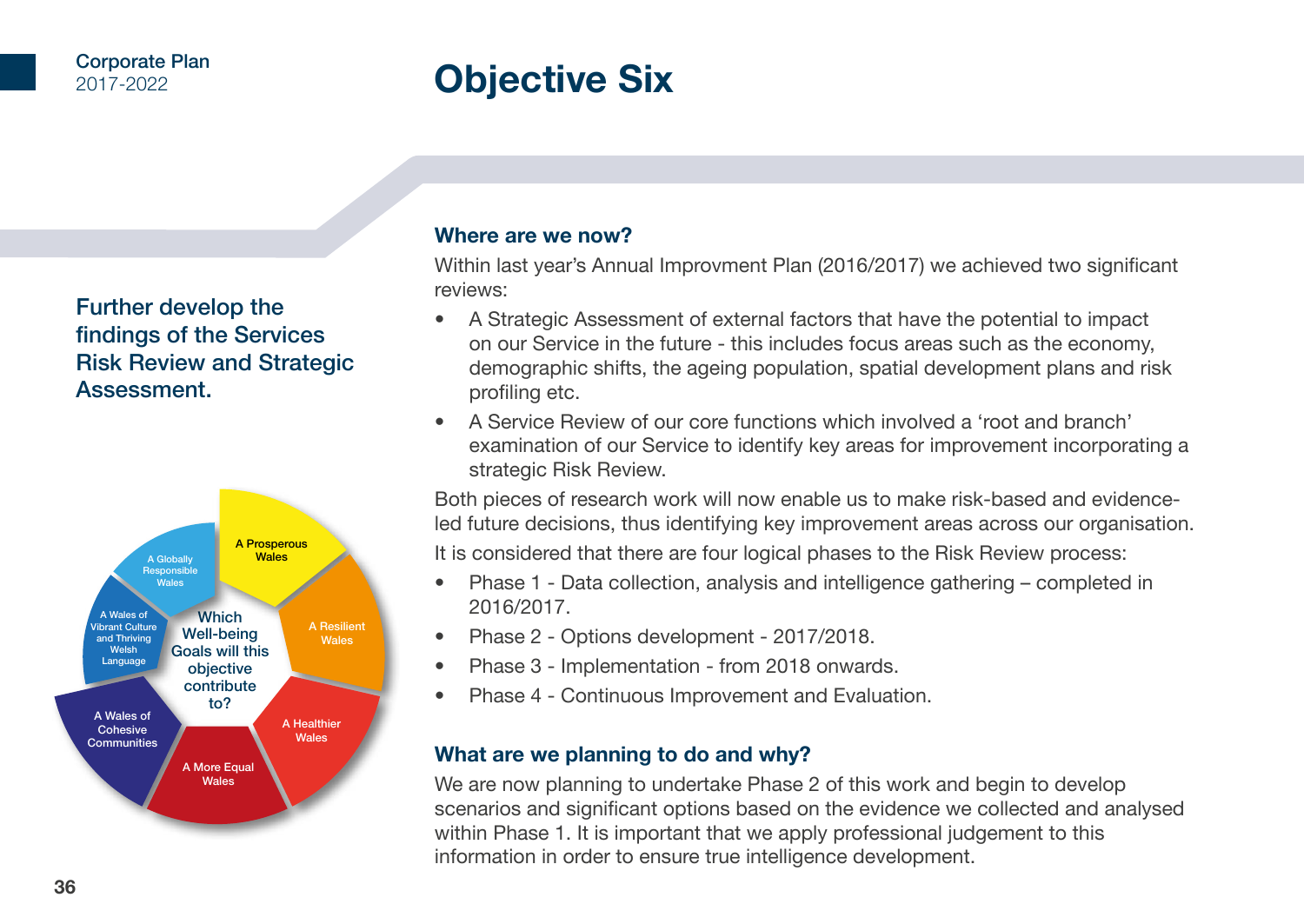

Our work will involve making improvements within most functions within the Service as we maximise efficiency and ensure that we match our resources to the risks prevailing in our communities.

By accurately identifying the risks faced by our communities and matching our resources to these risks, we will be able to ensure that we continue to provide excellent value for money for the communities we serve.

Our communities will be better informed on the risks that we face now and in the coming years. Our communities will also be reassured that we are providing best value as our resources are commensurate to the risks across our area.

#### **How and when are we going to deliver this?**

The development of options will take place within the 2017/2018 year, informing our decision-making from 2018 onwards.

#### **How we will measure success?**

Wherever possible we will adopt a process whereby we will:

- Model potential scenarios and fully utilise gathered intelligence to maximise success potential.
- Conduct pilots and/or trials to establish the optimum way forward.
- Implement agreed objectives.
- Evaluate the outcomes.
- Adopt a continuous improvement methodology.

## **What will this mean to you?**

This work will ensure that we are as efficient and effective as possible in delivering future services to the public.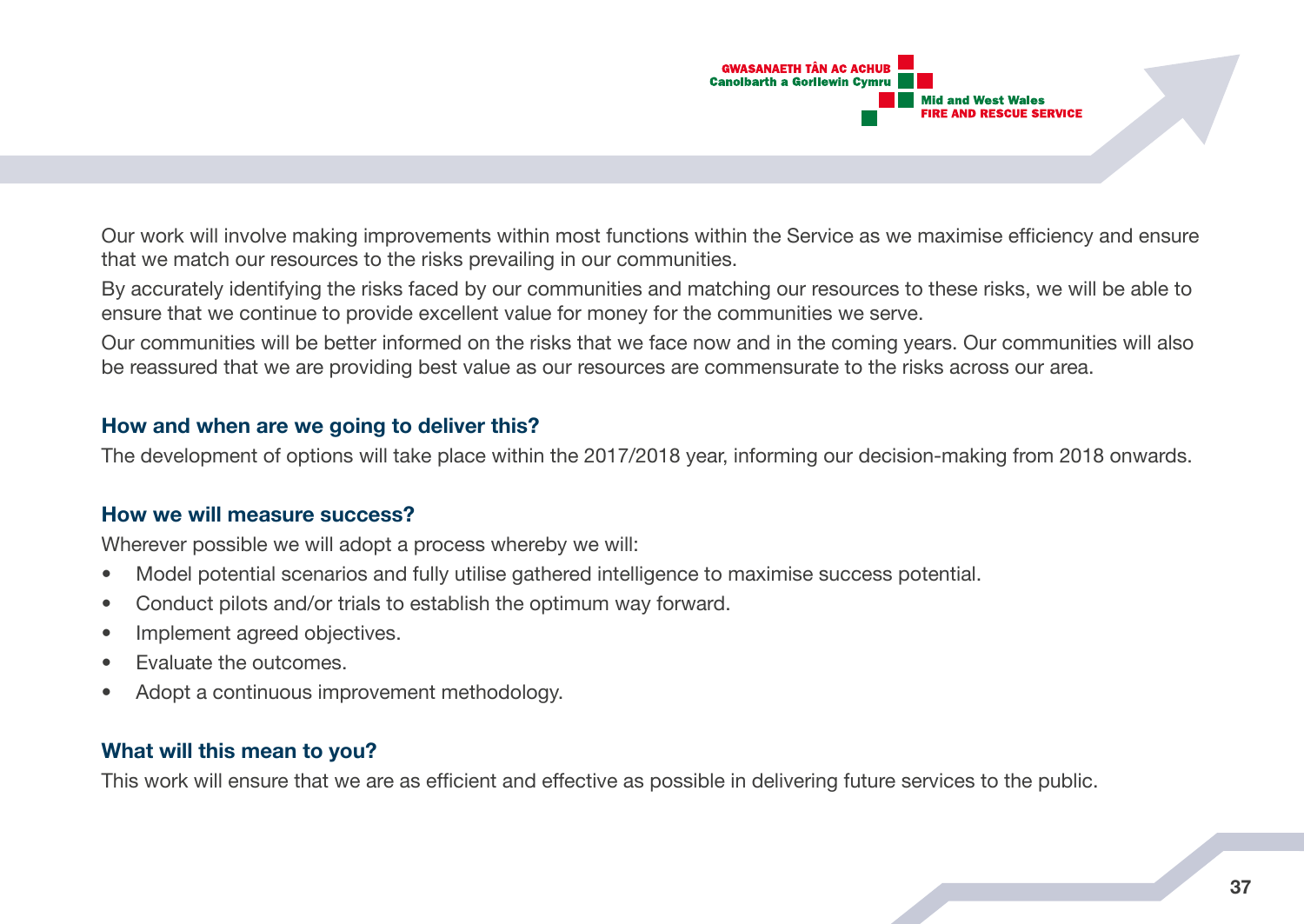# **Objective Seven**

# Review and develop our response to flooding incidents.



#### **Where are we now?**

As a result of climate change, firefighters within Mid and West Wales are increasingly being called upon to respond to incidents of flooding, to carryout rescues and to protect property from the damaging effects of water and contamination.

Whilst there is currently no statutory duty placed on Fire and Rescue Services to attend incidents of this nature, Welsh Government have now recognised the need to formalise the basis on which flood response is provided. They are currently considering extending the statutory functions of Fire and Rescue Authorites to specifically include flooding and water rescue.

In anticipation of this potential change, we are currently undertaking an exercise to determine the equipment and training requirements needed to fully meet the challenges presented by the steadily increasing number of incidents we are experiencing. We are also considering ways by which we can use our knowledge and experience to help communities protect themselves from the effects of water related incidents.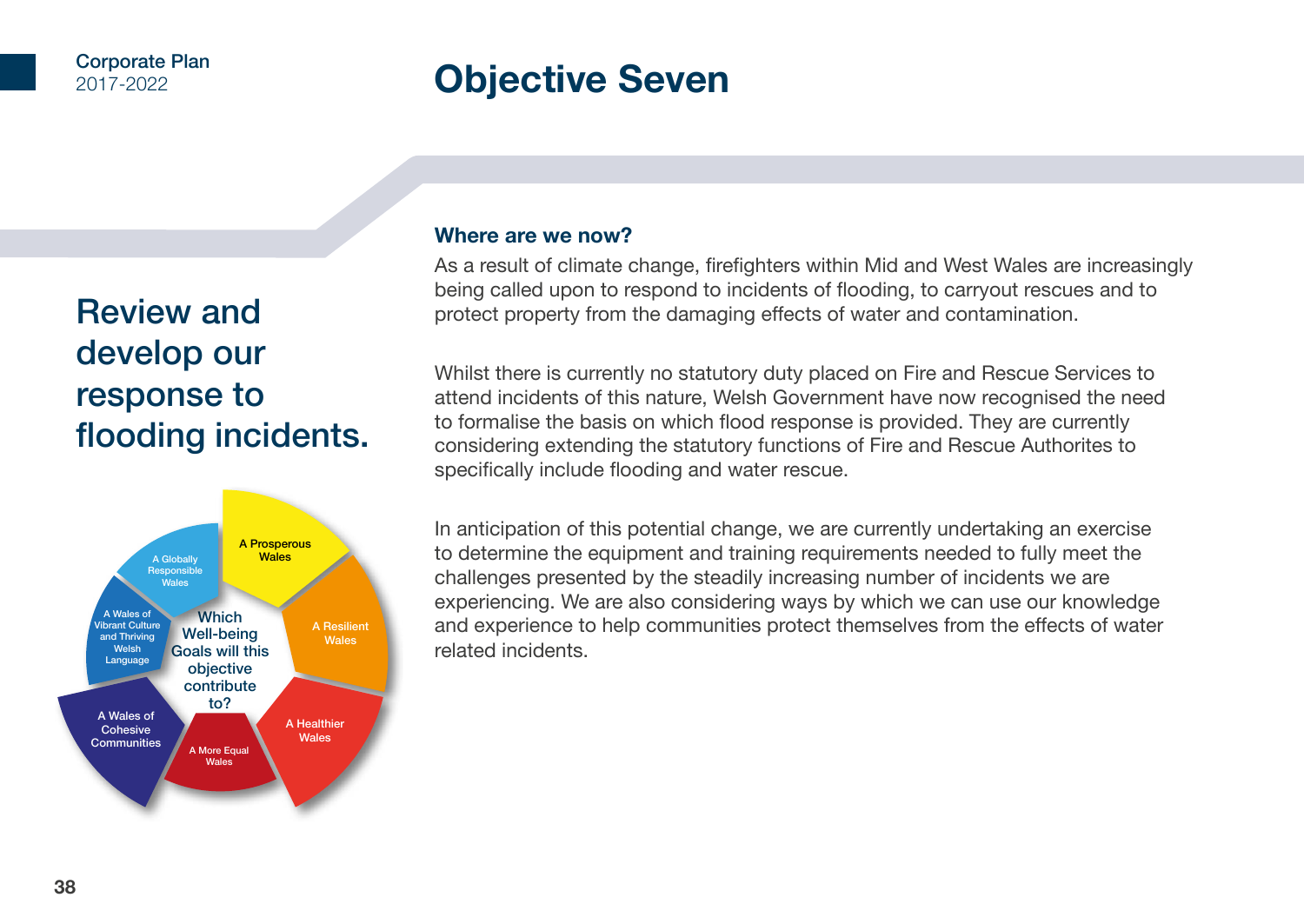

## **What are we planning to do and why?**

We will:

- Expand and maintain our flooding/water rescue assets to match the needs of the communities within mid and west Wales and support wider deployments across Wales and the UK.
- Maintain and improve the competency levels of water rescue/flooding responders to ensure our operational firefighters and managers have the necessary skills they need to be able to effectively and safely manage incidents.
- Provide sound and effective operational guidance for our firefighters.
- Ensure effective command and control measures are in place.
- Educate and advise communities, to assist them in protecting themselves from the effects of flooding and reduce the number of casualties in water related incidents.
- Conduct assessments to identify areas of risk from flooding and offer advice to occupiers and communities.
- Work in partnership with other organisations and volunteers to ensure a multi faceted approach towards both response and prevention of water related incidents.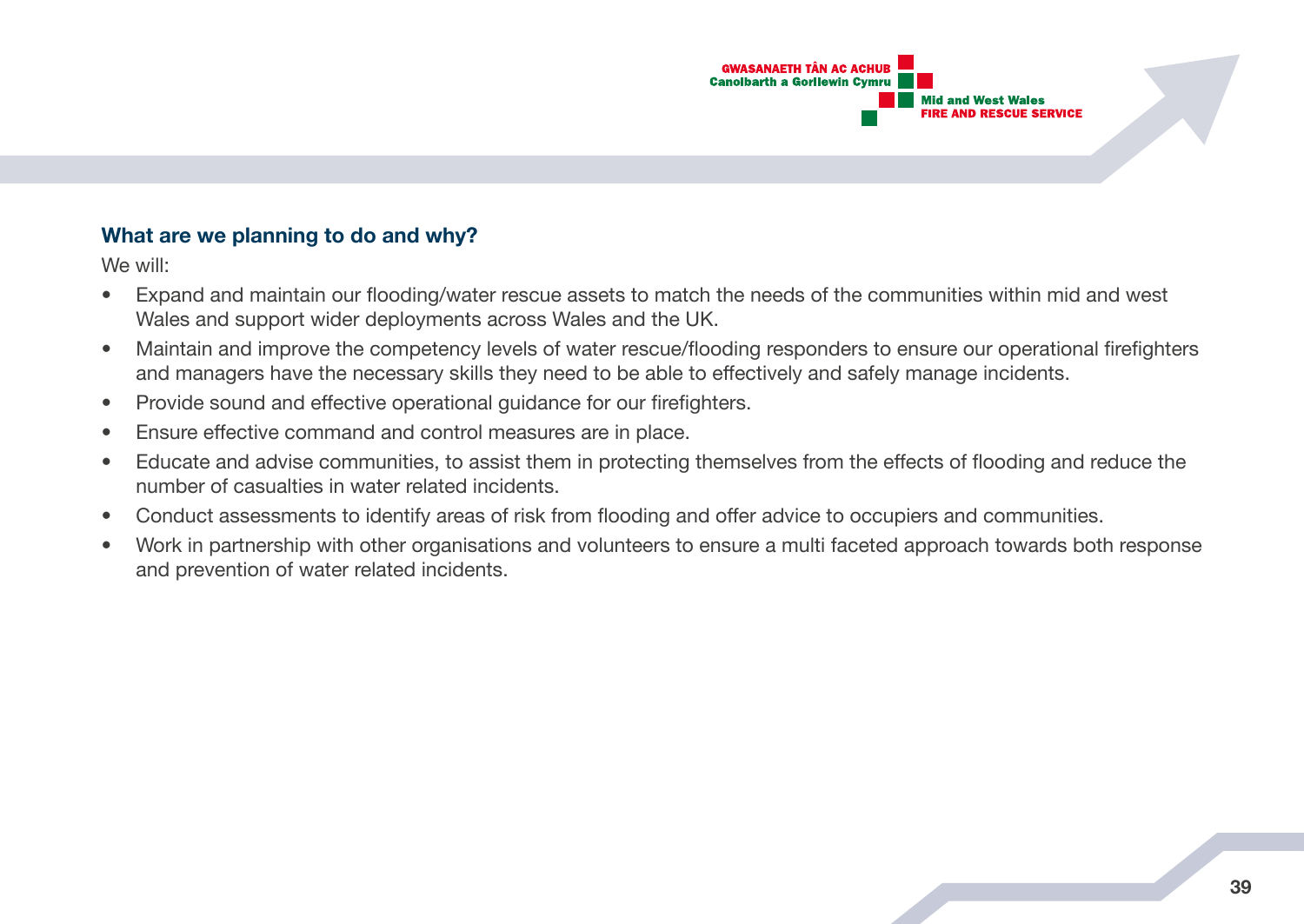## **How and when are we going to deliver this?**

During 2017/2018, we will:

- Identify training requirements and develop a programme of development to ensure our staff have the required level of knowledge and skills.
- Review our Command and Control competency framework to ensure our incident managers undergo appropriate development and assessment in relation to managing water related incidents.
- Develop preventative initiatives/educational programmes to help the people living in our communities protect themselves from the effects of water related incidents.
- Review and develop our standard operational guidance.

#### **How will we measure success?**

We will:

- Monitor and disseminate the outcomes of reviews, investigations and debriefs.
- Collect performance management data.
- Gather evidence of improved, operational incident outcomes and exercises, captured through the operational learning system.
- Monitor and report our performance in line with the Welsh Government's Programme of Sustainability (Well-being of Future Generations (Wales) Act 2015).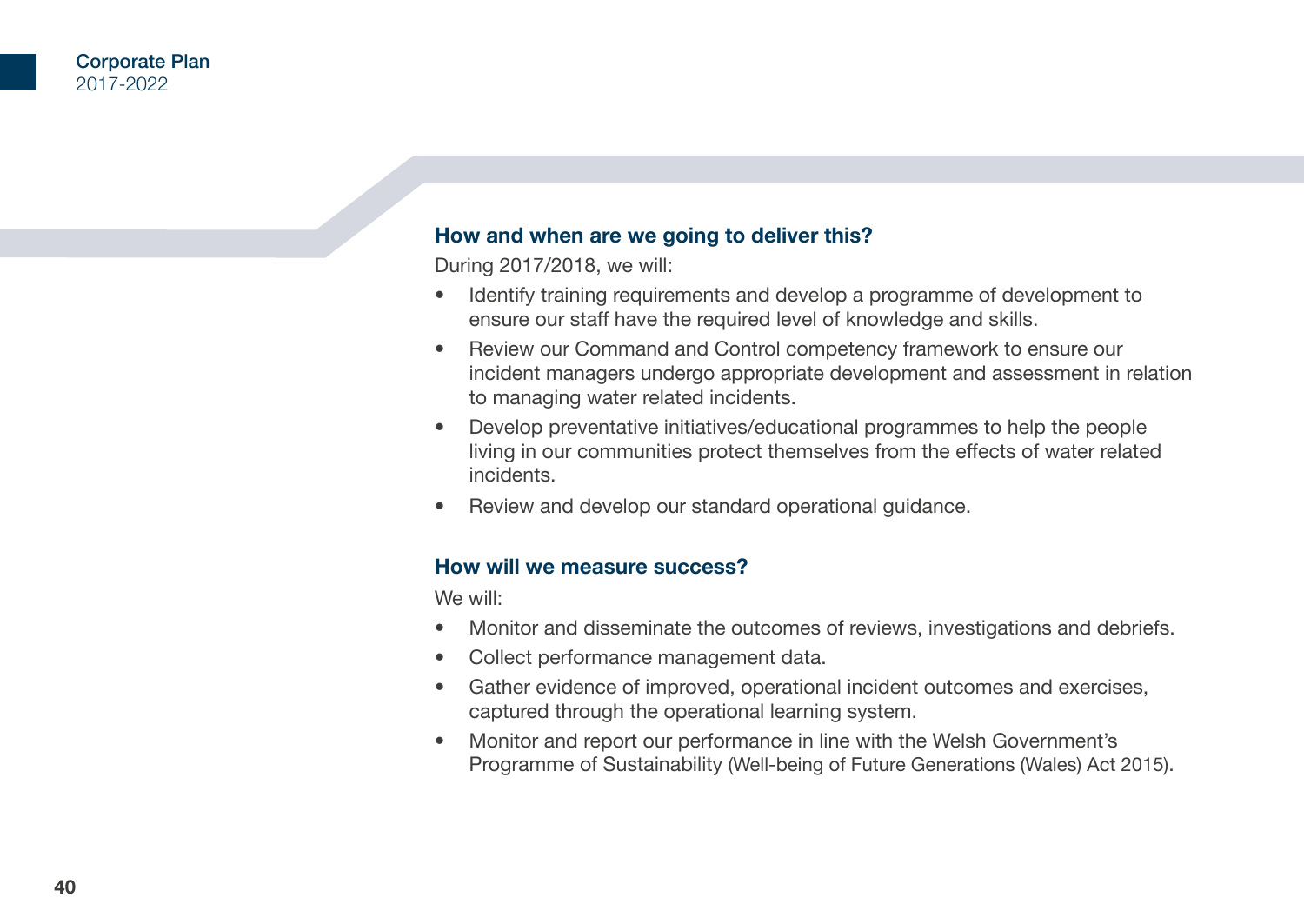

# **What will this mean to you?**

- Our firefighters will be better equipped and prepared and consequently safer and more effective.
- People living in our communities will be more risk aware and better able to protect themselves, their properties and their possessions.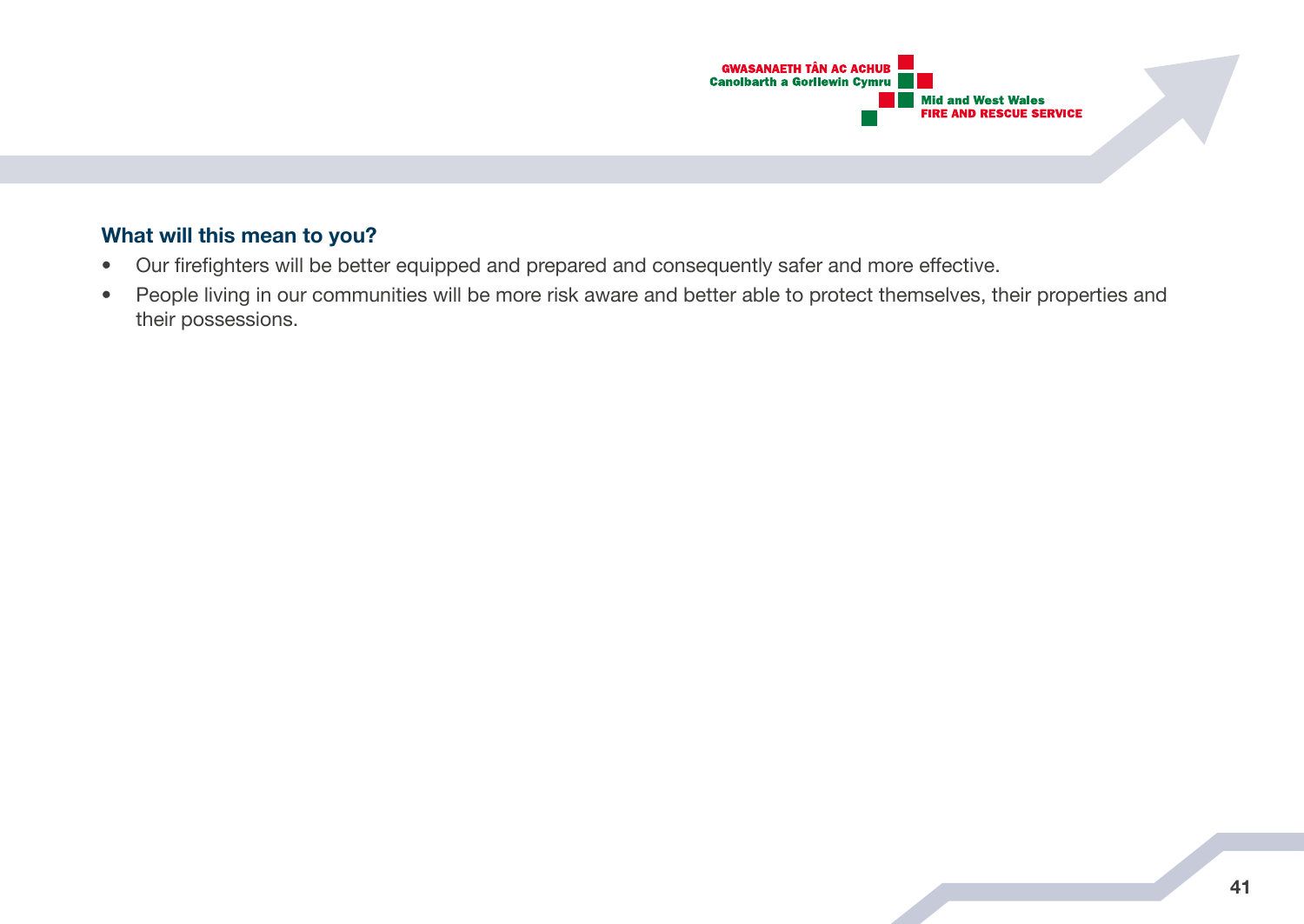# **Objective Eight**

# To support economic sustainability within our business community.



## **Where are we now?**

Prior to 2016/2017 our Business Fire Safety Activities have traditionally been directed towards ensuring compliance with the legislative framework presented by the various statutory instruments. This has been delivered through a risk-based audit and inspection programme where business premises are visited according to the assessed level of risk to life they pose.

We provide consultant services and advice to statutory partners in Local Authority Licensing and Building Control and work in conjunction with the Health and Safety Executive, Crown Inspectors and Natural Resources Wales.

In terms of Procurement, we are encouraged by the Welsh Government to maximise access by Small and Medium Enterprises (SME's) to our contracts through the Opening Doors charter and the Wales Public Procurement Policy. There is a possibility that some best practice guidance could become statutory.

# **What are we planning to do and why?**

We would like to apply a sharper focus on ensuring businesses can develop and remain in operation and find ways to reduce the regulatory burden placed on businesses. We know that many SME's do not survive a fire and commence trading again. Our protection activities will ensure that the advice given is of the highest quality, our enforcement activity is proportionate to the risk posed by the business and that the time taken to conduct our interactions with business is kept to the minimum necessary.

Through our procurement activities we can educate and engage with SME's and structure tenders to allow greater access to tenders and work.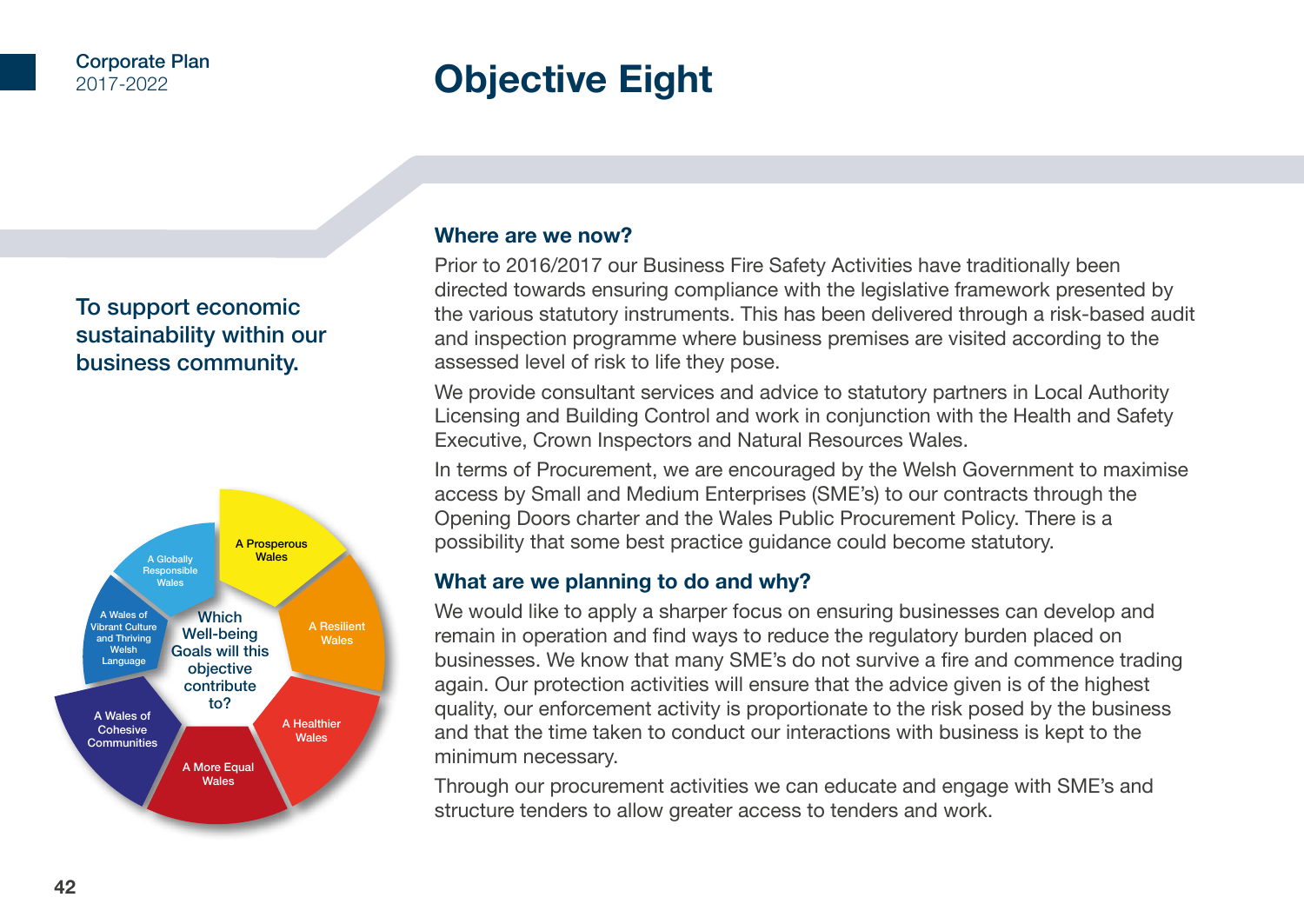

Through our Business Fire Safety Audit Programme, we plan to support, develop and guide the business community in order to promote economic sustainability. We want to encourage economic sustainability and cohesive communities in line with the Well-being of Future Generations (Wales) Act 2015.

## **How and when are we going to deliver this?**

- We will extend our business fire safety audit programme to include the provision of support and guidance to businesses.
- We will amend the way in which we deliver our routine compliance activities to business by implementing the short audit process.
- We will look to increase our involvement with Primary Authority Schemes to reduce regulatory burden and increase consistency.
- We will increase emphasis across the organisation on the need to consider the impacts of procurement as early as possible in line with these strategic objectives.
- We will develop and deliver these initiatives dynamically throughout 2017/2018.

#### **How will we measure success?**

- Customer feedback and evaluation.
- Incidence of fire in the built environment and subsequent loss prevention.
- The percentage of business placed with Small and Medium Enterprises.

# **What will this mean to you?**

Businesses will be more resilient and sustainable and have increased levels of legislative compliance within a reduced regulatory burden. The advice given to businesses will be more consistent across geographical areas and will increase awareness through education. The users and employees of premises will be safer through the measures incorporated and maintained by our consultative and regulatory actions. SMEs will understand the needs of the organisation and will be better placed to tender. Economic sustainability will be promoted as a result.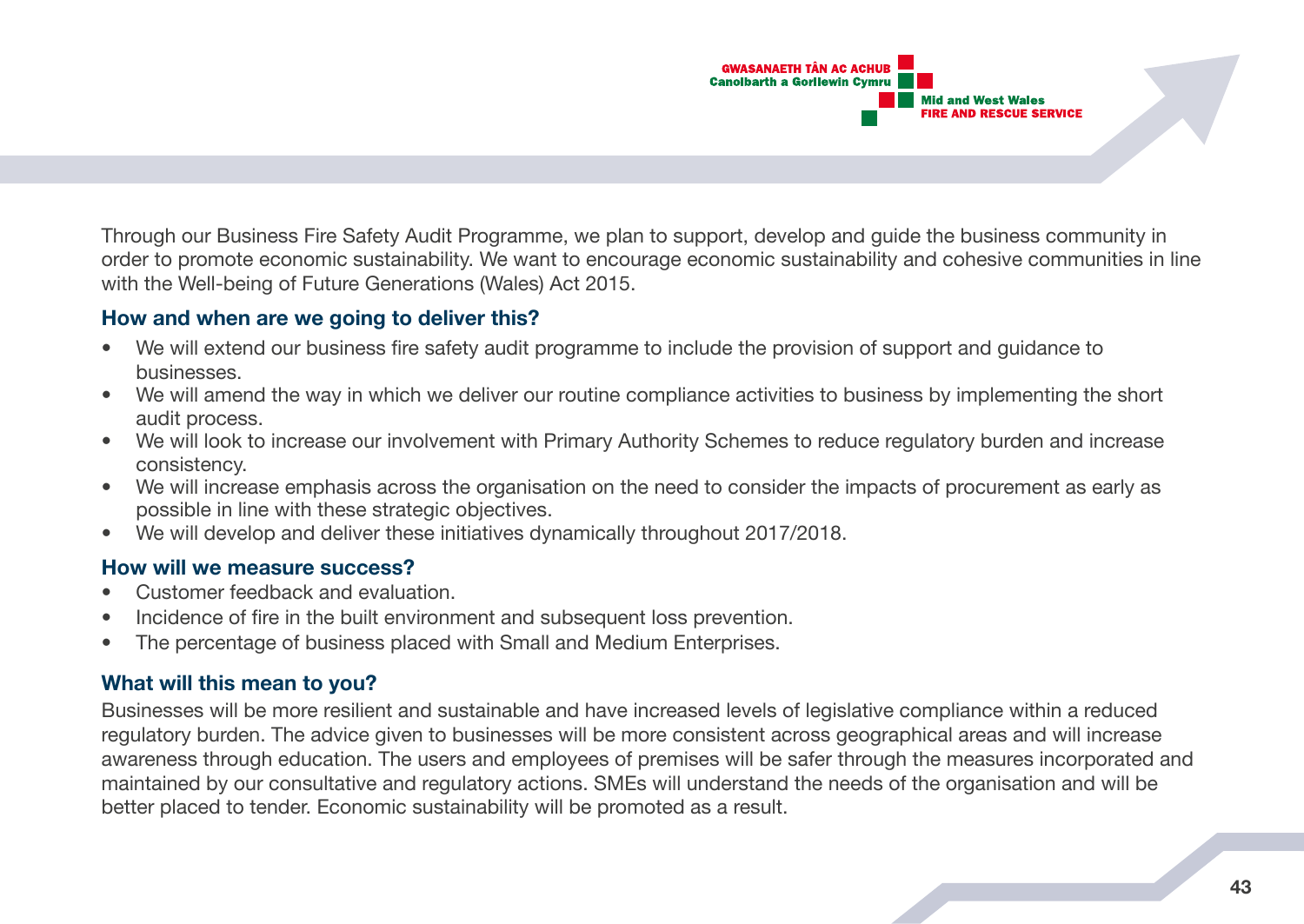# **Objective Nine**

# To invest in our people.



#### **Where are we now?**

In 2015 the Service achieved Investors in People (IIP) Gold and aims to maintain this level of accreditation. We have frameworks in place to ensure that the measure of acquisition, application and maintenance of skills and competencies are correct.

We are proud that our employees are achieving qualifications aligned to National Occupational Standards across professional standards.

In early 2015 we carried out a Cultural Audit which provided vital feedback from our employees about the Individual Development Review (IDR) process and how this supports individual and organisational development needs.

We have embraced the new e-learning method which is currently being used to complement any learning and development needs identified.

# **What are we planning to do and why?**

We will:

- Take account of current and emerging legislation impacting upon the services we provide, in particular the Well-being of Future Generations (Wales) Act 2015 and the Equality Act 2010.
- Ensure all our Staff have the correct skills and knowledge to deliver the best possible outcomes.
- Provide our staff with the best equipment and development opportunities to ensure the safety of our employees and the communities they serve.
- Maintain and improve on our IIP success to ensure that internal and external stakeholders recognise the commitment we are making to people and organisational development.
- Review our Organisational Development Pathways to ensure that they deliver effective and efficient learning and development opportunities.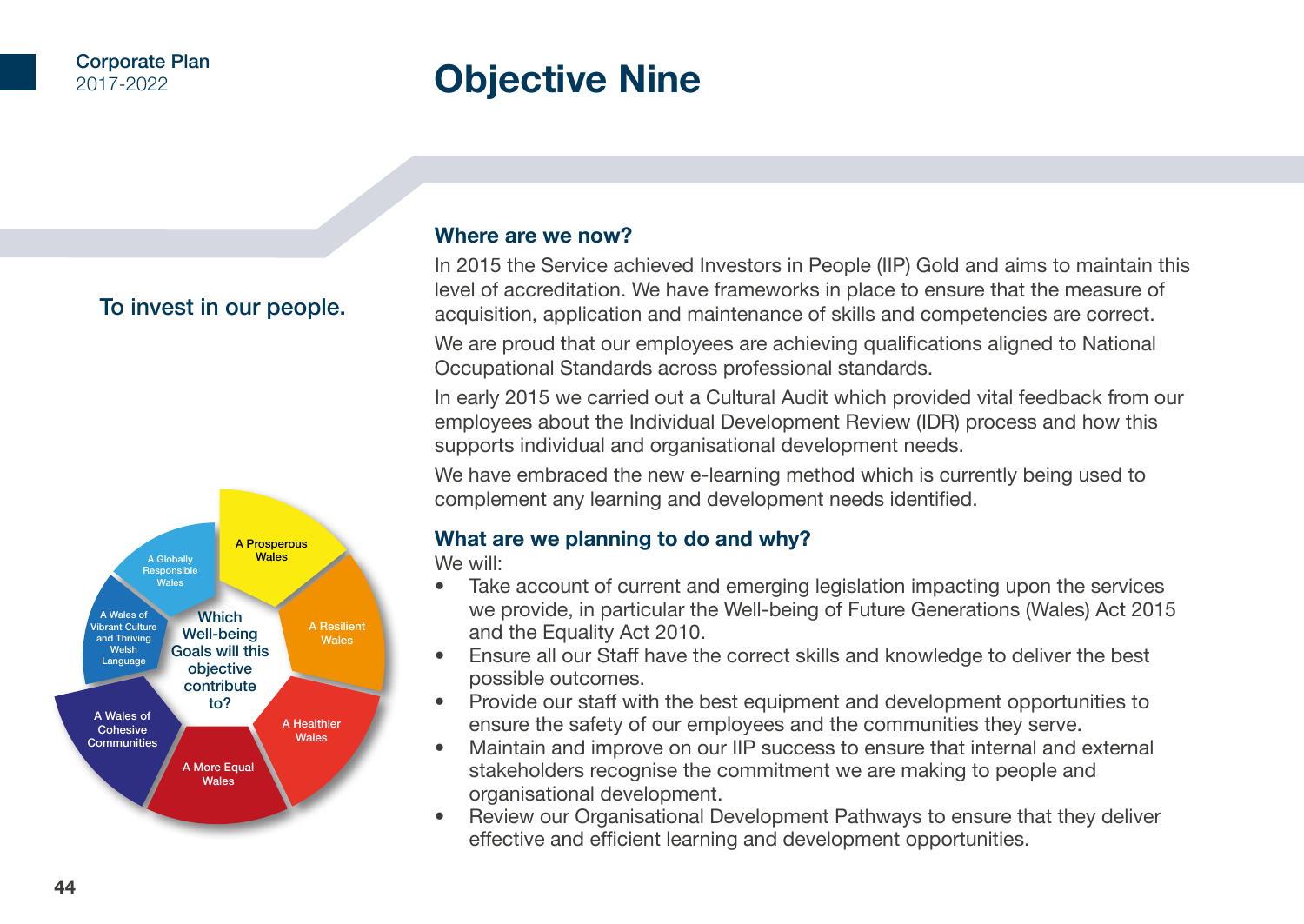

## **How and when are we going to deliver this?**

We will:

- Embed a learning culture that will meet the current and future needs of our Service as part of refreshing our Strategic Pathways and refining our IDR process during 2017/2018.
- Explore all opportunities to learn from and collaborate with our partners and stakeholders (during 2017/2018).
- Ensure our research and development function looks beyond the UK Fire Sector for future innovative solutions; a continuous process over the next 5 years.
- Ensure that Risk Critical skills and competencies accurately reflect the risk profiles of our Communities as part of Objective 4 and 6 in 2016/2017.

## **How will we measure success?**

We will:

- Audit the Risk Critical Skills Matrix and PDRpro to ensure compliance with requirements including links with the organisational pathways.
- Use the IIP Framework to evaluate the impact coaching has had within the Service.
- Use evaluation to demonstrate how we used innovation to deliver better outcomes for our communities.
- Use business intelligence to inform improvement in Emergency Response and Community Safety.

# **What will this mean to you?**

- Increased job satisfaction and morale among employees.
- More motivated workers which in turn will increase productivity.
- Employees who know they are competent and therefore feel more confident, self-assured and valued.
- Lower overall employee turnover and less absenteeism.
- Employees that require less supervision and who need less detailed instructions.
- Employees who are better equipped to adapt to changes and challenges.
- Enhanced Service image as employees will feel that this is a good place to work.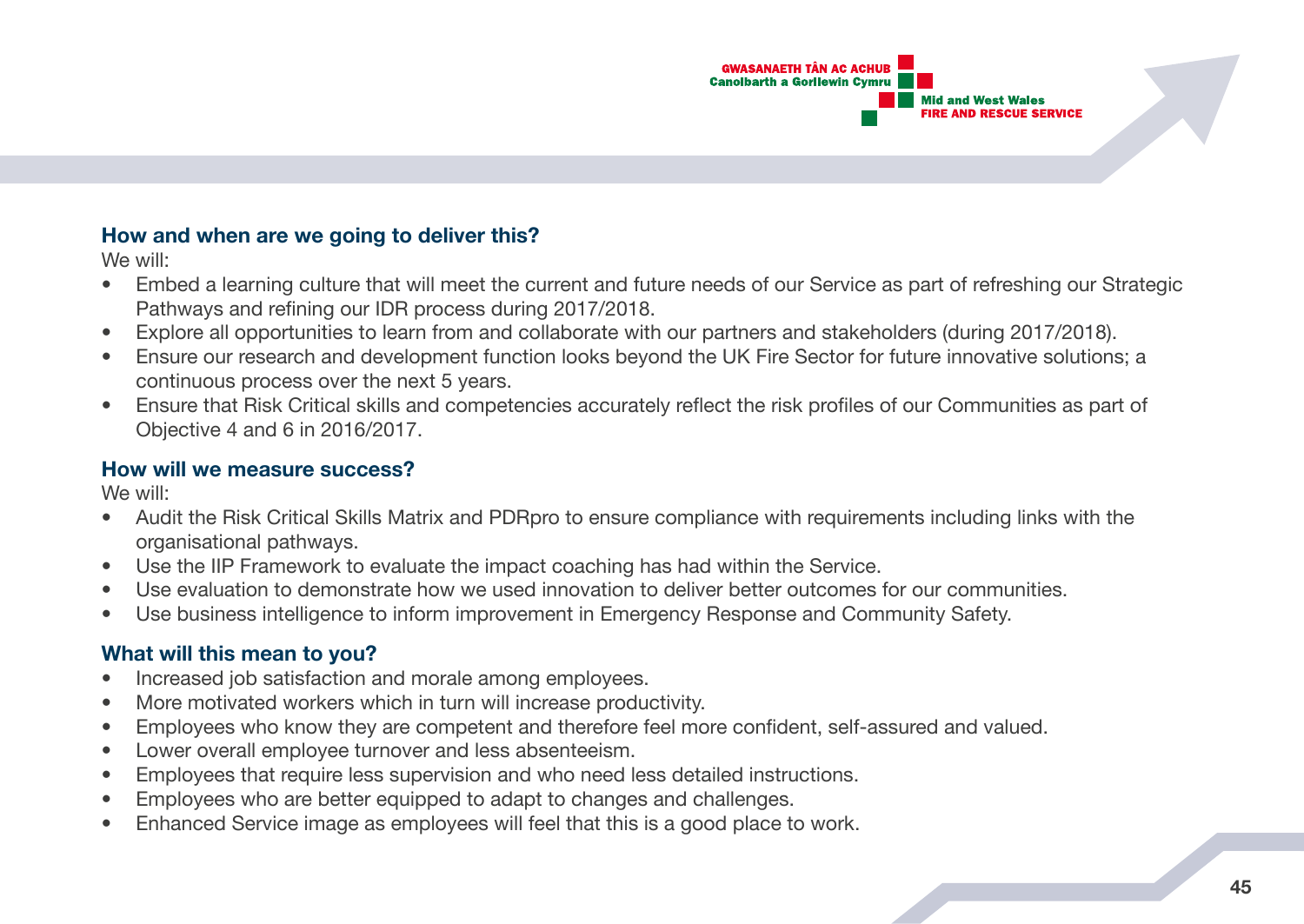# **Objective Ten**

# To make best use of our assets and resources.



#### **Where are we now?**

We have undertaken several efficiency exercises over the years, resulting in significant savings and efficiency of operations. However, these exercises have not extended to looking outwards to other organisations' detailed cost comparisons per head, or examined best practice across the UK and internationally on all areas of work.

## **What are we planning to do and why?**

In order to ensure that all business decisions are transparent, sound and consistent, in line with the restrictions of the current economic environment, we need to fully understand our Service in terms of costs, and ensure that we identify the most appropriate allocation of resources to provide the desired level and range of services at least cost.

## **How and when are we going to deliver this?**

We will undertake a comprehensive examination of our spend, comparing with others, and establish a forward planning model for both assets and resources.

The forward planning model will help shape and inform our decision-making for 2017/2018 onwards.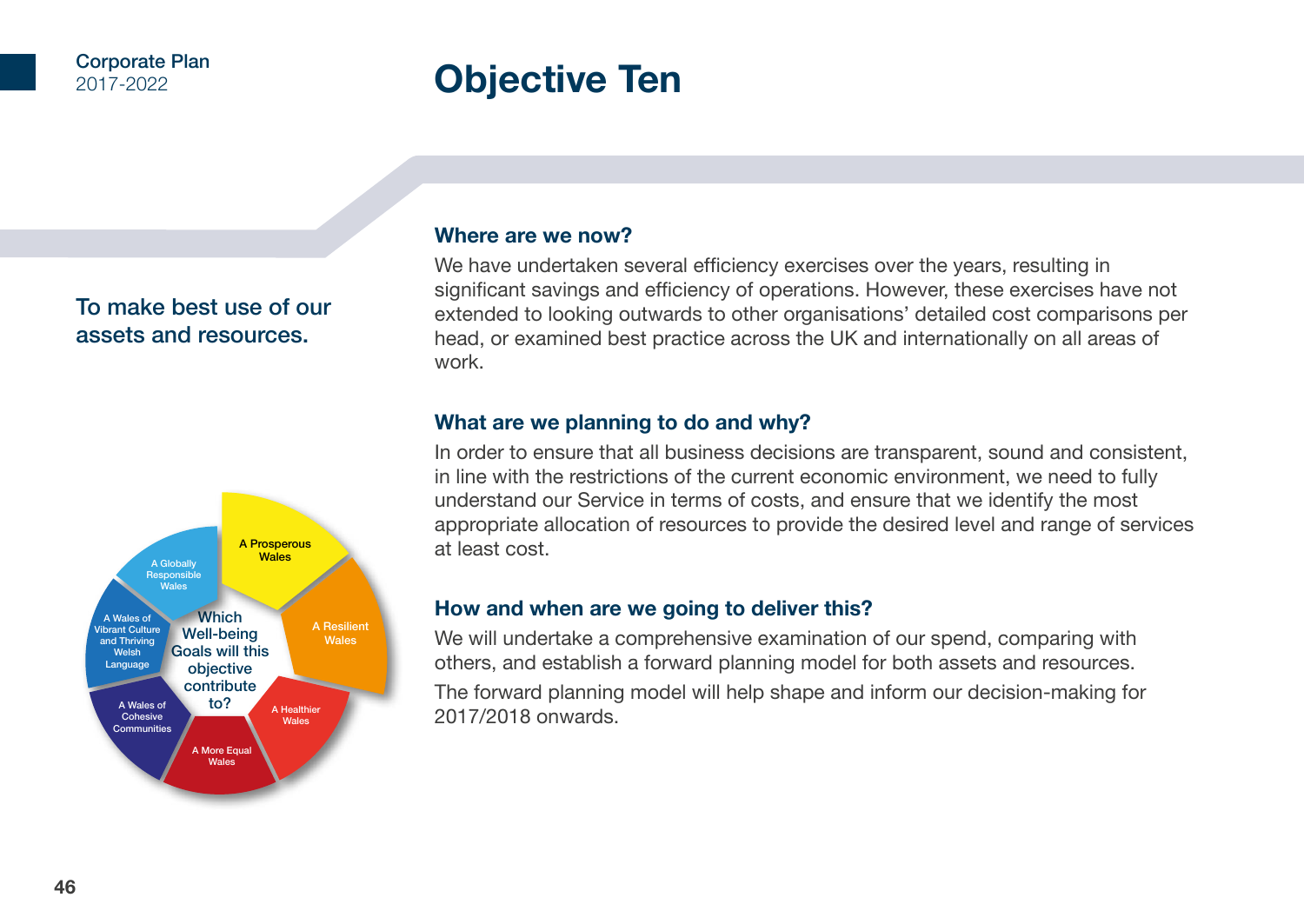

## **How will we measure success?**

We will monitor progress with full involvement of Members and report improvements in comparative costs or value for money.

Our Medium Term Financial Plan will help shape the production of a sustainable Asset Management Plan.

#### **What will this mean to you?**

This will call on expertise in various areas of work and put added pressure on the relevant departments, however we will monitor this and allocate resources accordingly.

The work will however result in a full understanding of the service we provide, what we want to provide and at what cost, and allow resource decisions to flow from this to best effect for a sustainable Fire and Rescue Service moving forward.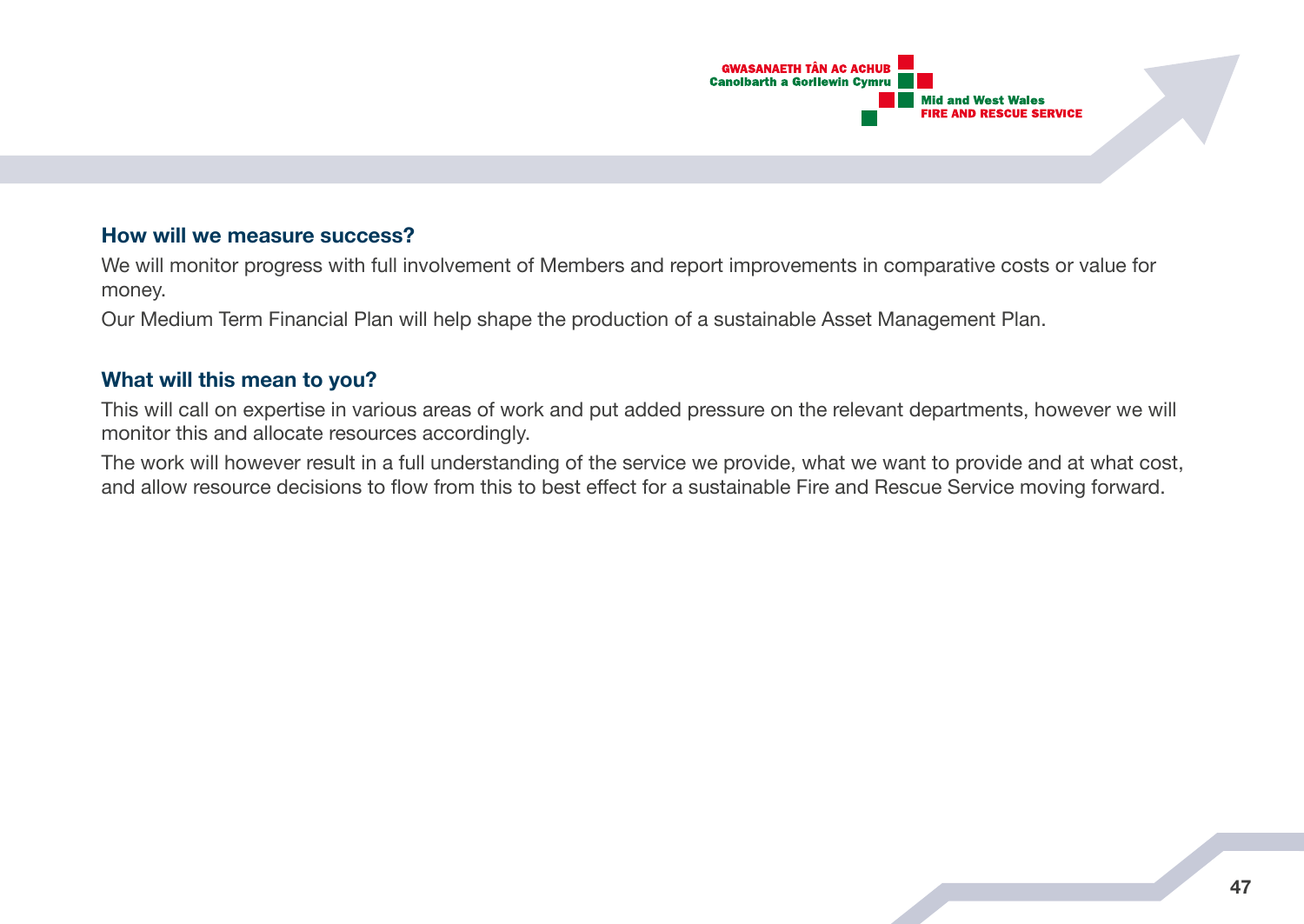# **Objective Eleven**

# Digitisation - To use technology to innovate, collaborate and empower.



#### **Where are we now?**

We have a history of deploying innovative technologies to support the delivery of our services as well as collaboration on IT projects. Such collaborative projects include the shared use of a finance and procurement system with Carmarthenshire County Council; the development of a human resource and payroll system shared with South Wales Fire Service; and the adoption of the Wales Public Sector Broadband project.

## **What are we planning to do and why?**

We recognise that there is further potential to adopt information technologies in support of our activities and to rationalise some existing software systems. Our Operational, Business Development and IT teams will investigate new ways of working and delivering our services both within the Service and to external stakeholders. We will seek to improve and adapt the delivery of our services by encouraging digital innovation, greater exploitation of our information assets and by embracing the ever changing technological landscape.

The extended use of advanced information and communication technologies will improve our business processes and secure operating efficiencies benefiting fire service personnel and stakeholders alike.

## **How and when are we going to deliver this?**

- In 2017 we will develop a new Information Systems Strategy.
- In 2017 we will deploy an upgraded Business Fire Safety system.
- In 2017 we will develop our Service website to improve public access to the organisation.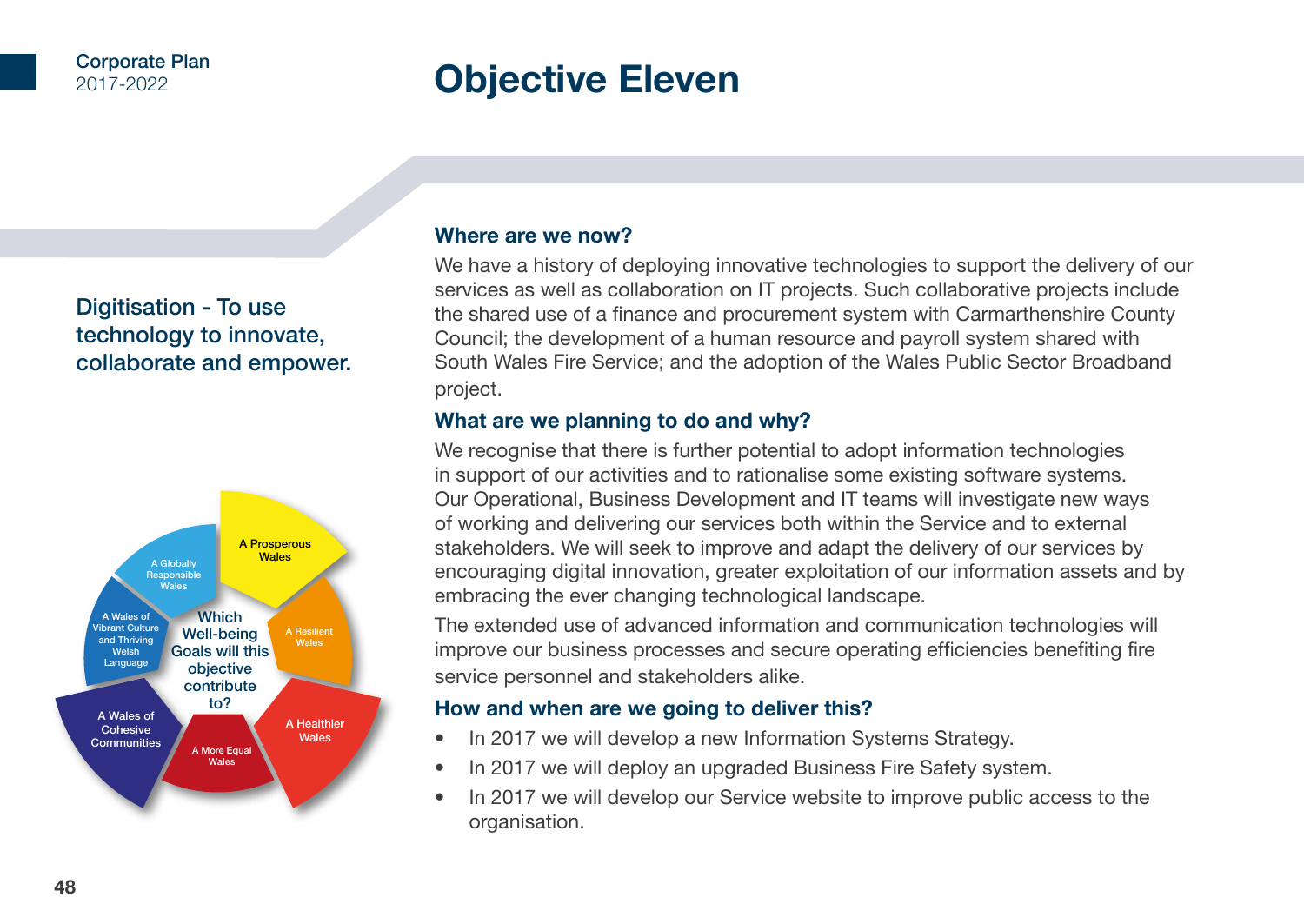

- In 2017/2018 we will deploy a new bilingual Intranet.
- In 2018/2019 we will procure a replacement mobile data system that is compliant with the new Emergency Services Network.
- In 2019/2020 we will deploy the UK Government's Emergency Services Network Mobile Communications Project.
- Over the next 5 years we will continue with our commitment to the UK Government 'Cloud First' strategy whenever reviewing our information system requirements.

#### **How will we measure success?**

- Increased remote access to administrative and operational IT systems.
- Improved reliability of IT systems and reduced 'downtime'.
- Increased use of the Service's Website.
- Reduction in manual and paper based business processes.
- Increased protection for the fire service's information assets.
- Reduction in 'like for like' ICT expenditure.
- Improved data capabilities for operational crews.
- Improved operational collaboration.
- More sustainable ICT systems.

## **What will this mean to you?**

Successful completion of the identified themes will ultimately result in enhanced security and robustness for the Service and improvement in our delivery of services to the public. The business process benefits delivered will also make for a better working environment for all staff and departments.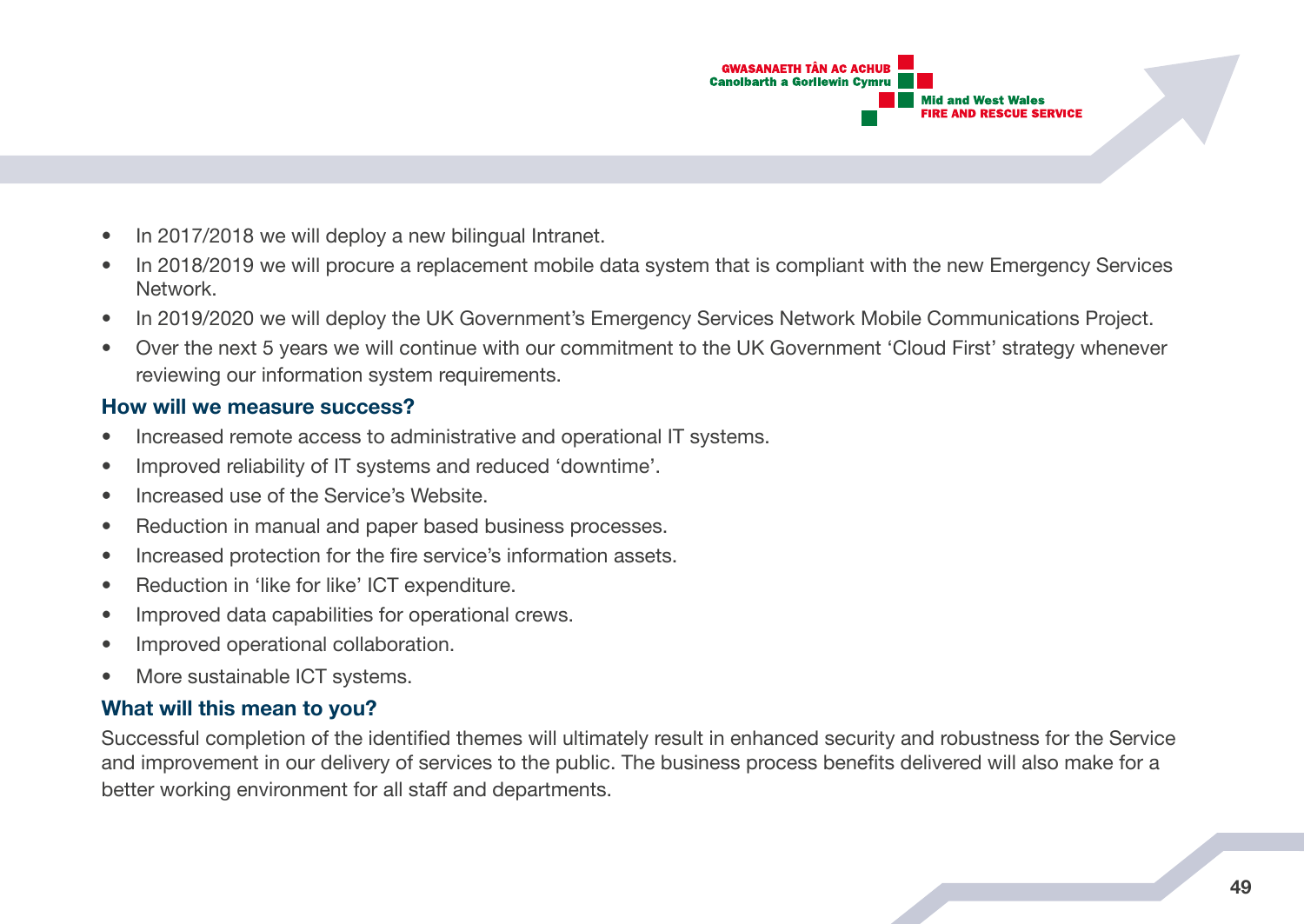# **Objective Twelve**

To improve the way we resolve operational incidents through innovation and the use of new technology.



#### **Where are we now?**

Whilst we have always responded positively to the changing environment in which we operate and adapted in order to meet new challenges as they arise, new innovations and technological advances in recent years have provided us with the potential to greatly enhance and improve the way we deliver our services in the future.

We have already embraced this philosophy, through the introduction of e-draulic cutting equipment, which has improved operator safety and capability in responding to entrapments; the use of unmanned aerial vehicles to support operations; and command and control and the Cold Cut extinguishing system currently under trial. However, we want to explore further options.

## **What are we planning to do and why?**

- We want to further identify how changes in equipment design, operating techniques and new innovation can enhance and improve the efficiency and effectiveness of services we provide to the public.
- We want to reduce the impact of our firefighting and rescue operations on the environment by using our resources more efficiently.
- We want to ensure we provide our firefighters with training, equipment, techniques and processes which enable them to operate safely and effectively.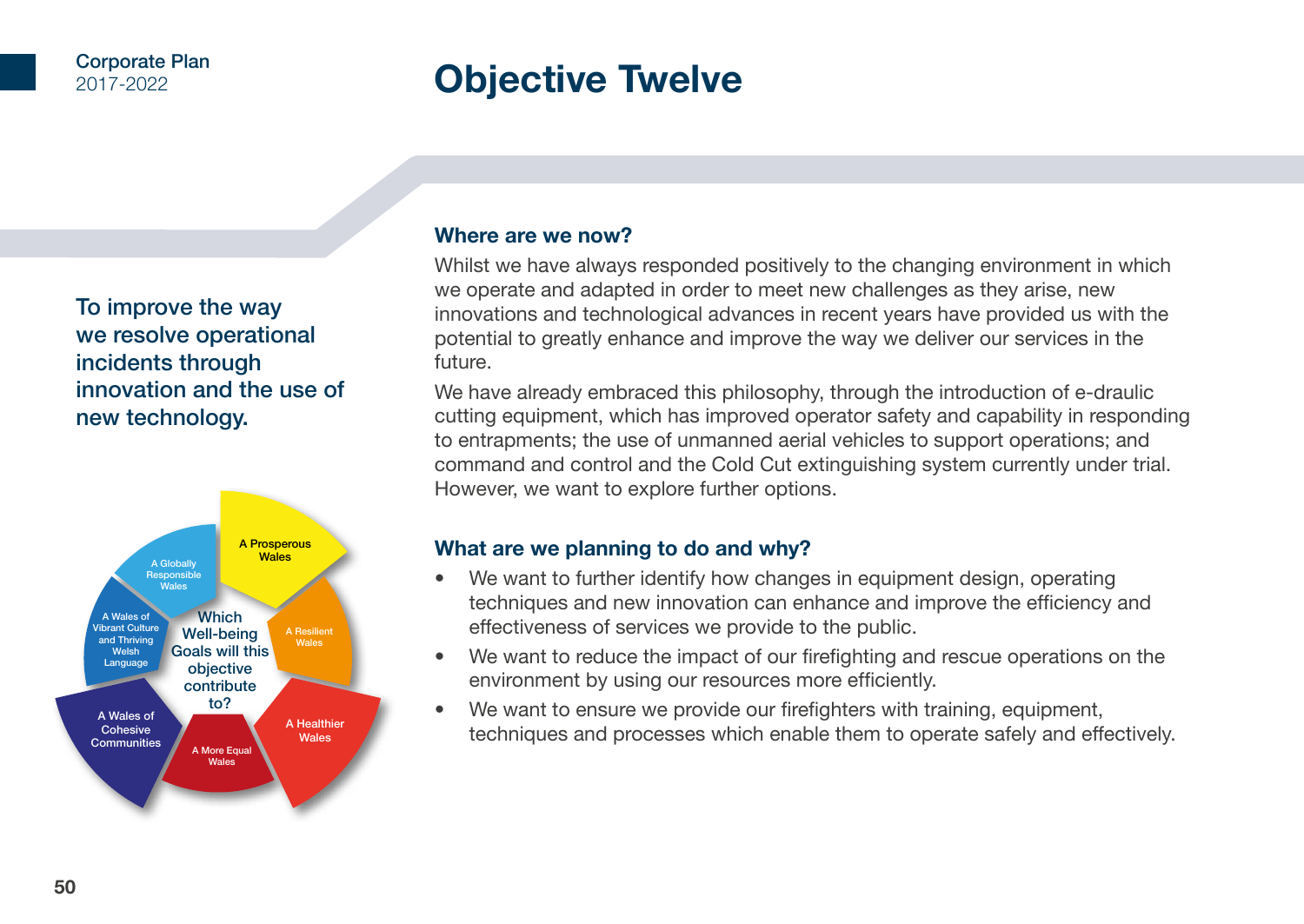

## **How and when are we going to deliver this?**

Throughout 2017/2018, we will:

- Monitor and review the effectiveness of our techniques, processes and equipment.
- Explore all opportunities to learn from and collaborate with our partners.
- Engage in research and development which looks both across and beyond the UK Fire sector for ideas and solutions.
- Research new developments in technology and processes and conduct assessments and trials accordingly.

## **How we will measure success?**

We will:

- Monitoring and disseminate the outcomes of reviews, investigations and debriefs.
- Collect performance management data.
- Gather evidence of improved outcomes at operational incidents and exercises captured through the operational learning system.
- Monitor and report our performance in line with the Welsh Government's Programme of Sustainability (Well-being of Future Generations (Wales) Act 2015).

# **What will this mean to you?**

Engaging with new technology and innovation will allow us to introduce changes and enhancements to help improve the safety of our firefighters; improve the efficiency and outcomes of operational incidents; reduce the impact of our business and our emergency operations on the environment; and expand and enhance the learning environment for our staff.